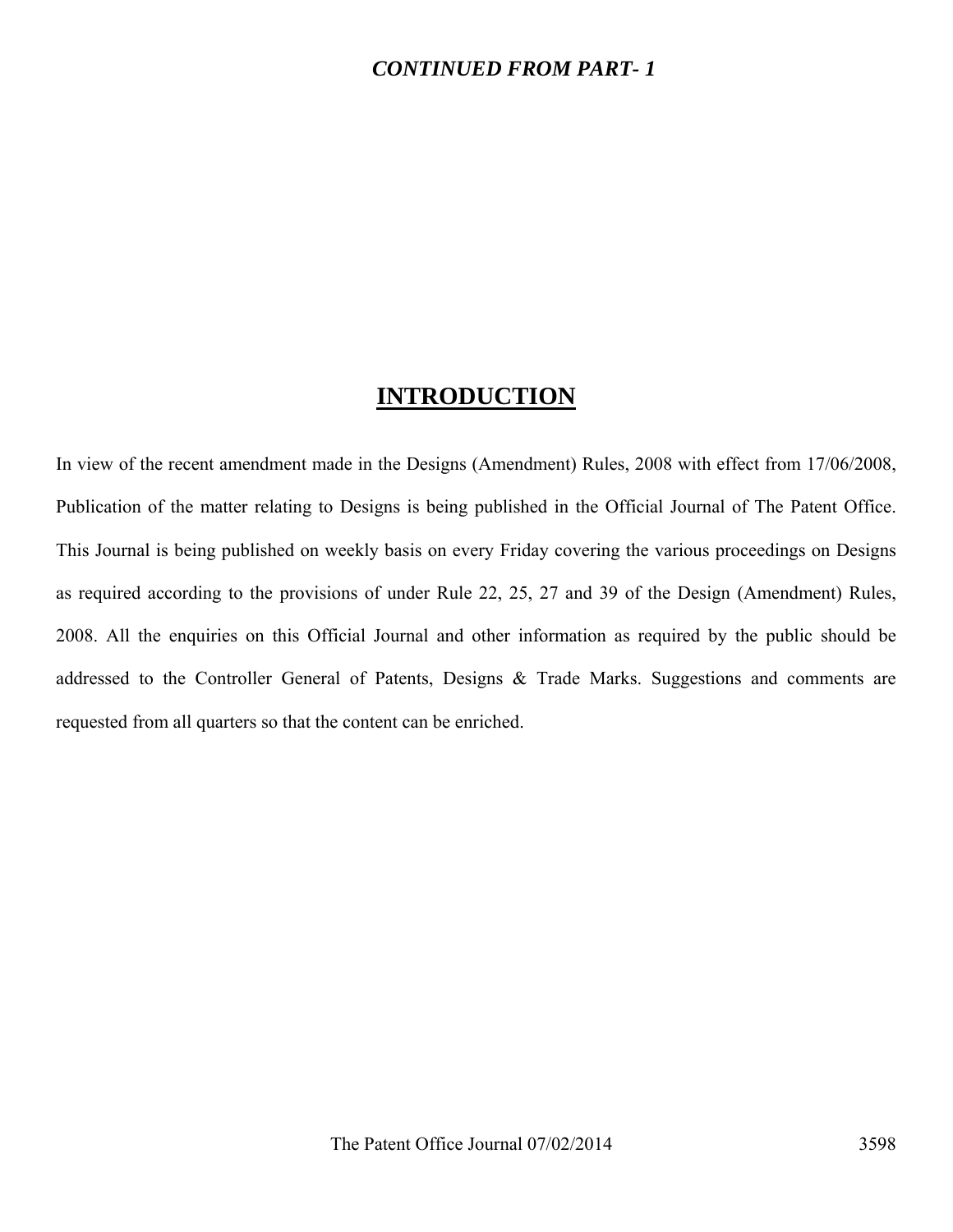# **COPYRIGHT PUBLICATION**

| <b>SL NO</b> | <b>CASE NUMBERS</b> | <b>RENEWED ON</b> |
|--------------|---------------------|-------------------|
| 1.           | 191956              | 27.01.2014        |
| 2.           | 192222              | 27.01.2014        |
| 3.           | 192224              | 27.01.2014        |
| 4.           | 192665              | 27.01.2014        |
| 5.           | 193359              | 24.01.2014        |
| 6.           | 193360              | 24.01.2014        |
| 7.           | 193371              | 24.01.2014        |
| 8.           | 194147              | 23.01.2014        |
| 9.           | 194265              | 23.01.2014        |
| 10.          | 194266              | 23.01.2014        |
| 11.          | 194267              | 23.01.2014        |
| 12.          | 194268              | 23.01.2014        |
| 13.          | 194269              | 23.01.2014        |
| 14.          | 194563              | 23.01.2014        |
| 15.          | 194778              | 23.01.2014        |
| 16.          | 193330              | 28.01.2014        |
| 17.          | 193332              | 29.01.2014        |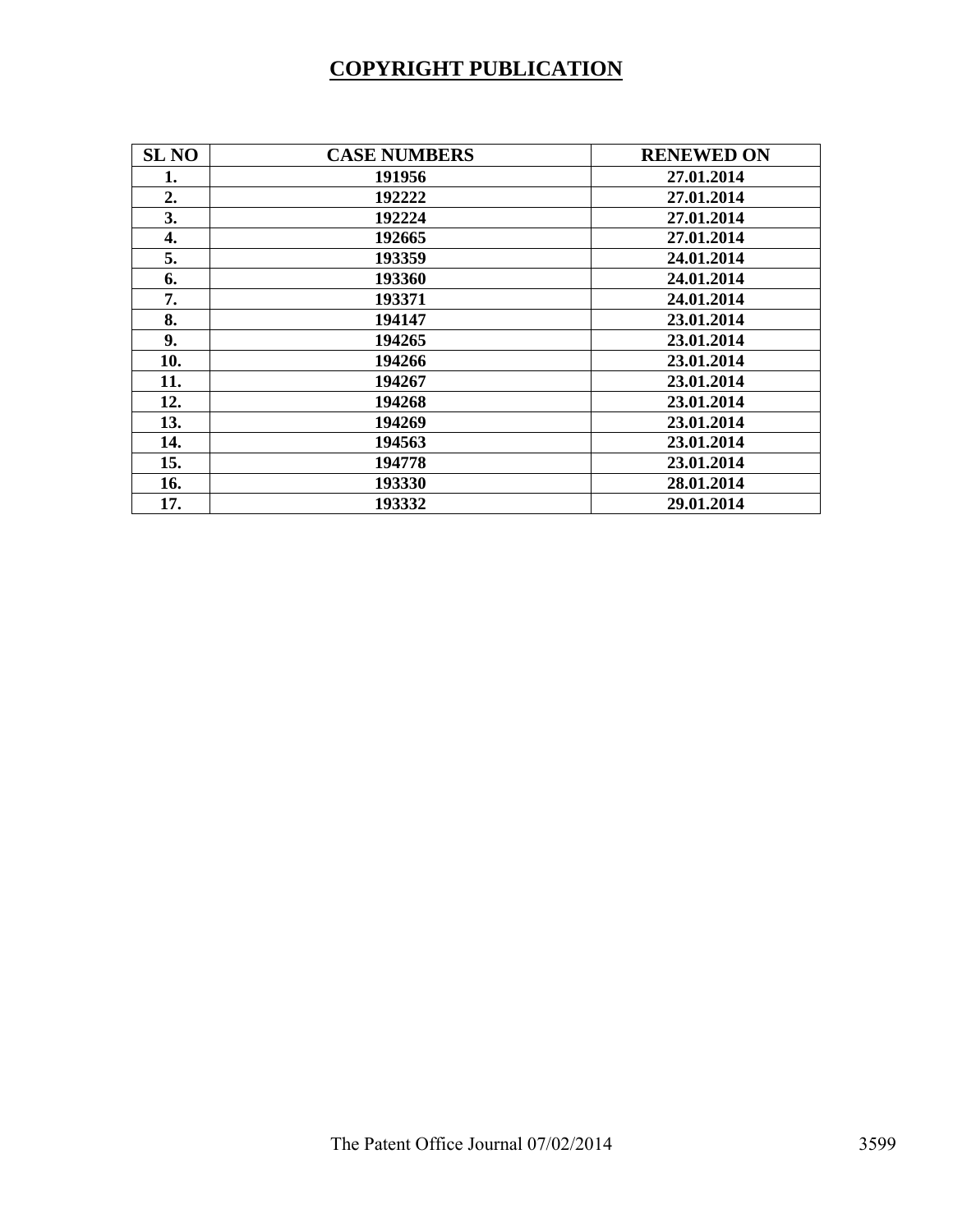## **THE DESIGNS ACT 2000 SECTION 30 DESIGN ASSIGNMENT**

The Design stands in the name of TOP ENERGY SAVING SYSTEM CORP. registered under the Designs Act, 2000 has been assigned in the Register of Designs in the name as follows:-

| Design No. | Class | <b>Name</b>                                                                                                                       |
|------------|-------|-----------------------------------------------------------------------------------------------------------------------------------|
| 239603     | 26-05 | CHANG WAH ELECTROMATERIALS INC., OF 6F, NO.<br>16, EAST 7TH STREET, NAN-TZE EXPORT PROCESSING<br>ZONE, KAOHSIUNG, TAIWAN (R.O.C.) |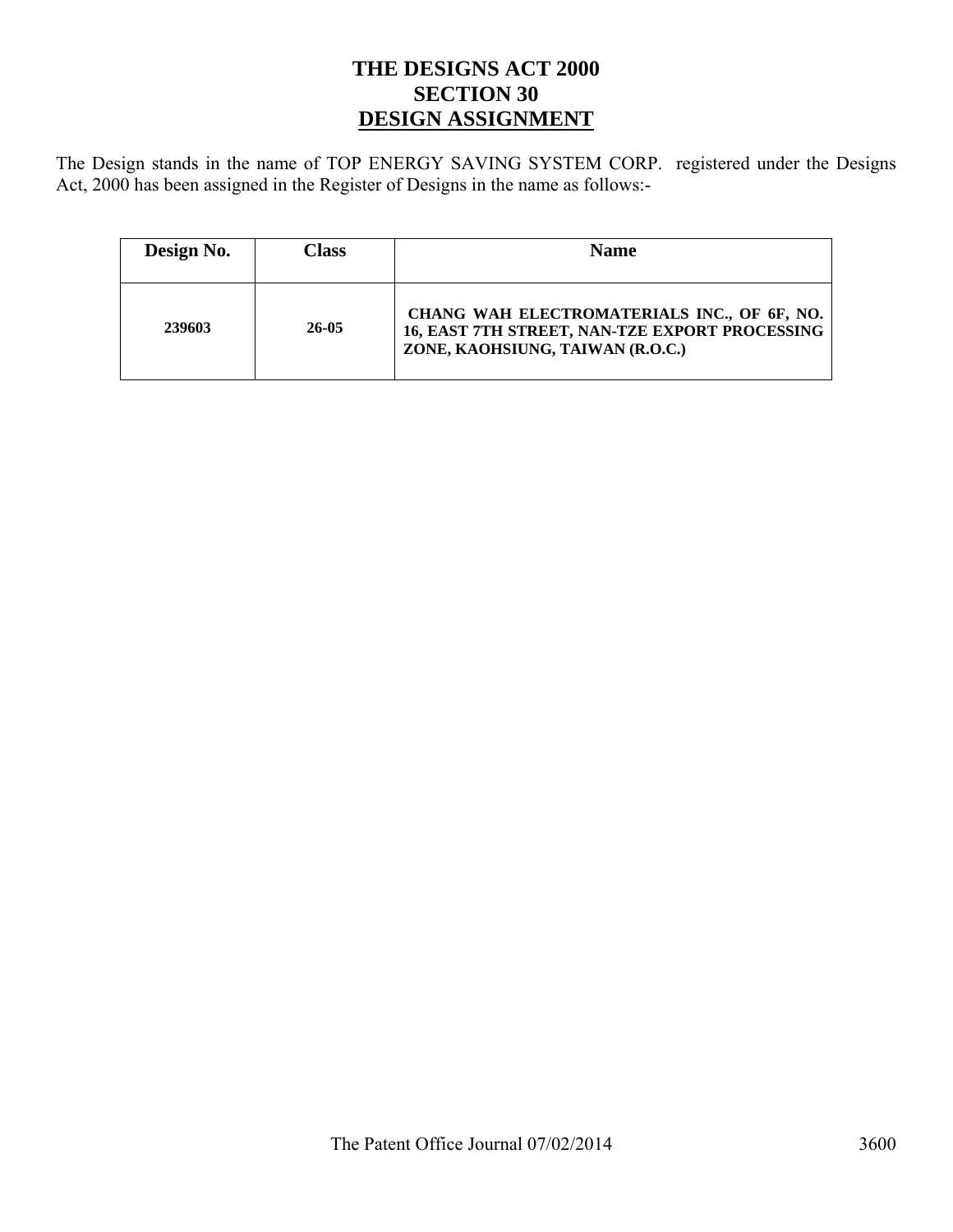#### **REGISTRATION OF DESIGNS**

**The following designs have been registered. They are now open for public inspection. In the following each entry the Date of Registration is shown. The Priority Number, Priority Date and Priority Country are also shown**

| <b>DESIGN NUMBER</b>                                                                                                                                                       |             | 255176            |  |
|----------------------------------------------------------------------------------------------------------------------------------------------------------------------------|-------------|-------------------|--|
| <b>CLASS</b>                                                                                                                                                               |             | $03 - 01$         |  |
| 1) KANIKA SACHDEVA, AN INDIAN NATIONAL,<br>38, HAUZ KHAS VILLAGE, 3RD FLOOR, NEW DELHI-110016, INDIA                                                                       |             |                   |  |
| <b>DATE OF REGISTRATION</b>                                                                                                                                                |             | 11/07/2013        |  |
| <b>TITLE</b>                                                                                                                                                               |             | PORTFOLIO BAG     |  |
| <b>PRIORITY NA</b>                                                                                                                                                         |             |                   |  |
| <b>DESIGN NUMBER</b>                                                                                                                                                       |             | 255206            |  |
| <b>CLASS</b>                                                                                                                                                               |             | $23-04$           |  |
| 1) DYSON TECHNOLOGY LIMITED, A COMPANY INCORPORATED UNDER<br>THE LAWS OF THE UNITED KINGDOM,<br>OF TETBURY HILL, MALMESBURY, WILTSHIRE, SN16 0RP, UNITED<br><b>KINGDOM</b> |             |                   |  |
| <b>DATE OF REGISTRATION</b>                                                                                                                                                |             | 12/07/2013        |  |
| <b>TITLE</b>                                                                                                                                                               |             | <b>HUMIDIFIER</b> |  |
| <b>PRIORITY</b>                                                                                                                                                            |             |                   |  |
| PRIORITY NUMBER                                                                                                                                                            | <b>DATE</b> | <b>COUNTRY</b>    |  |
| 001357941-0003                                                                                                                                                             | 18/01/2013  | OHIM              |  |
| <b>DESIGN NUMBER</b>                                                                                                                                                       |             | 255321            |  |
| <b>CLASS</b>                                                                                                                                                               |             | 06-07             |  |
| 1) MA DESIGN INDIA PRIVATE LIMITED, A COMPANY INCORPORATED IN<br>INDIA HAVING ITS PRINCIPAL PLACE OF BUSINESS AT<br>A-41, SECTOR-80, PHASE-II, NOIDA-201305, U.P. INDIA    |             |                   |  |
| <b>DATE OF REGISTRATION</b>                                                                                                                                                |             | 18/07/2013        |  |
| <b>TITLE</b>                                                                                                                                                               |             | PHOTO FRAME       |  |
| PRIORITY NA                                                                                                                                                                |             |                   |  |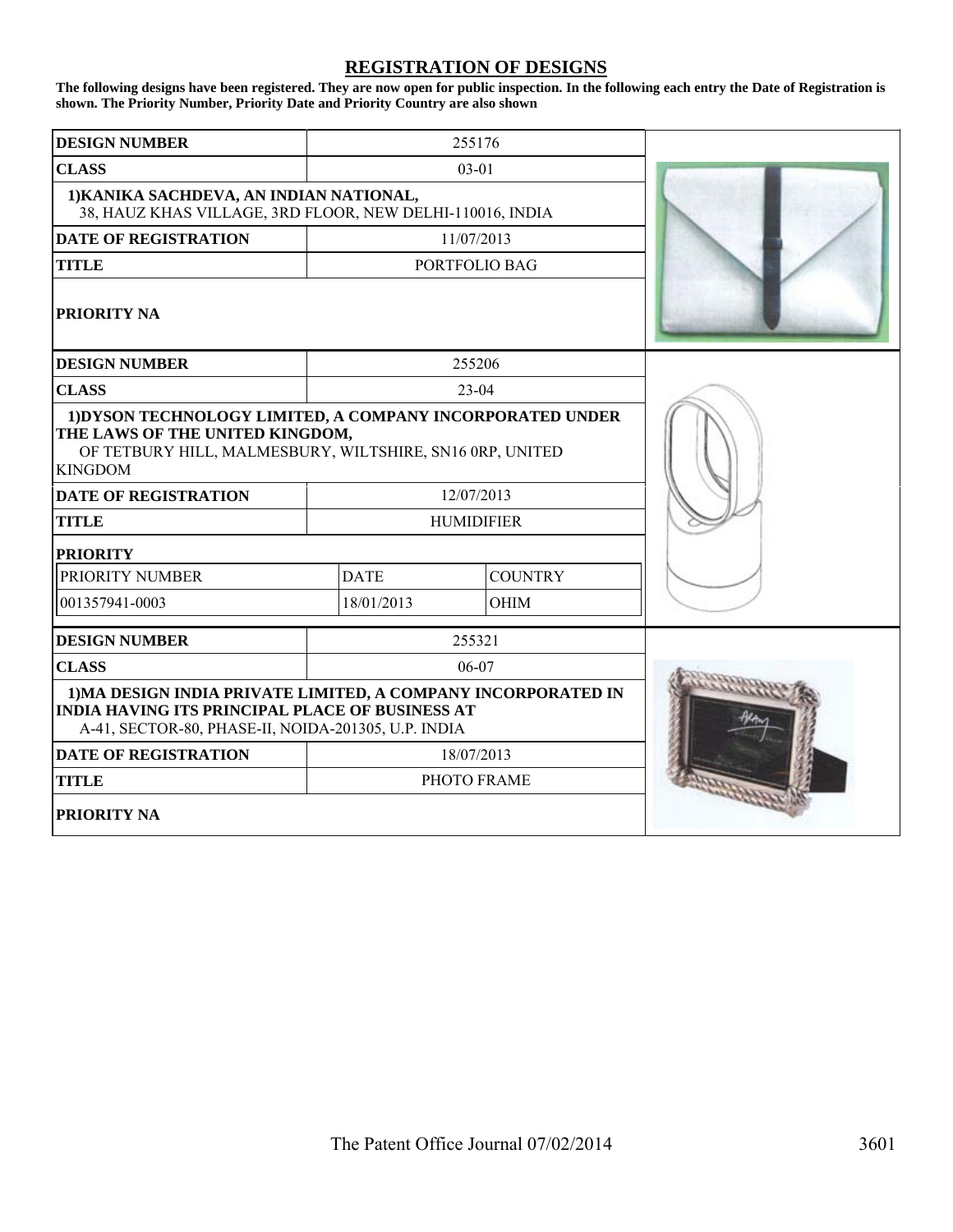| <b>DESIGN NUMBER</b>                                                                              | 255334                                                                                                                                                    |  |
|---------------------------------------------------------------------------------------------------|-----------------------------------------------------------------------------------------------------------------------------------------------------------|--|
| <b>CLASS</b>                                                                                      | $07-06$                                                                                                                                                   |  |
| PLACE OF BUSINESS AT                                                                              | 1) MA DESIGN INDIA PRIVATE LIMITED, A COMPANY<br><b>INCORPORATED IN INDIA HAVING ITS PRINCIPAL</b><br>A-41, SECTOR-80, PHASE-II, NOIDA-201305, U.P. INDIA |  |
| <b>DATE OF</b><br><b>REGISTRATION</b>                                                             | 18/07/2013                                                                                                                                                |  |
| <b>TITLE</b>                                                                                      | <b>CASSEROLE HOLDER</b>                                                                                                                                   |  |
| PRIORITY NA                                                                                       |                                                                                                                                                           |  |
| <b>DESIGN NUMBER</b>                                                                              | 254346                                                                                                                                                    |  |
| <b>CLASS</b>                                                                                      | $12 - 08$                                                                                                                                                 |  |
| <b>LAWS OF FRANCE,</b>                                                                            | 1) RENAULT TRUCKS, A COMPANY ORGANIZED UNDER THE<br>OF 99 ROUTE DE LYON, 69800 SAINT PRIEST, FRANCE                                                       |  |
| DATE OF REGISTRATION                                                                              | 06/06/2013                                                                                                                                                |  |
| <b>TITLE</b>                                                                                      | <b>TRUCK</b>                                                                                                                                              |  |
| PRIORITY NA                                                                                       |                                                                                                                                                           |  |
| <b>DESIGN NUMBER</b>                                                                              | 255810                                                                                                                                                    |  |
| <b>CLASS</b>                                                                                      | 07-02                                                                                                                                                     |  |
| TRADING AS TULIP INDUSTRIES (THIS IS A<br>PROPRIETORSHIP FIRM) WHOES ADDRESS IS<br>110039 (INDIA) | 1) MRS. SIMPLE (PROPRIETOR), NATIONALITY INDIAN<br>C-130, SECTOR-3, BAWANA INDUSTRIAL AREA, DELHI-                                                        |  |
| <b>DATE OF</b><br><b>REGISTRATION</b>                                                             | 14/08/2013                                                                                                                                                |  |
| <b>TITLE</b>                                                                                      | <b>CASSEROLE</b>                                                                                                                                          |  |
| PRIORITY NA                                                                                       |                                                                                                                                                           |  |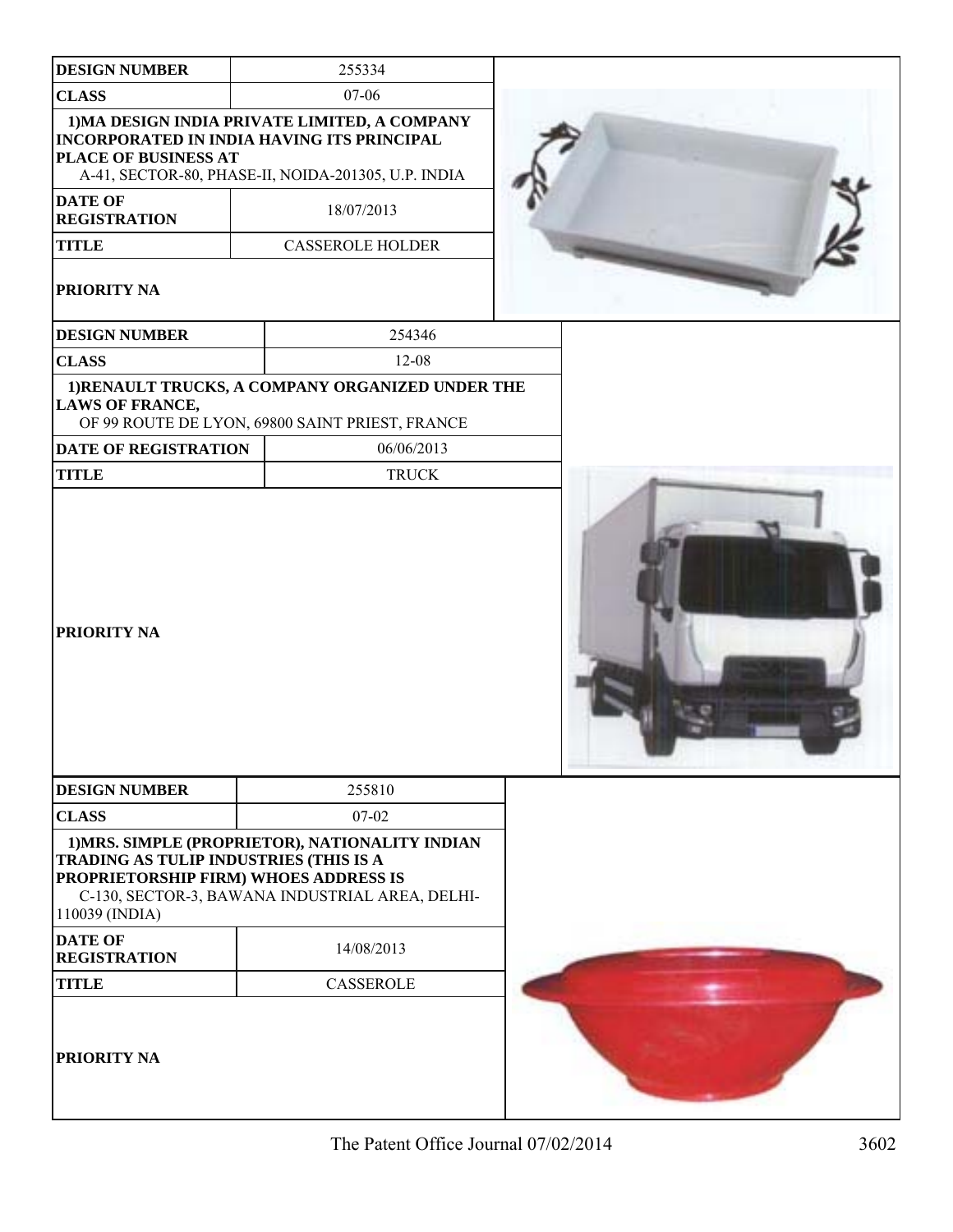| <b>DESIGN NUMBER</b>                                                                                                                                                                 |                               | 251129     |                           |  |
|--------------------------------------------------------------------------------------------------------------------------------------------------------------------------------------|-------------------------------|------------|---------------------------|--|
| <b>CLASS</b>                                                                                                                                                                         | $07-02$                       |            |                           |  |
| 1) DART INDUSTRIES INC., A CORPORATION FOUNDED UNDER THE LAWS<br>OF DELAWARE, U.S.A. OF<br>14901 SOUTH ORANGE BLOSSOM TRAIL, ORLANDO, FLORIDA 32837, USA                             |                               |            |                           |  |
| <b>DATE OF REGISTRATION</b>                                                                                                                                                          | 23/01/2013                    |            |                           |  |
| <b>TITLE</b>                                                                                                                                                                         |                               |            | <b>CONTAINER FOR FOOD</b> |  |
| <b>PRIORITY</b>                                                                                                                                                                      |                               |            |                           |  |
| PRIORITY NUMBER                                                                                                                                                                      | <b>DATE</b>                   |            | <b>COUNTRY</b>            |  |
| 29/421,561                                                                                                                                                                           | 16/08/2012                    |            | U.S.A.                    |  |
| <b>DESIGN NUMBER</b>                                                                                                                                                                 |                               | 251143     |                           |  |
| <b>CLASS</b>                                                                                                                                                                         |                               | $07-02$    |                           |  |
| 1) DART INDUSTRIES INC., A CORPORATION FOUNDED UNDER THE LAWS<br>OF DELAWARE, U.S.A. OF<br>14901 SOUTH ORANGE BLOSSOM TRAIL, ORLANDO, FLORIDA 32837, USA                             |                               |            |                           |  |
| <b>DATE OF REGISTRATION</b>                                                                                                                                                          |                               | 23/01/2013 |                           |  |
| <b>TITLE</b>                                                                                                                                                                         | <b>CONTAINER FOR FOOD</b>     |            |                           |  |
| <b>PRIORITY</b>                                                                                                                                                                      |                               |            |                           |  |
| PRIORITY NUMBER                                                                                                                                                                      | <b>DATE</b>                   |            | <b>COUNTRY</b>            |  |
| 29/421,570                                                                                                                                                                           | 16/08/2012                    |            | U.S.A.                    |  |
| <b>DESIGN NUMBER</b>                                                                                                                                                                 |                               | 251196     |                           |  |
| <b>CLASS</b>                                                                                                                                                                         |                               | $13-03$    |                           |  |
| 1) EMERSON ELECTRIC CO., A CORPORATION ORGANIZED UNDER THE<br>LAWS OF THE STATE OF MISSOURI,<br>8000, WEST FLORISSANT, ST. LOUIS, MISSOURI 63136, UNITED STATES OF<br><b>AMERICA</b> |                               |            |                           |  |
| <b>DATE OF REGISTRATION</b>                                                                                                                                                          | 24/01/2013                    |            |                           |  |
| <b>TITLE</b>                                                                                                                                                                         | HERMETIC TERMINAL             |            |                           |  |
| <b>PRIORITY</b>                                                                                                                                                                      |                               |            |                           |  |
| PRIORITY NUMBER                                                                                                                                                                      | <b>DATE</b><br><b>COUNTRY</b> |            |                           |  |
| 29/429570                                                                                                                                                                            | 14/08/2012                    |            | U.S.A.                    |  |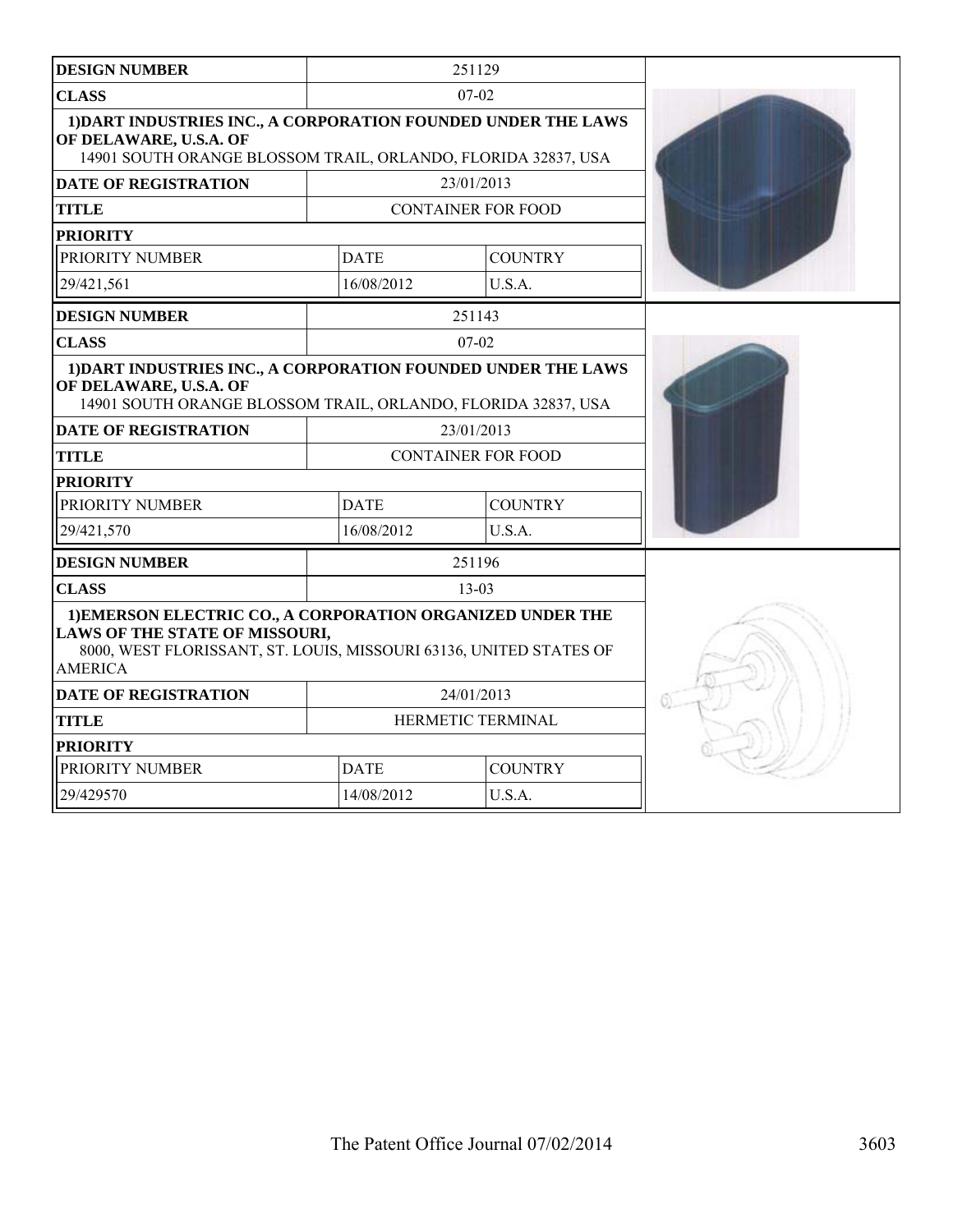| <b>DESIGN NUMBER</b>                                                                                                                                                                         |                                                       | 255885                      |  |
|----------------------------------------------------------------------------------------------------------------------------------------------------------------------------------------------|-------------------------------------------------------|-----------------------------|--|
| <b>CLASS</b>                                                                                                                                                                                 |                                                       | 09-07                       |  |
| 1) EMAMI LIMITED, AN INDIAN COMPANY HAVING ITS REGISTERED<br><b>OFFICE AT</b><br>EMAMI TOWER , 687 ANANDAPUR, EM BYPASS, KOLKATA 700017, WEST<br>BENGAL, INDIA                               |                                                       |                             |  |
| <b>DATE OF REGISTRATION</b>                                                                                                                                                                  |                                                       | 19/08/2013                  |  |
| <b>TITLE</b>                                                                                                                                                                                 |                                                       | <b>LID OF CAP OF A TUBE</b> |  |
| PRIORITY NA                                                                                                                                                                                  |                                                       |                             |  |
| <b>DESIGN NUMBER</b>                                                                                                                                                                         |                                                       | 254249                      |  |
| <b>CLASS</b>                                                                                                                                                                                 |                                                       | 15-99                       |  |
| 1) NICHROME INDIA LIMITED, A COMPANY INCORPORATED UNDER THE<br><b>INDIAN COMPANIES ACT,</b><br>SAFIRE PARK, GALLERIA NO. 4, PUNE MUMBAI ROAD, WAKDEWADI, PUNE-<br>411005, MAHARASHTRA, INDIA |                                                       |                             |  |
| <b>DATE OF REGISTRATION</b>                                                                                                                                                                  | 03/06/2013                                            |                             |  |
| <b>TITLE</b>                                                                                                                                                                                 |                                                       | PACKAGING MACHINE           |  |
| PRIORITY NA                                                                                                                                                                                  |                                                       |                             |  |
| <b>DESIGN NUMBER</b>                                                                                                                                                                         |                                                       | 253903                      |  |
| <b>CLASS</b>                                                                                                                                                                                 |                                                       | $13 - 03$                   |  |
| 1) SIEMENS AKTIENGESELLSCHAFT, OF<br>WITTELSBACHERPLATZ 2, 80333 MUNCHEN, GERMANY, A GERMAN<br><b>COMPANY</b>                                                                                |                                                       |                             |  |
| <b>DATE OF REGISTRATION</b>                                                                                                                                                                  |                                                       | 16/05/2013                  |  |
| <b>TITLE</b>                                                                                                                                                                                 | EQUIPMENT FOR THE CONTROL OF<br><b>ELECTRIC POWER</b> |                             |  |
| <b>PRIORITY</b>                                                                                                                                                                              |                                                       |                             |  |
| PRIORITY NUMBER                                                                                                                                                                              | <b>DATE</b><br><b>COUNTRY</b>                         |                             |  |
| 001352413                                                                                                                                                                                    | 26/11/2012                                            | <b>OHIM</b>                 |  |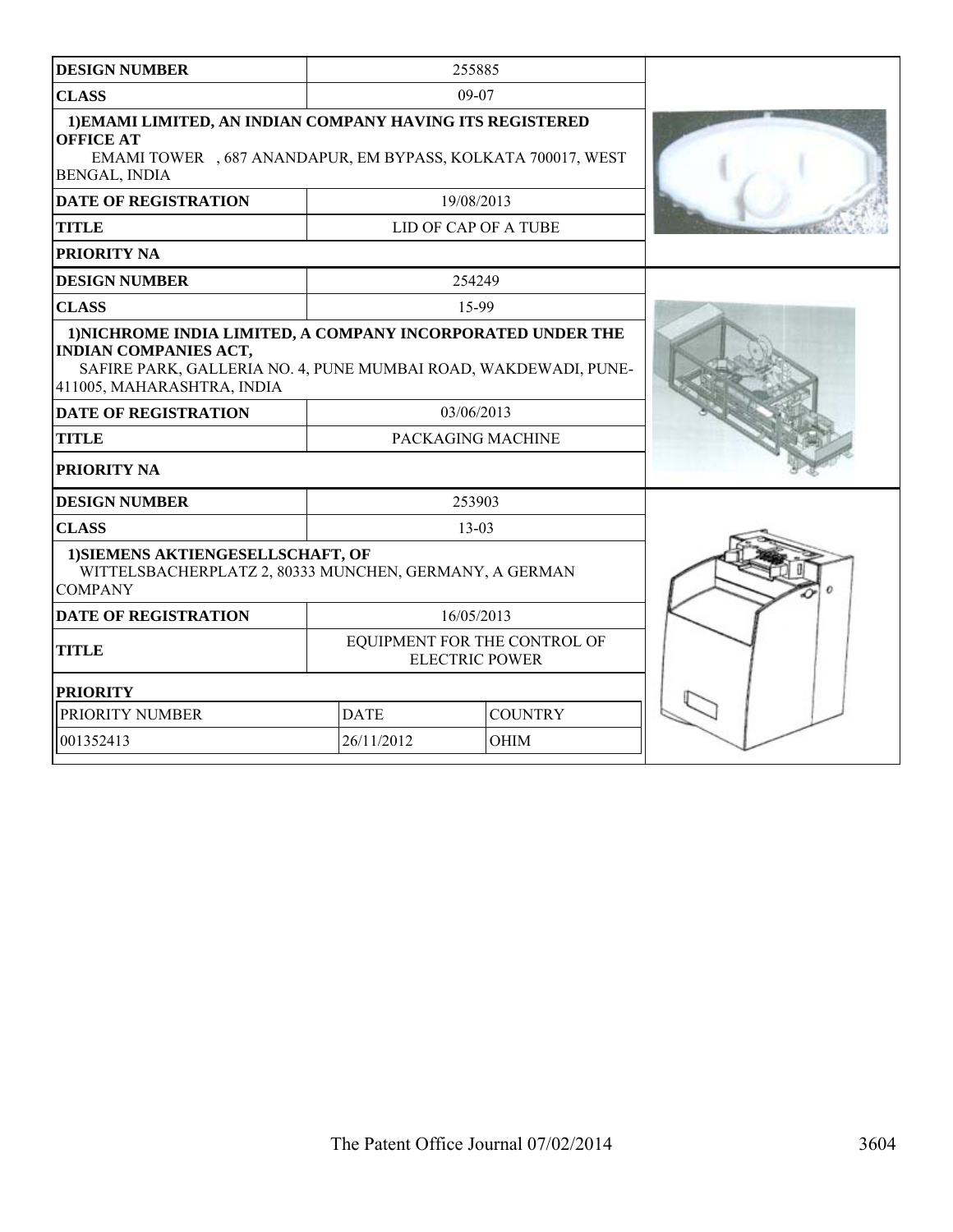| <b>DESIGN NUMBER</b>                                                                                                                                                      |             | 255600                |  |
|---------------------------------------------------------------------------------------------------------------------------------------------------------------------------|-------------|-----------------------|--|
| <b>CLASS</b>                                                                                                                                                              |             | $02 - 01$             |  |
| 1) SHREE SIMANDHAR INDUSTRIES IS A PROPRIETORSHIP FIRM<br>OF 21, NEW MANU BHUVAN, BHAGAT SINGH ROAD, VILE PARLE (W)<br>MUMBAI-400056, MAHARASHTRA, INDIA                  |             |                       |  |
| <b>DATE OF REGISTRATION</b>                                                                                                                                               |             | 01/08/2013            |  |
| <b>TITLE</b>                                                                                                                                                              |             | <b>APRON</b>          |  |
| PRIORITY NA                                                                                                                                                               |             |                       |  |
| <b>DESIGN NUMBER</b>                                                                                                                                                      |             | 249418                |  |
| <b>CLASS</b>                                                                                                                                                              |             | $22 - 01$             |  |
| 1) MAGPUL INDUSTRIES CORPORATION,<br>400 YOUNG COURT, UNIT 1, ERIE, COLORADO 80516, UNITED STATES OF<br>AMERICA, A COLORADO CORPORATION                                   |             |                       |  |
| <b>DATE OF REGISTRATION</b>                                                                                                                                               |             | 09/11/2012            |  |
| <b>TITLE</b>                                                                                                                                                              |             | <b>RIFLE STOCK</b>    |  |
| <b>PRIORITY</b>                                                                                                                                                           |             |                       |  |
| PRIORITY NUMBER                                                                                                                                                           | <b>DATE</b> | <b>COUNTRY</b>        |  |
| 29/423,118                                                                                                                                                                | 29/05/2012  | U.S.A.                |  |
| <b>DESIGN NUMBER</b>                                                                                                                                                      |             | 255077                |  |
| <b>CLASS</b>                                                                                                                                                              |             | 15-99                 |  |
| 1) MR. AMAN ASTHANA AND MR. BRAJESH ASTHANA (JOINT OWNER),<br><b>WHOSE ADDRESS IS</b><br>D-20, ASHWARYA VILLA, MOTI VIHAR COLONY, RAVATPUR, KANPUR, UP-<br>208019, INDIAN |             |                       |  |
| <b>DATE OF REGISTRATION</b>                                                                                                                                               |             | 09/07/2013            |  |
| <b>TITLE</b>                                                                                                                                                              |             | POUCH PACKING MACHINE |  |
| PRIORITY NA                                                                                                                                                               |             |                       |  |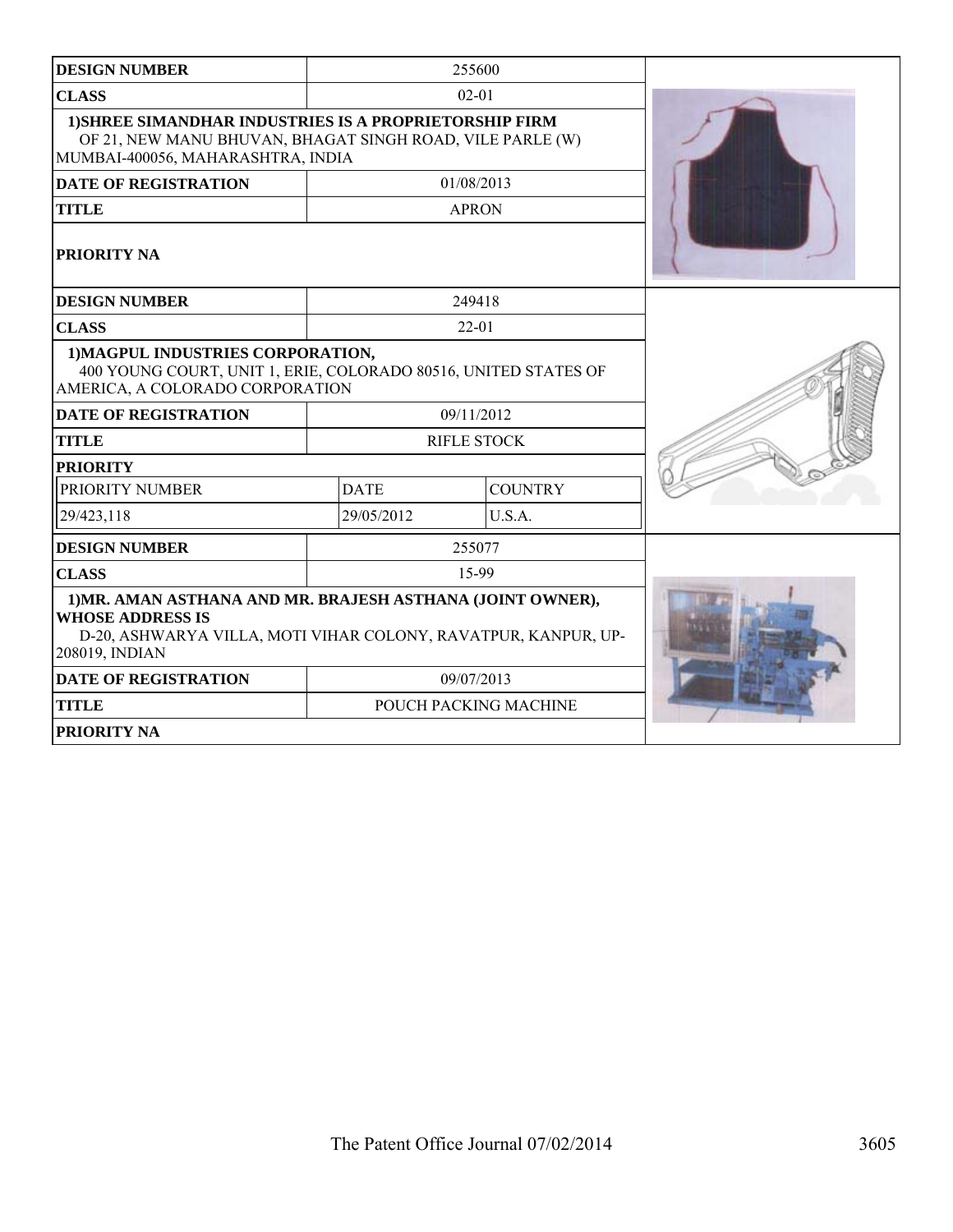| <b>DESIGN NUMBER</b>                                                                                                                                                                                                                                                                                                                                  | 255111                                          |                          |  |
|-------------------------------------------------------------------------------------------------------------------------------------------------------------------------------------------------------------------------------------------------------------------------------------------------------------------------------------------------------|-------------------------------------------------|--------------------------|--|
| <b>CLASS</b>                                                                                                                                                                                                                                                                                                                                          | $12 - 08$                                       |                          |  |
| 1) MARUTI SUZUKI INDIA LIMITED, AN INDIAN COMPANY OF<br>1, NELSON MANDELA ROAD, VASANT KUNJ, NEW DELHI-110070, INDIA                                                                                                                                                                                                                                  |                                                 |                          |  |
| <b>DATE OF REGISTRATION</b>                                                                                                                                                                                                                                                                                                                           | 10/07/2013                                      |                          |  |
| <b>TITLE</b>                                                                                                                                                                                                                                                                                                                                          | CAR                                             |                          |  |
| <b>PRIORITY NA</b>                                                                                                                                                                                                                                                                                                                                    |                                                 |                          |  |
| <b>DESIGN NUMBER</b>                                                                                                                                                                                                                                                                                                                                  | 253355                                          |                          |  |
| <b>CLASS</b>                                                                                                                                                                                                                                                                                                                                          | 28-02                                           |                          |  |
| 1) AVON PRODUCTS, INC.<br>777 THIRD AVENUE NEW YORK, NY 10017 UNITED STATES OF AMERICA                                                                                                                                                                                                                                                                |                                                 |                          |  |
| <b>DATE OF REGISTRATION</b>                                                                                                                                                                                                                                                                                                                           | 23/04/2013                                      |                          |  |
| <b>TITLE</b>                                                                                                                                                                                                                                                                                                                                          | COSMETIC AND PERSONAL CARE<br><b>APPLICATOR</b> |                          |  |
| PRIORITY NUMBER<br>29/435,321                                                                                                                                                                                                                                                                                                                         | <b>DATE</b><br>23/10/2012                       | <b>COUNTRY</b><br>U.S.A. |  |
| <b>DESIGN NUMBER</b>                                                                                                                                                                                                                                                                                                                                  | 255289                                          |                          |  |
| <b>CLASS</b>                                                                                                                                                                                                                                                                                                                                          | 08-06                                           |                          |  |
| 1)(1) KASHYAP A. PATEL (2) SANDIP S. GHONIYA (3) VINAYBHAI M. PATEL<br>(4) PARESH D. RAIYANI ALL INDIAN NATIONAL PARTNERS OF YAKSH<br><b>SALES CORPORATION AN INDIAN PARTNERSHIP FIRM HAVING ITS</b><br>PRINCIPAL PLACE OF BUSINESS AT<br>SANSKAR SOCIETY, STREET NO. 1, PLOT NO. 28, NEAR BALAJI INDUSTRIES,<br>AJI RING ROAD, RAJKOT, GUJARAT-INDIA |                                                 |                          |  |
| <b>DATE OF REGISTRATION</b>                                                                                                                                                                                                                                                                                                                           | 17/07/2013                                      |                          |  |
| <b>TITLE</b>                                                                                                                                                                                                                                                                                                                                          | <b>HANDLE</b>                                   |                          |  |
| <b>PRIORITY NA</b>                                                                                                                                                                                                                                                                                                                                    |                                                 |                          |  |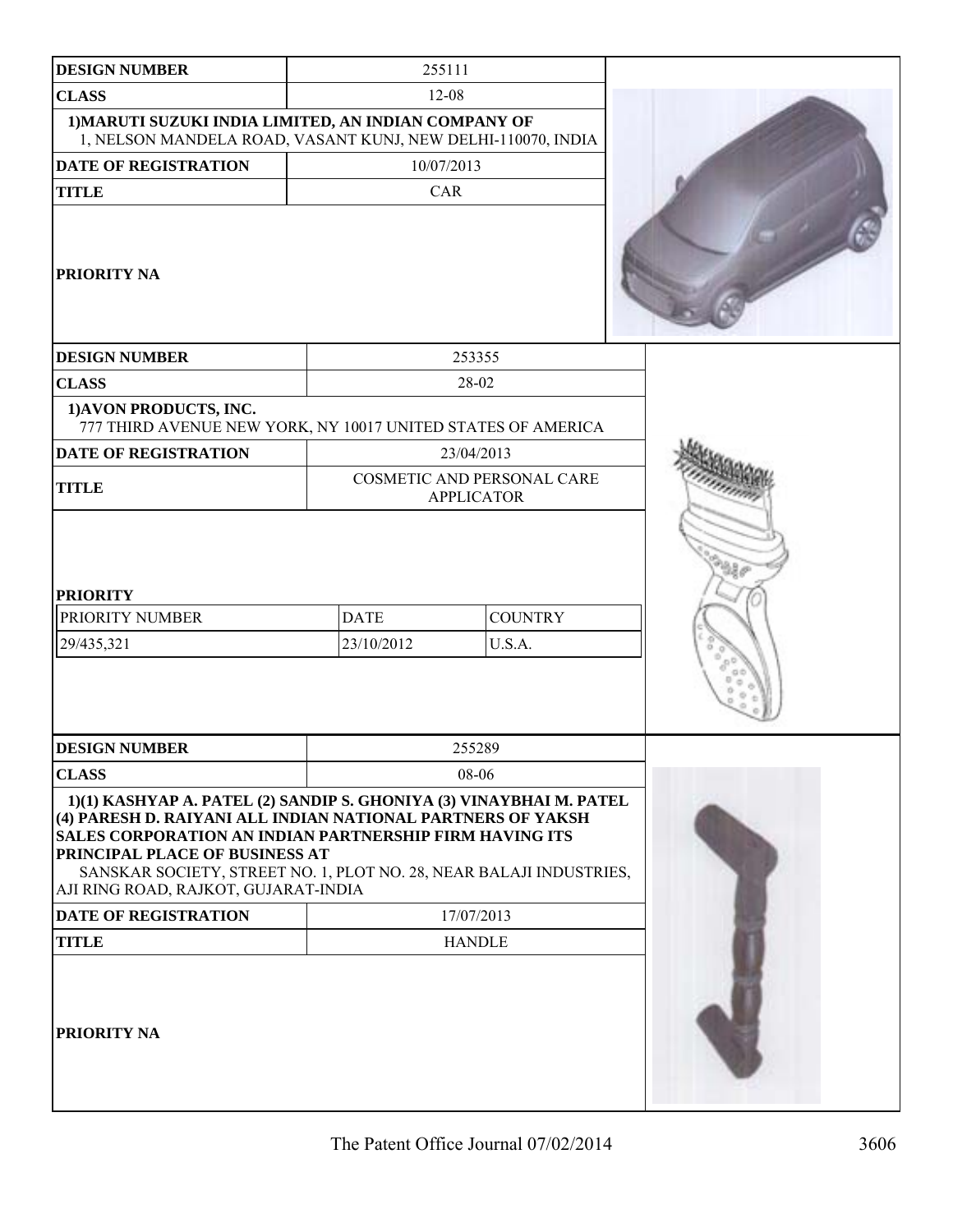| <b>DESIGN NUMBER</b>                                                                                                                                                                             | 255333                       |  |  |  |
|--------------------------------------------------------------------------------------------------------------------------------------------------------------------------------------------------|------------------------------|--|--|--|
| <b>CLASS</b>                                                                                                                                                                                     | $07-06$                      |  |  |  |
| 1) MA DESIGN INDIA PRIVATE LIMITED, A COMPANY INCORPORATED IN<br><b>INDIA HAVING ITS PRINCIPAL PLACE OF BUSINESS AT</b><br>A-41, SECTOR-80, PHASE-II, NOIDA-201305, U.P. INDIA                   |                              |  |  |  |
| <b>DATE OF REGISTRATION</b>                                                                                                                                                                      | 18/07/2013                   |  |  |  |
| <b>TITLE</b>                                                                                                                                                                                     | <b>DISH HOLDER</b>           |  |  |  |
| PRIORITY NA                                                                                                                                                                                      |                              |  |  |  |
| <b>DESIGN NUMBER</b>                                                                                                                                                                             | 253569                       |  |  |  |
| <b>CLASS</b>                                                                                                                                                                                     | $31 - 00$                    |  |  |  |
| 1) HAVELLS INDIA LIMITED HAVING REGISTERED OFFICE AT<br>1, RAJ NARAIN MARG, CIVIL LINES, DELHI-110054.                                                                                           |                              |  |  |  |
| <b>DATE OF REGISTRATION</b>                                                                                                                                                                      | 30/04/2013                   |  |  |  |
| <b>TITLE</b>                                                                                                                                                                                     | MOTOR UNIT FOR MIXER GRINDER |  |  |  |
| <b>PRIORITY NA</b>                                                                                                                                                                               |                              |  |  |  |
| <b>DESIGN NUMBER</b>                                                                                                                                                                             | 255809                       |  |  |  |
| <b>CLASS</b>                                                                                                                                                                                     | $07-02$                      |  |  |  |
| 1) MRS. SIMPLE (PROPRIETOR), NATIONALITY INDIAN TRADING AS TULIP<br>INDUSTRIES (THIS IS A PROPRIETORSHIP FIRM) WHOES ADDRESS IS<br>C-130, SECTOR-3, BAWANA INDUSTRIAL AREA, DELHI-110039 (INDIA) |                              |  |  |  |
| <b>DATE OF REGISTRATION</b>                                                                                                                                                                      | 14/08/2013                   |  |  |  |
| <b>TITLE</b>                                                                                                                                                                                     | <b>CASSEROLE</b>             |  |  |  |
| PRIORITY NA                                                                                                                                                                                      |                              |  |  |  |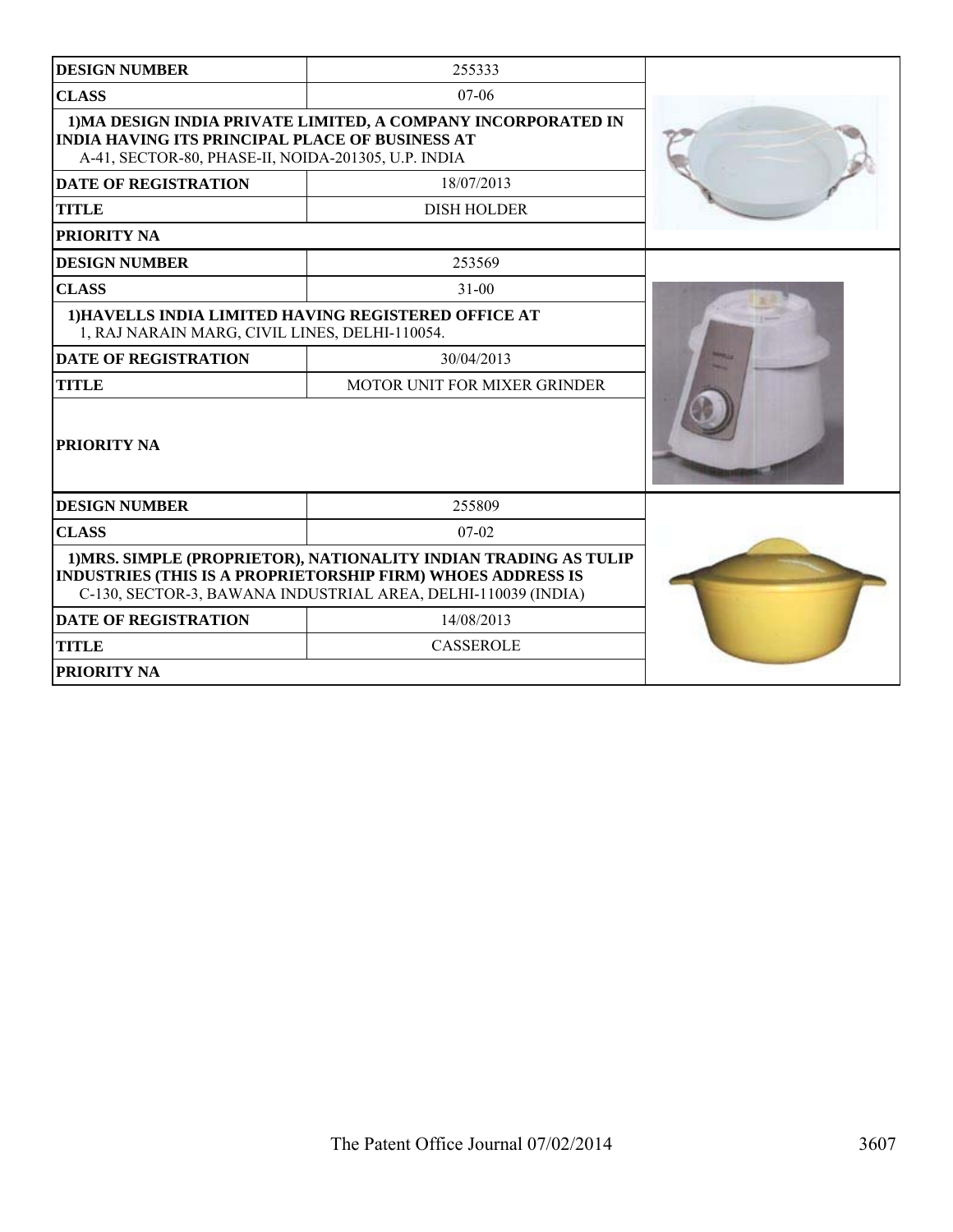| <b>DESIGN NUMBER</b>                                                                                                                                     |             | 251128                    |  |
|----------------------------------------------------------------------------------------------------------------------------------------------------------|-------------|---------------------------|--|
| <b>CLASS</b>                                                                                                                                             |             | $07-02$                   |  |
| 1) DART INDUSTRIES INC., A CORPORATION FOUNDED UNDER THE LAWS<br>OF DELAWARE, U.S.A. OF<br>14901 SOUTH ORANGE BLOSSOM TRAIL, ORLANDO, FLORIDA 32837, USA |             |                           |  |
| <b>DATE OF REGISTRATION</b>                                                                                                                              |             | 23/01/2013                |  |
| <b>TITLE</b>                                                                                                                                             |             | <b>CONTAINER FOR FOOD</b> |  |
| <b>PRIORITY</b>                                                                                                                                          |             |                           |  |
| PRIORITY NUMBER                                                                                                                                          | <b>DATE</b> | <b>COUNTRY</b>            |  |
| 29/421,561                                                                                                                                               | 16/08/2012  | U.S.A.                    |  |
| <b>DESIGN NUMBER</b>                                                                                                                                     |             | 251142                    |  |
| <b>CLASS</b>                                                                                                                                             |             | $07 - 02$                 |  |
| 1) DART INDUSTRIES INC., A CORPORATION FOUNDED UNDER THE LAWS<br>OF DELAWARE, U.S.A. OF<br>14901 SOUTH ORANGE BLOSSOM TRAIL, ORLANDO, FLORIDA 32837, USA |             |                           |  |
| <b>DATE OF REGISTRATION</b>                                                                                                                              |             | 23/01/2013                |  |
| <b>TITLE</b>                                                                                                                                             |             | <b>CONTAINER FOR FOOD</b> |  |
| <b>PRIORITY</b>                                                                                                                                          |             |                           |  |
| PRIORITY NUMBER                                                                                                                                          | <b>DATE</b> | <b>COUNTRY</b>            |  |
| 29/421,570                                                                                                                                               | 16/08/2012  | U.S.A.                    |  |
| <b>DESIGN NUMBER</b>                                                                                                                                     |             | 253691                    |  |
| <b>CLASS</b>                                                                                                                                             |             | $24-02$                   |  |
| 1) POLY MEDICURE LIMITED, AN INDIAN COMPANY, OF<br>PLOT NO. 105, SECTOR 59, HSIIDC INDUSTRIAL AREA, FARIDABAD,<br>HARYANA-121004, INDIA                  |             |                           |  |
| <b>DATE OF REGISTRATION</b>                                                                                                                              | 06/05/2013  |                           |  |
| <b>TITLE</b>                                                                                                                                             |             | <b>FISTULA NEEDLE SET</b> |  |
| <b>PRIORITY NA</b>                                                                                                                                       |             |                           |  |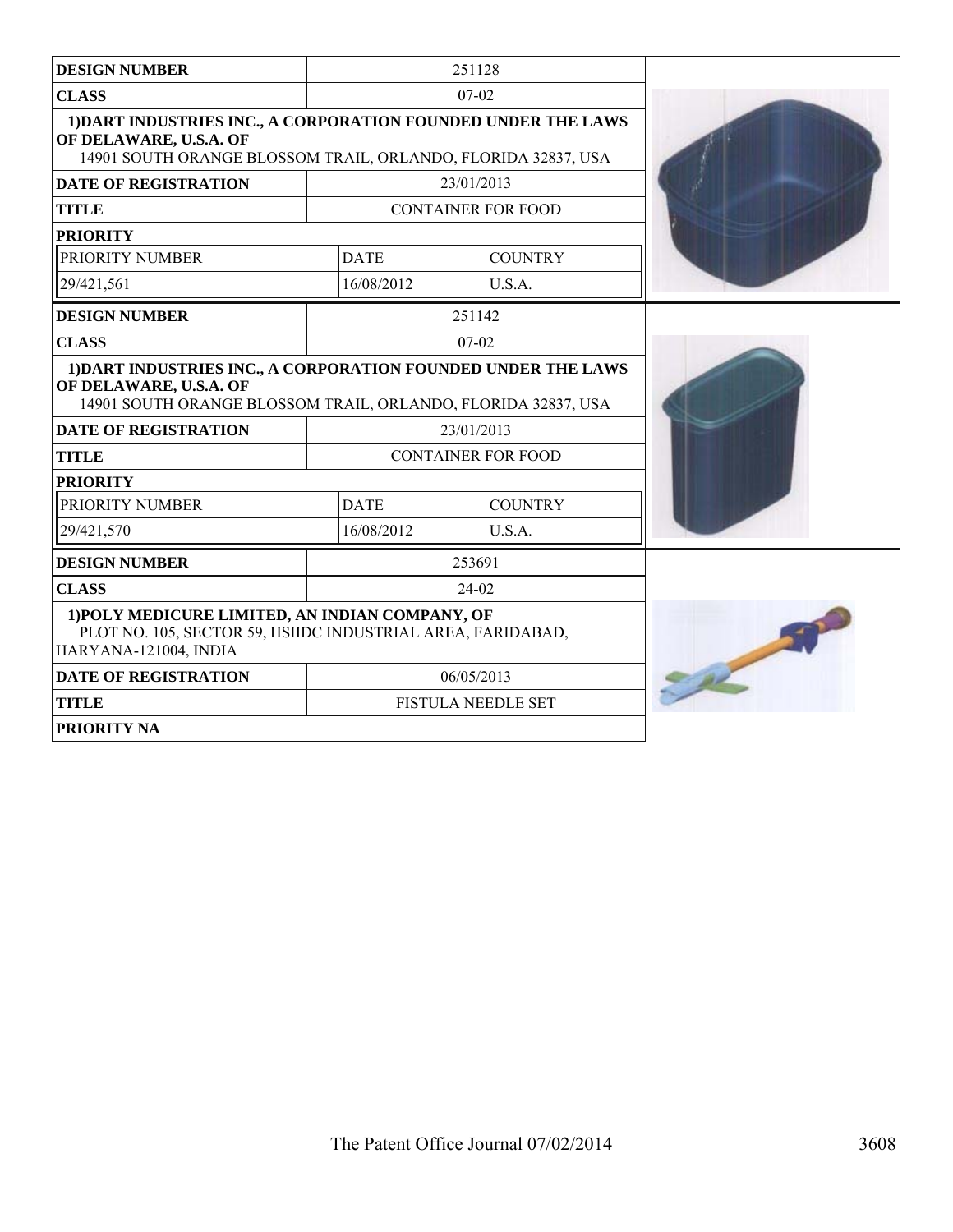| <b>DESIGN NUMBER</b>                                                                                                                                                                                            |                     | 255884                         |  |
|-----------------------------------------------------------------------------------------------------------------------------------------------------------------------------------------------------------------|---------------------|--------------------------------|--|
| <b>CLASS</b>                                                                                                                                                                                                    |                     | 09-07                          |  |
| 1) EMAMI LIMITED, AN INDIAN COMPANY HAVING ITS REGISTERED<br><b>OFFICE AT</b><br>EMAMI TOWER , 687 ANANDAPUR, EM BYPASS, KOLKATA 700 017, WEST<br>BENGAL, INDIA.                                                |                     |                                |  |
| <b>DATE OF REGISTRATION</b>                                                                                                                                                                                     |                     | 19/08/2013                     |  |
| <b>TITLE</b>                                                                                                                                                                                                    |                     | <b>CAP OF A TUBE</b>           |  |
| PRIORITY NA                                                                                                                                                                                                     |                     |                                |  |
| <b>DESIGN NUMBER</b>                                                                                                                                                                                            |                     | 250549                         |  |
| <b>CLASS</b>                                                                                                                                                                                                    |                     | $23-03$                        |  |
| 1) M/S V-GUARD INDUSTRIES LTD., AN INDIAN COMPANY INCORPORATED<br>UNDER THE COMPANIES ACT OF 1956 WHOSE ADDRESS IS<br>33/2905 F, VENNALA HIGH SCHOOL ROAD, VENNALA, KOCHI-682028,<br><b>KERALA STATE, INDIA</b> |                     |                                |  |
| <b>DATE OF REGISTRATION</b>                                                                                                                                                                                     |                     | 31/12/2012                     |  |
| <b>TITLE</b>                                                                                                                                                                                                    | <b>WATER HEATER</b> |                                |  |
| PRIORITY NA                                                                                                                                                                                                     |                     |                                |  |
| <b>DESIGN NUMBER</b>                                                                                                                                                                                            |                     | 254170                         |  |
| <b>CLASS</b>                                                                                                                                                                                                    |                     | $03-01$                        |  |
| 1) SANTEN PHARMACEUTICAL CO., LTD., A JAPANESE COMPANY OF<br>9-19, SHIMOSHINJO 3-CHOME, HIGASHIYODOGAWA-KU, OSAKA-SHI, OSAKA<br>5338651, JAPAN                                                                  |                     |                                |  |
| <b>DATE OF REGISTRATION</b>                                                                                                                                                                                     |                     | 29/05/2013                     |  |
| <b>TITLE</b>                                                                                                                                                                                                    |                     | CONTAINER FOR INTRAOCULAR LENS |  |
| <b>PRIORITY</b>                                                                                                                                                                                                 |                     |                                |  |
| PRIORITY NUMBER                                                                                                                                                                                                 | <b>DATE</b>         | <b>COUNTRY</b>                 |  |
| 29/438,505                                                                                                                                                                                                      | 30/11/2012          | U.S.A.                         |  |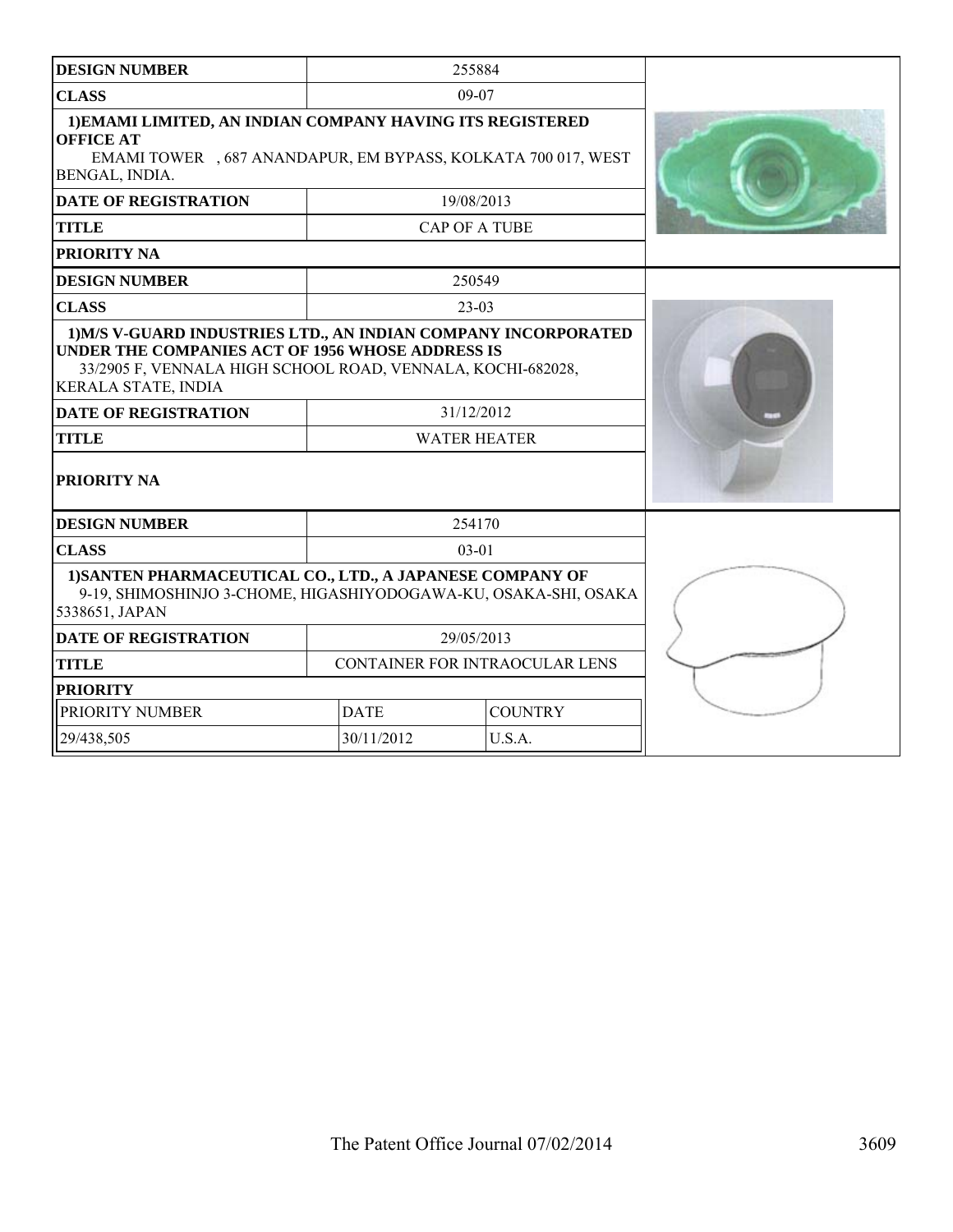| <b>DESIGN NUMBER</b>                                                                                 | 251596                                                                                                                                                                                                                                      |  |
|------------------------------------------------------------------------------------------------------|---------------------------------------------------------------------------------------------------------------------------------------------------------------------------------------------------------------------------------------------|--|
| <b>CLASS</b>                                                                                         | $31 - 00$                                                                                                                                                                                                                                   |  |
| BANER, PUNE-411045, INDIA                                                                            | 1) FIRST ENERGY PVT. LTD., AN INDIAN COMPANY OF<br>B-101 TO B-105, FIRST FLOOR, B-WING, SIGNET CORNER, S.NO-134,                                                                                                                            |  |
| DATE OF REGISTRATION                                                                                 | 12/02/2013                                                                                                                                                                                                                                  |  |
| <b>TITLE</b>                                                                                         | <b>BIOMASS STOVE</b>                                                                                                                                                                                                                        |  |
| <b>PRIORITY NA</b>                                                                                   |                                                                                                                                                                                                                                             |  |
| <b>DESIGN NUMBER</b>                                                                                 | 255403                                                                                                                                                                                                                                      |  |
| <b>CLASS</b>                                                                                         | 08-06                                                                                                                                                                                                                                       |  |
| <b>BUSINESS AT-</b><br>RAJKOT-360 002-GUJARAT-(INDIA)<br><b>DATE OF REGISTRATION</b><br><b>TITLE</b> | 1) DIPAKBHAI BHIKHABHAI KHUNT (ADULT & INDIAN<br>NATIONAL) SOLE PROPRIETOR OF OM SAI MANUFACTURE<br>(INDIAN PROPRIETORSHIP CONCERN) HAVING PLACE OF<br>6/A, PARSANA SOCIETY, 50, FEET ROAD, SHREENATHJI PAN,<br>26/07/2013<br><b>HANDLE</b> |  |
| <b>PRIORITY NA</b>                                                                                   |                                                                                                                                                                                                                                             |  |
| <b>DESIGN NUMBER</b>                                                                                 | 254989                                                                                                                                                                                                                                      |  |
| <b>CLASS</b>                                                                                         | $15 - 01$                                                                                                                                                                                                                                   |  |
| PLACE OF BUSINESS AT                                                                                 | 1) TRIVENI TURBINE LIMITED, AN INDIAN COMPANY HAVING ITS<br>12A, PEENYA INDUSTRIAL AREA, BANGLORE-560058                                                                                                                                    |  |
| <b>DATE OF REGISTRATION</b>                                                                          | 04/07/2013                                                                                                                                                                                                                                  |  |
| <b>TITLE</b>                                                                                         | EXHAUST CASING OF A STEAM TURBINE                                                                                                                                                                                                           |  |
| <b>PRIORITY NA</b>                                                                                   |                                                                                                                                                                                                                                             |  |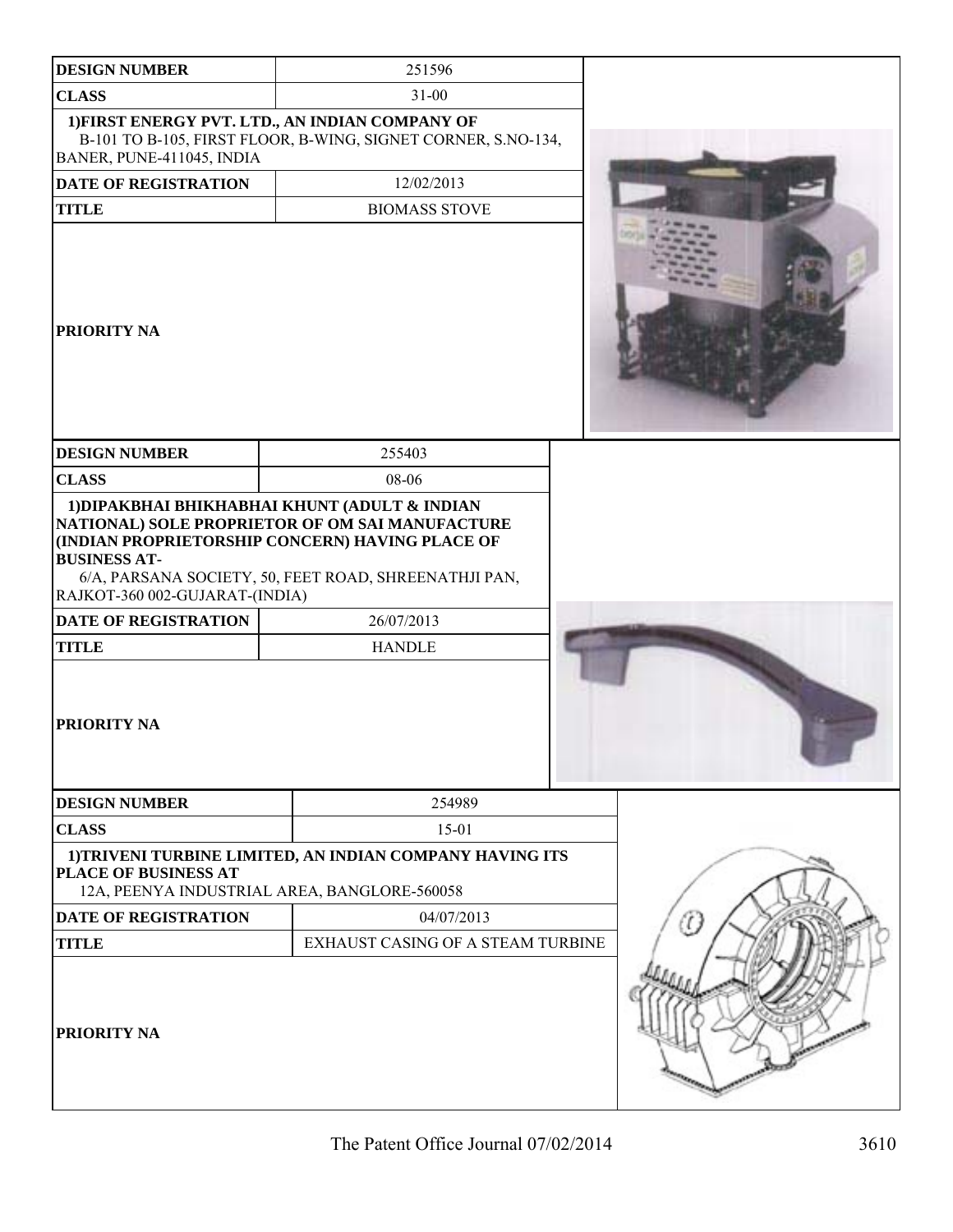| <b>DESIGN NUMBER</b>                                                                                                                                                                                 |            | 255110                                                        |  |
|------------------------------------------------------------------------------------------------------------------------------------------------------------------------------------------------------|------------|---------------------------------------------------------------|--|
| <b>CLASS</b>                                                                                                                                                                                         |            | $12 - 16$                                                     |  |
| 1) MARUTI SUZUKI INDIA LIMITED, AN INDIAN COMPANY OF<br>1, NELSON MANDELA ROAD, VASANT KUNJ, NEW DELHI-110070, INDIA                                                                                 |            |                                                               |  |
| <b>DATE OF REGISTRATION</b>                                                                                                                                                                          |            | 10/07/2013                                                    |  |
| <b>TITLE</b>                                                                                                                                                                                         |            | UPPER FRONT GRILL OF A VEHICLE                                |  |
| PRIORITY NA                                                                                                                                                                                          |            |                                                               |  |
| <b>DESIGN NUMBER</b>                                                                                                                                                                                 |            | 253353                                                        |  |
| <b>CLASS</b>                                                                                                                                                                                         |            | 28-02                                                         |  |
| 1) AVON PRODUCTS, INC.<br>777 THIRD AVENUE NEW YORK, NY 10017 UNITED STATES OF AMERICA                                                                                                               |            |                                                               |  |
| <b>DATE OF REGISTRATION</b>                                                                                                                                                                          |            | 23/04/2013                                                    |  |
| <b>TITLE</b>                                                                                                                                                                                         |            | LOWER UNIT OF COSMETIC AND PERSONAL<br><b>CARE APPLICATOR</b> |  |
| <b>PRIORITY</b>                                                                                                                                                                                      |            |                                                               |  |
| PRIORITY NUMBER<br><b>DATE</b>                                                                                                                                                                       |            | <b>COUNTRY</b>                                                |  |
| 29/435,321                                                                                                                                                                                           | 23/10/2012 | U.S.A.                                                        |  |
| <b>DESIGN NUMBER</b>                                                                                                                                                                                 |            | 255207                                                        |  |
| <b>CLASS</b>                                                                                                                                                                                         |            | $31 - 00$                                                     |  |
| 1) BAJAJ ELECTRICALS LIMITED, A COMPANY REGISTERED IN INDIA,<br>HAVING ITS REGISTERED OFFICE AT,<br>45/47, VEER NARIMAN ROAD, MUMBAI 400023, STATE OF MAHARASHTRA,<br><b>INDIA, OF ABOVE ADDRESS</b> |            |                                                               |  |
| <b>DATE OF REGISTRATION</b>                                                                                                                                                                          |            | 12/07/2013                                                    |  |
| <b>TITLE</b>                                                                                                                                                                                         |            | <b>JUICER MIXER GRINDER</b>                                   |  |
| PRIORITY NA                                                                                                                                                                                          |            |                                                               |  |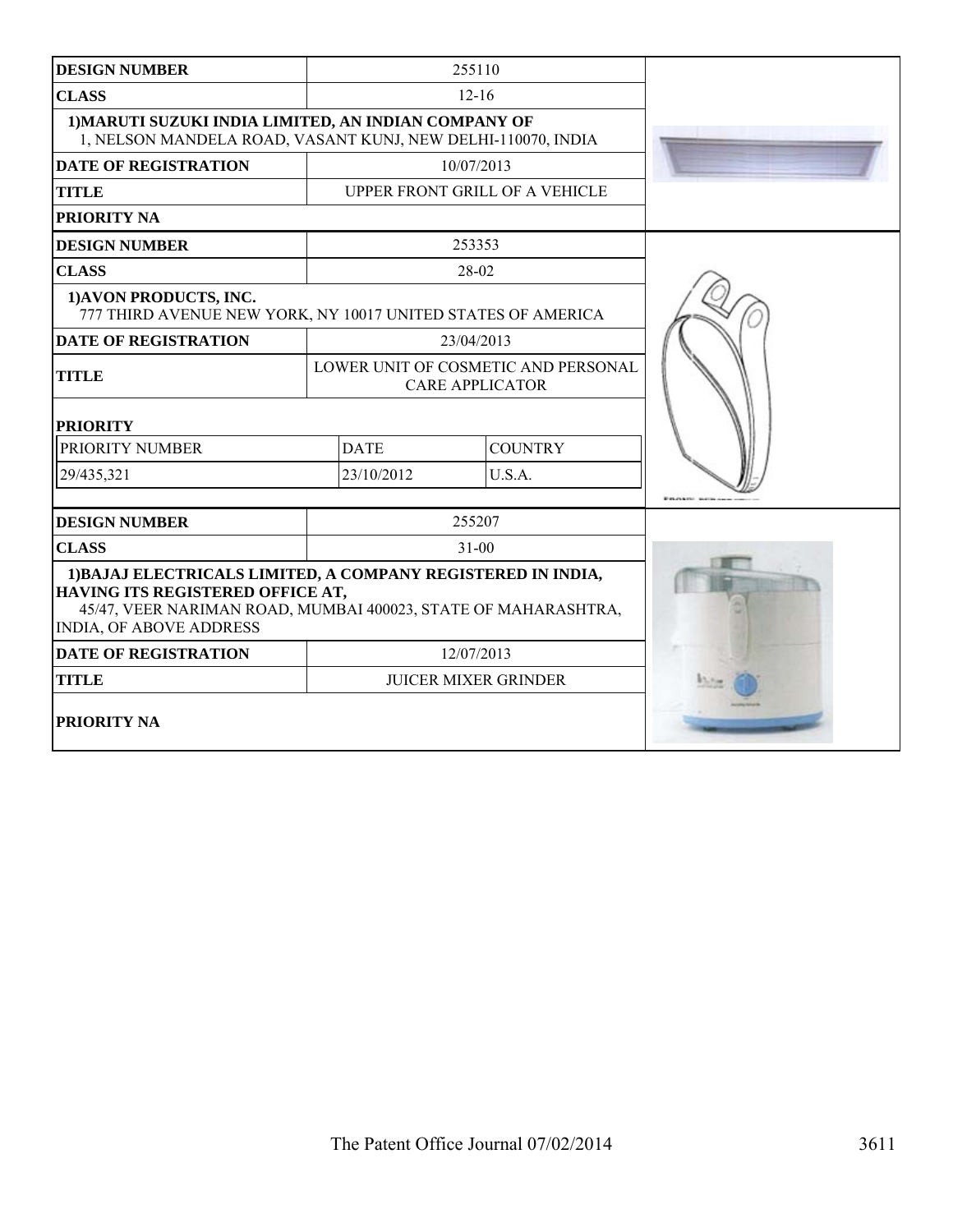| <b>DESIGN NUMBER</b>                                                                                   | 255326                                                        |  |
|--------------------------------------------------------------------------------------------------------|---------------------------------------------------------------|--|
| <b>CLASS</b>                                                                                           | 07-06                                                         |  |
| INDIA HAVING ITS PRINCIPAL PLACE OF BUSINESS AT<br>A-41, SECTOR-80, PHASE-II, NOIDA-201305, U.P. INDIA | 1) MA DESIGN INDIA PRIVATE LIMITED, A COMPANY INCORPORATED IN |  |
| <b>DATE OF REGISTRATION</b>                                                                            | 18/07/2013                                                    |  |
| <b>TITLE</b>                                                                                           | <b>CASSEROLE HOLDER</b>                                       |  |
| PRIORITY NA                                                                                            |                                                               |  |
| <b>DESIGN NUMBER</b>                                                                                   | 253405                                                        |  |
| <b>CLASS</b>                                                                                           | $09-03$                                                       |  |
| 39, J. J. ROAD, RANCHI-834001, JHARKHAND, INDIA                                                        | 1) M/S. PENSOL INDUSTRIES LIMITED, AN INDIAN COMPANY, OF      |  |
| <b>DATE OF REGISTRATION</b>                                                                            | 25/04/2013                                                    |  |
| <b>TITLE</b>                                                                                           | <b>CONTAINER</b>                                              |  |
| PRIORITY NA                                                                                            |                                                               |  |
| <b>DESIGN NUMBER</b>                                                                                   | 253577                                                        |  |
| <b>CLASS</b>                                                                                           | $24 - 01$                                                     |  |
| 1) ALLERGAN, INC.,<br>2525 DUPONT DRIVE, IRVINE, CALIFORNIA 92612, U.S.A.                              |                                                               |  |
| <b>DATE OF REGISTRATION</b>                                                                            | 30/04/2013                                                    |  |
| <b>TITLE</b>                                                                                           | UNIT DOSE VIAL                                                |  |
| PRIORITY NA                                                                                            |                                                               |  |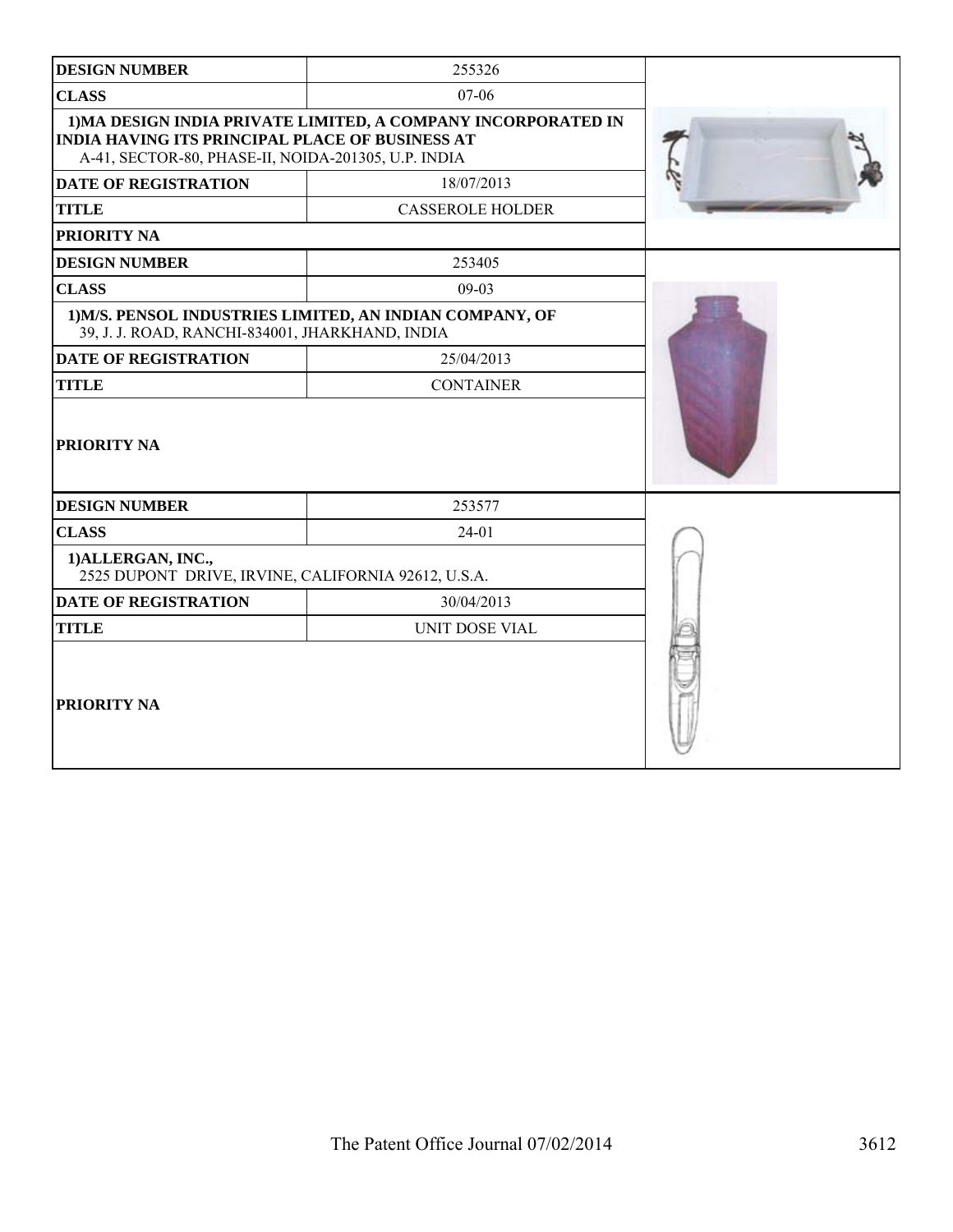| <b>DESIGN NUMBER</b>                                                                                                          | 254307                                          |  |
|-------------------------------------------------------------------------------------------------------------------------------|-------------------------------------------------|--|
| <b>CLASS</b>                                                                                                                  | $12 - 16$                                       |  |
| 1) RENAULT TRUCKS, A COMPANY ORGANIZED UNDER THE LAWS OF<br>FRANCE,<br>OF 99 ROUTE DE LYON, 69800 SAINT PRIEST, FRANCE        |                                                 |  |
| <b>DATE OF REGISTRATION</b>                                                                                                   | 06/06/2013                                      |  |
| <b>TITLE</b>                                                                                                                  | FRAME COMPONENT FOR VEHICLE<br><b>HEADLIGHT</b> |  |
| <b>PRIORITY NA</b>                                                                                                            |                                                 |  |
| <b>DESIGN NUMBER</b>                                                                                                          | 254315                                          |  |
| <b>CLASS</b>                                                                                                                  | $12 - 16$                                       |  |
| 1)RENAULT TRUCKS, A COMPANY ORGANIZED UNDER THE LAWS OF<br>FRANCE,<br>OF 99 ROUTE DE LYON, 69800 SAINT PRIEST, FRANCE         |                                                 |  |
| <b>DATE OF REGISTRATION</b>                                                                                                   | 06/06/2013                                      |  |
| <b>TITLE</b>                                                                                                                  | <b>REARVIEW MIRROR</b>                          |  |
| PRIORITY NA                                                                                                                   |                                                 |  |
| <b>DESIGN NUMBER</b>                                                                                                          | 254347                                          |  |
| <b>CLASS</b>                                                                                                                  | $12 - 08$                                       |  |
| 1) RENAULT TRUCKS, A COMPANY ORGANIZED UNDER THE LAWS OF<br><b>FRANCE,</b><br>OF 99 ROUTE DE LYON, 69800 SAINT PRIEST, FRANCE |                                                 |  |
| <b>DATE OF REGISTRATION</b>                                                                                                   | 06/06/2013                                      |  |
| <b>TITLE</b>                                                                                                                  | <b>TRUCK</b>                                    |  |
| PRIORITY NA                                                                                                                   |                                                 |  |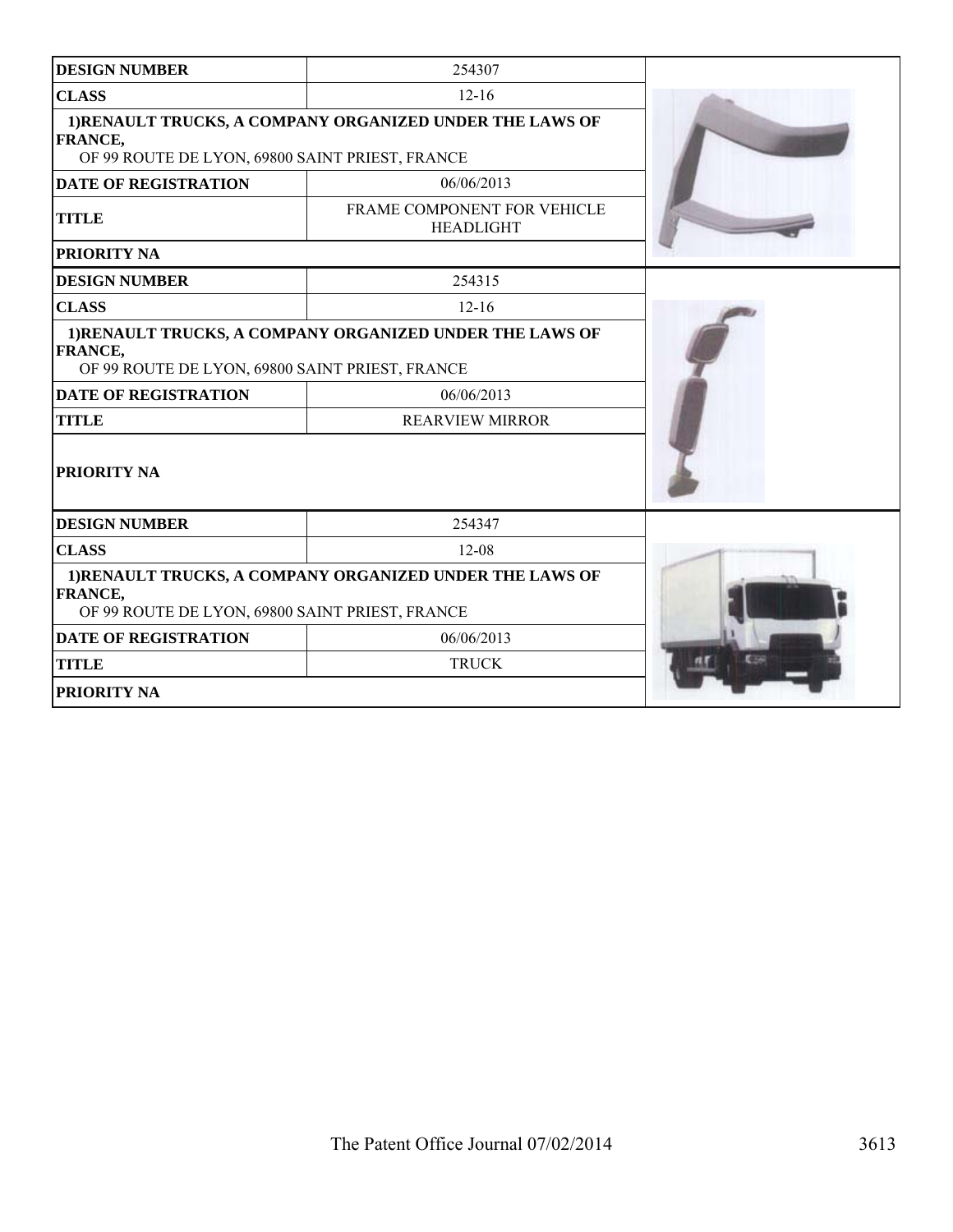| <b>DESIGN NUMBER</b>                                                                                                                                                             |                           | 252699         |  |
|----------------------------------------------------------------------------------------------------------------------------------------------------------------------------------|---------------------------|----------------|--|
| <b>CLASS</b>                                                                                                                                                                     |                           | $01 - 01$      |  |
| 1) PARLE PRODUCTS PVT. LTD., A COMPANY INCORPORATED UNDER THE<br><b>INDIAN COMPANIES ACT, AT</b><br>NORTH LEVEL CROSSING, VILE PARLE (E), MUMBAI-400 057,<br>MAHARASHTRA, INDIA. |                           |                |  |
| DATE OF REGISTRATION                                                                                                                                                             |                           | 28/03/2013     |  |
| <b>TITLE</b>                                                                                                                                                                     |                           | <b>BISCUIT</b> |  |
| <b>PRIORITY NA</b>                                                                                                                                                               |                           |                |  |
| <b>DESIGN NUMBER</b>                                                                                                                                                             |                           | 255632         |  |
| <b>CLASS</b>                                                                                                                                                                     |                           | $09 - 01$      |  |
| 1) SANJAY DHANRAJ PAREKH OF<br>22/A, TODI ESTATE, SUN MILL COMPOUND, LOWER PAREL (WEST),<br>MUMBAI-400013 MAHARASHTRA, INDIA, INDIAN NATIONAL                                    |                           |                |  |
| DATE OF REGISTRATION                                                                                                                                                             |                           | 02/08/2013     |  |
| <b>TITLE</b>                                                                                                                                                                     |                           | <b>BOTTLE</b>  |  |
| PRIORITY NA                                                                                                                                                                      |                           |                |  |
| <b>DESIGN NUMBER</b>                                                                                                                                                             |                           | 251133         |  |
| <b>CLASS</b>                                                                                                                                                                     |                           | $07 - 02$      |  |
| 1) DART INDUSTRIES INC., A CORPORATION FOUNDED UNDER THE<br><b>LAWS OF DELAWARE, U.S.A. OF</b><br>14901 SOUTH ORANGE BLOSSOM TRAIL, ORLANDO, FLORIDA 32837,<br><b>USA</b>        |                           |                |  |
| <b>DATE OF REGISTRATION</b>                                                                                                                                                      | 23/01/2013                |                |  |
| <b>TITLE</b>                                                                                                                                                                     | <b>CONTAINER FOR FOOD</b> |                |  |
| <b>PRIORITY</b>                                                                                                                                                                  |                           |                |  |
| PRIORITY NUMBER                                                                                                                                                                  | <b>DATE</b>               | <b>COUNTRY</b> |  |
| 29/421,569                                                                                                                                                                       | 16/08/2012                | U.S.A.         |  |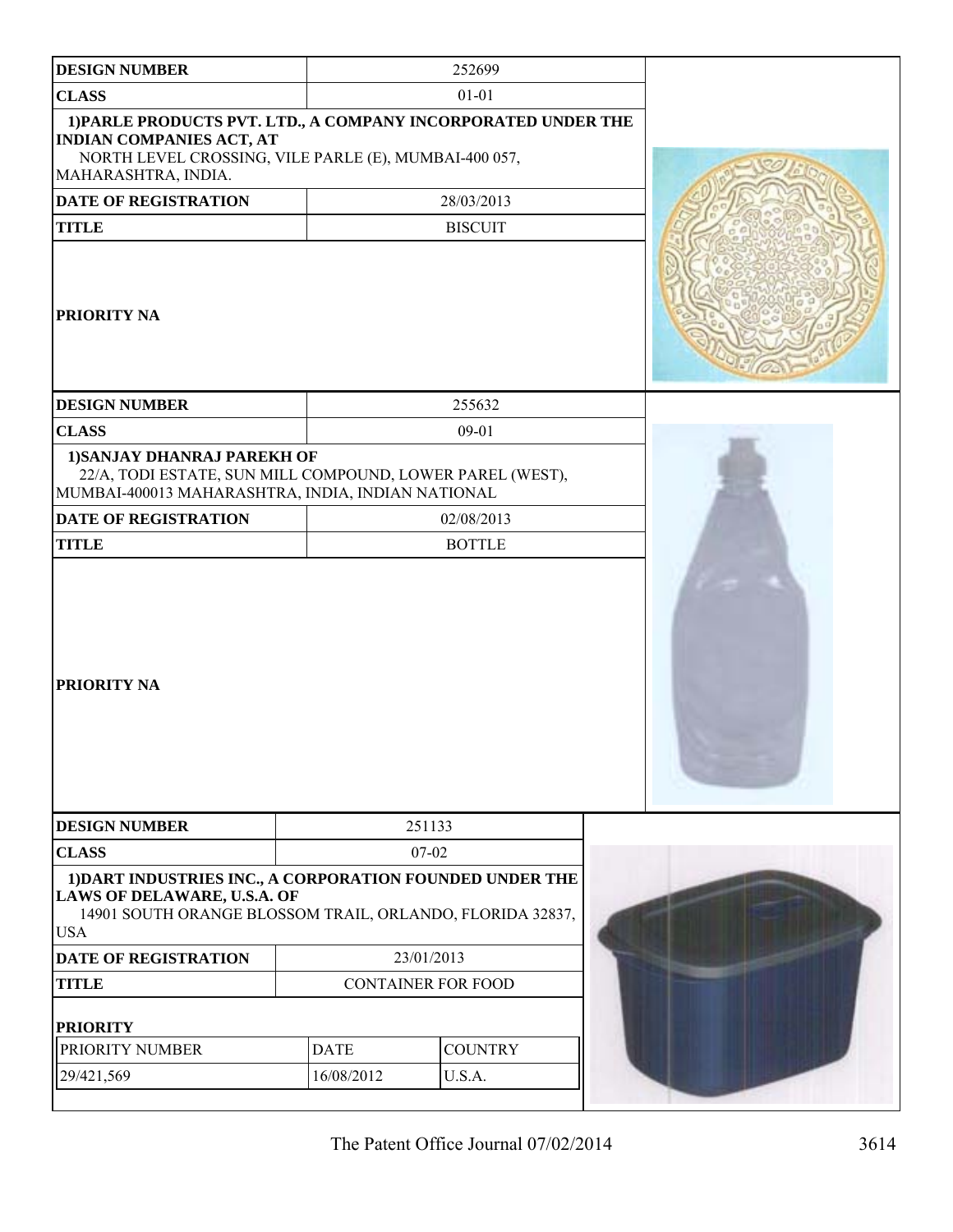| <b>DESIGN NUMBER</b>                                                                                                                                                                                                                                                                                                                                                                                                                                               |             | 253655         |  |
|--------------------------------------------------------------------------------------------------------------------------------------------------------------------------------------------------------------------------------------------------------------------------------------------------------------------------------------------------------------------------------------------------------------------------------------------------------------------|-------------|----------------|--|
| <b>CLASS</b>                                                                                                                                                                                                                                                                                                                                                                                                                                                       |             | $16-01$        |  |
| 1) SONY COMPUTER ENTERTAINMENT INC., A JAPANESE COMPANY OF<br>1-7-1 KONAN, MINATO-KU, TOKYO, JAPAN                                                                                                                                                                                                                                                                                                                                                                 |             |                |  |
| <b>DATE OF REGISTRATION</b>                                                                                                                                                                                                                                                                                                                                                                                                                                        |             | 03/05/2013     |  |
| <b>TITLE</b>                                                                                                                                                                                                                                                                                                                                                                                                                                                       |             | <b>CAMERA</b>  |  |
| <b>PRIORITY</b>                                                                                                                                                                                                                                                                                                                                                                                                                                                    |             |                |  |
| PRIORITY NUMBER                                                                                                                                                                                                                                                                                                                                                                                                                                                    | <b>DATE</b> | <b>COUNTRY</b> |  |
| 2012-027072                                                                                                                                                                                                                                                                                                                                                                                                                                                        | 06/11/2012  | <b>JAPAN</b>   |  |
| <b>DESIGN NUMBER</b>                                                                                                                                                                                                                                                                                                                                                                                                                                               |             | 253693         |  |
| <b>CLASS</b>                                                                                                                                                                                                                                                                                                                                                                                                                                                       |             | $09-01$        |  |
| MR. PANNALAL SHARMA, MR. JAYANTILAL JAIN, MR. GAURAV RATHOD,<br>MRS. SANGEETA RATHOD, MRS. BABITA RATHOD AND MRS. PAMPUBEN<br>RATHOD, ALL INDIAN NATIONALS TRADING UNDER THE NAME AND STYLE<br>OF M/S. CELLO INDUSTRIES, A PARTNERSHIP FIRM REGISTERED UNDER<br>THE PROVISION OF INDIAN PARTNERSHIP ACT, 1932, HAVING OFFICE<br><b>ADDRESS AT</b><br>CORPORATE AVENUE, 'B' WING, CELLO HOUSE, SONAWALA ROAD,<br>GOREGAON (EAST), MUMBAI-400063, MAHARASHTRA, INDIA |             |                |  |
| <b>DATE OF REGISTRATION</b>                                                                                                                                                                                                                                                                                                                                                                                                                                        |             | 06/05/2013     |  |
| <b>TITLE</b>                                                                                                                                                                                                                                                                                                                                                                                                                                                       |             | <b>FLASK</b>   |  |
| <b>PRIORITY NA</b>                                                                                                                                                                                                                                                                                                                                                                                                                                                 |             |                |  |
| <b>DESIGN NUMBER</b>                                                                                                                                                                                                                                                                                                                                                                                                                                               |             | 253720         |  |
| <b>CLASS</b>                                                                                                                                                                                                                                                                                                                                                                                                                                                       |             | $09-01$        |  |
| 1) NAYASA WORLD OF SURVEY NO. 655/1C NEAR SOMNANATH<br>CO.OP.SOCIETY, DABHEL NANI DAMAN, DAMAN-396310, (UNION<br>TERRITORIES) DAMAN, INDIA,<br>INDIAN PARTNERSHIP FIRM, WHOSE PARTNERS ARE RUPA SACHDEV,<br>MANASI SACHDEV & KISHOR MALIK, ALL INDIAN NATIONALS<br><b>DATE OF REGISTRATION</b><br><b>TITLE</b>                                                                                                                                                     |             |                |  |
| <b>PRIORITY NA</b>                                                                                                                                                                                                                                                                                                                                                                                                                                                 |             | <b>BOTTLE</b>  |  |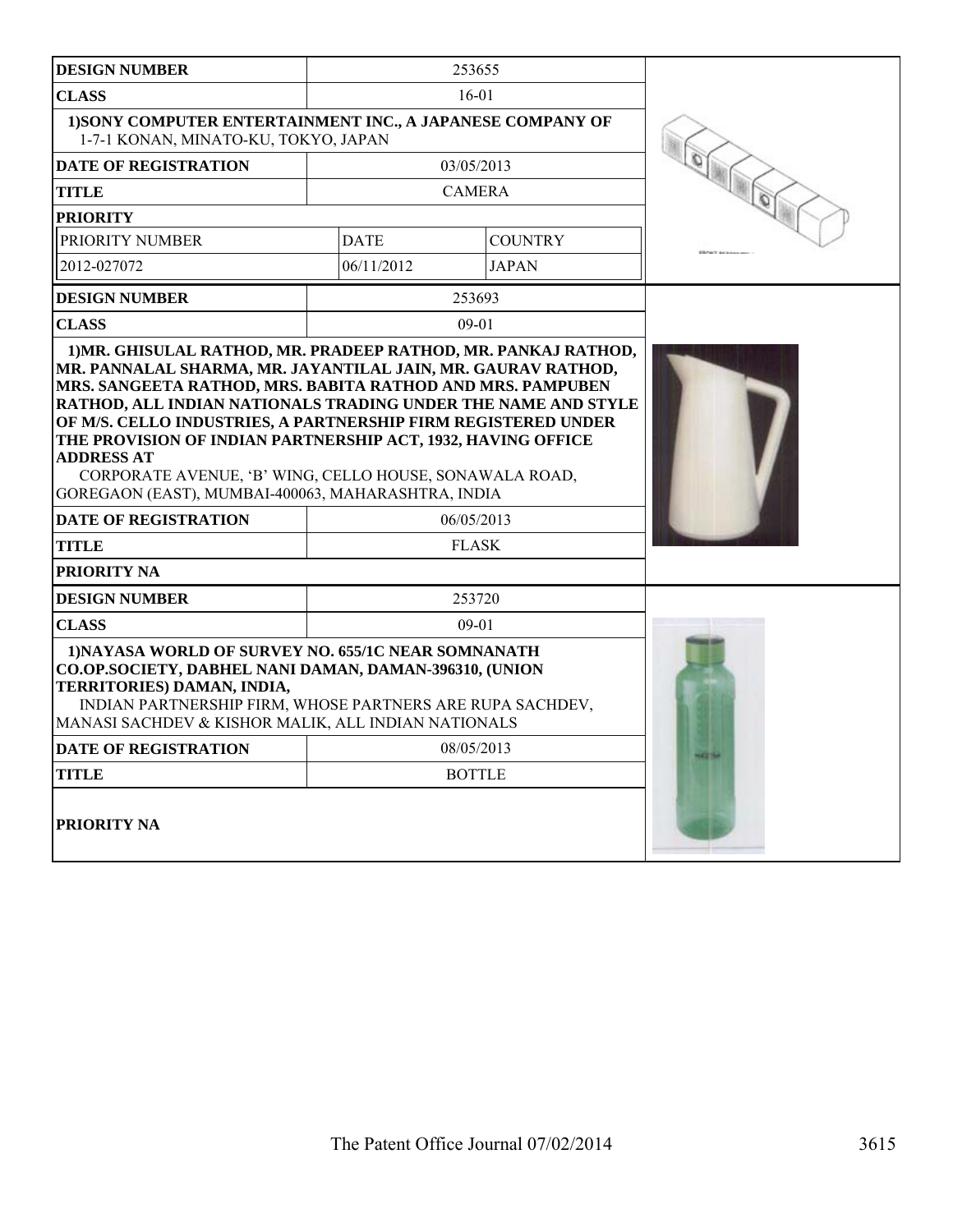| <b>DESIGN NUMBER</b>                                                                                                                                                             |                               | 254151                     |  |
|----------------------------------------------------------------------------------------------------------------------------------------------------------------------------------|-------------------------------|----------------------------|--|
| <b>CLASS</b>                                                                                                                                                                     |                               | $23-04$                    |  |
| 1) BALDEV KUMAR B. VARMA, A BRITISH NATIONAL, HAVING<br>PERMANENT RESIDENCE AT 19, MIDDLE LANE, DISCOVERY BAY MIDVALE                                                            |                               |                            |  |
| VILLAGE, MARINE VIEW, 18/F FLAT B & PENTHOUSE B, LANTAU ISLAND NT,<br><b>HONG KONG</b><br>(ALSO AT A1/701, PARSAVNATH EXOTICA APARTMENTS, GOLF COURSE<br>ROAD, GURGAON, HARYANA) |                               |                            |  |
| <b>DATE OF REGISTRATION</b>                                                                                                                                                      |                               | 29/05/2013                 |  |
| <b>TITLE</b>                                                                                                                                                                     |                               | AIR COOLER                 |  |
| PRIORITY NA                                                                                                                                                                      |                               |                            |  |
| <b>DESIGN NUMBER</b>                                                                                                                                                             |                               | 250023                     |  |
| <b>CLASS</b>                                                                                                                                                                     |                               | 13-02                      |  |
| 1) SOCIETE BIC, A FRENCH COMPANY, OF<br>14 RUE JEANNE D'ASNIÈRES, 92110 CLICHY, FRANCE                                                                                           |                               |                            |  |
| <b>DATE OF REGISTRATION</b>                                                                                                                                                      |                               | 07/12/2012                 |  |
| <b>TITLE</b>                                                                                                                                                                     |                               | <b>MOBILE POWER SOURCE</b> |  |
| <b>PRIORITY</b>                                                                                                                                                                  |                               |                            |  |
| PRIORITY NUMBER                                                                                                                                                                  | <b>DATE</b><br><b>COUNTRY</b> |                            |  |
| 29/424,551                                                                                                                                                                       | 13/06/2012                    | U.S.A.                     |  |
|                                                                                                                                                                                  |                               |                            |  |
| <b>DESIGN NUMBER</b>                                                                                                                                                             |                               | 253912                     |  |
| <b>CLASS</b>                                                                                                                                                                     |                               | $09 - 01$                  |  |
| 1) RADICO KHAITAN LIMITED, AN INDIAN COMPANY OF<br>PLOT NO. J-1, BLOCK B-1, MOHAN CO-OP INDUSTRIAL AREA, MATHURA<br>ROAD, NEW DELHI 110044, INDIA                                |                               |                            |  |
| <b>DATE OF REGISTRATION</b>                                                                                                                                                      |                               | 17/05/2013                 |  |
| <b>TITLE</b>                                                                                                                                                                     |                               | <b>BOTTLE</b>              |  |
| PRIORITY NA                                                                                                                                                                      |                               |                            |  |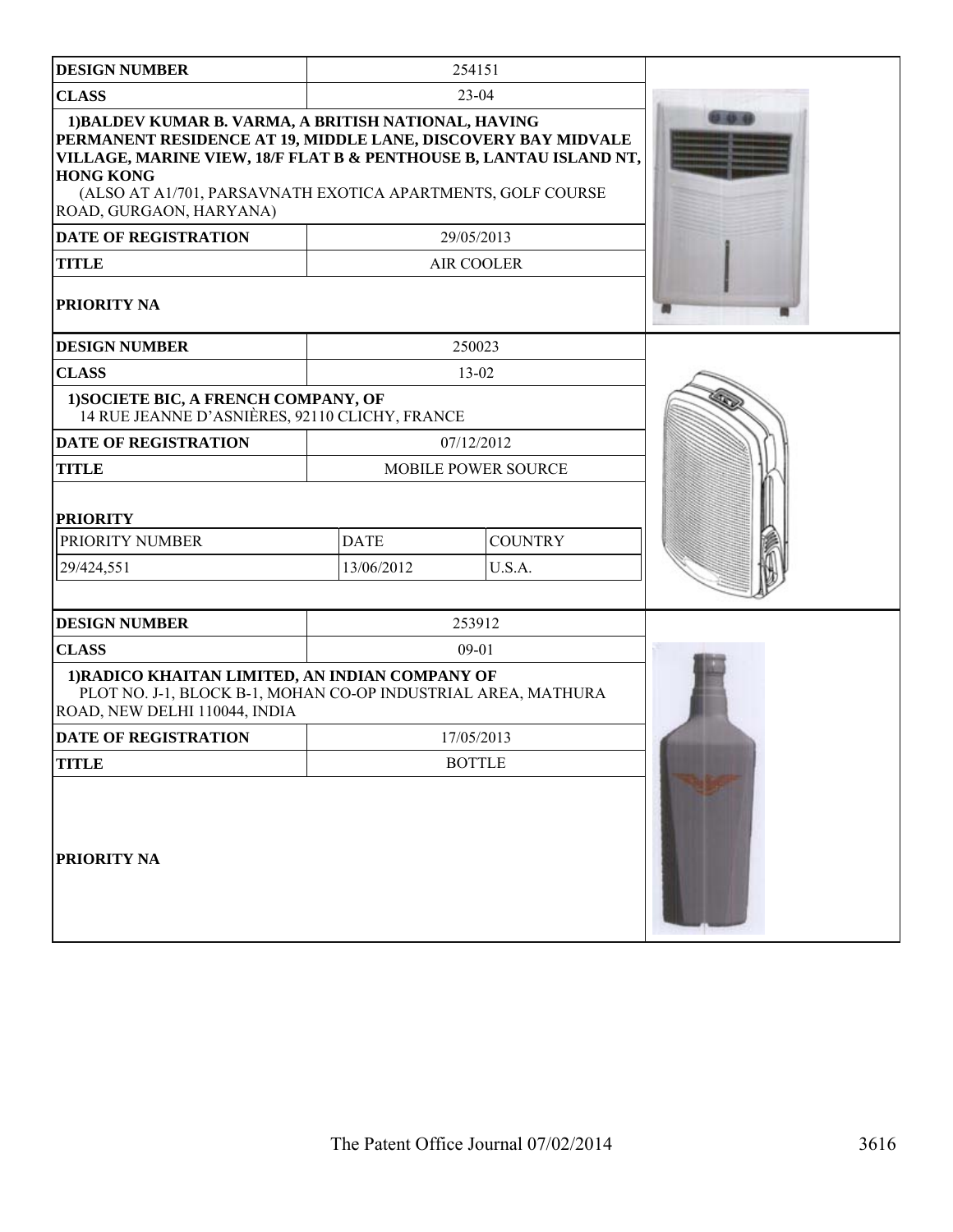| <b>DESIGN NUMBER</b>                                                                                                                                                                                               | 255449                      |  |
|--------------------------------------------------------------------------------------------------------------------------------------------------------------------------------------------------------------------|-----------------------------|--|
| <b>CLASS</b>                                                                                                                                                                                                       | $09 - 01$                   |  |
| 1) M/S. HIMALAYAN CAPSCON INDUSTRIES HAVING PLACE OF BUSINESS<br>AT<br>323 M.I. CENTRAL HOPE TOWN, SELAQUI, DEHRADUN-248197<br>(UTTARAKHAND) INDIA; HAVING THE NATIONALITY OF INDIA<br><b>DATE OF REGISTRATION</b> |                             |  |
| <b>TITLE</b>                                                                                                                                                                                                       | 23/07/2013<br><b>BOTTLE</b> |  |
| PRIORITY NA                                                                                                                                                                                                        |                             |  |
| <b>DESIGN NUMBER</b>                                                                                                                                                                                               | 255601                      |  |
| <b>CLASS</b>                                                                                                                                                                                                       | $02 - 01$                   |  |
| 1) SHREE SIMANDHAR INDUSTRIES IS A PROPRIETORSHIP FIRM<br>OF 21, NEW MANU BHUVAN, BHAGAT SINGH ROAD, VILE PARLE (W)<br>MUMBAI-400056, MAHARASHTRA, INDIA                                                           |                             |  |
| <b>DATE OF REGISTRATION</b>                                                                                                                                                                                        | 01/08/2013                  |  |
| <b>TITLE</b>                                                                                                                                                                                                       | <b>APRON</b>                |  |
| PRIORITY NA                                                                                                                                                                                                        |                             |  |
| <b>DESIGN NUMBER</b>                                                                                                                                                                                               | 255078                      |  |
| <b>CLASS</b>                                                                                                                                                                                                       | $15 - 01$                   |  |
| 1) TRIVENI TURBINE LIMITED, AN INDIAN COMPANY HAVING ITS PLACE<br>OF BUSINESS AT<br>12A, PEENYA INDUSTRIAL AREA, BANGLORE-560058                                                                                   | <b>CONTROL OF SHELBERG</b>  |  |
| <b>DATE OF REGISTRATION</b>                                                                                                                                                                                        | 09/07/2013                  |  |
| <b>TITLE</b>                                                                                                                                                                                                       | ROTOR OF A STEAM TURBINE    |  |
| PRIORITY NA                                                                                                                                                                                                        |                             |  |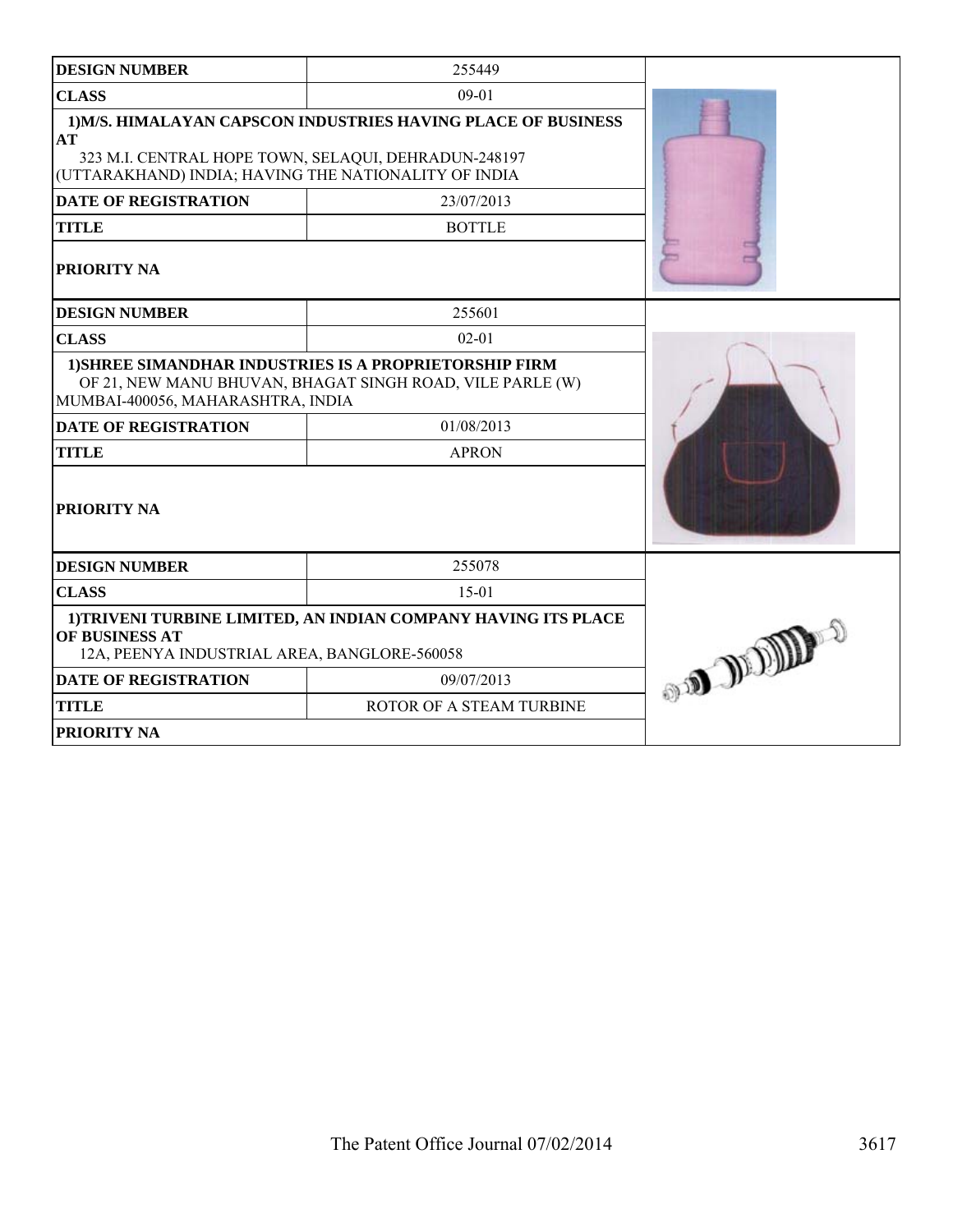| <b>DESIGN NUMBER</b>                                                                                                              | 255112                    |                                  |  |
|-----------------------------------------------------------------------------------------------------------------------------------|---------------------------|----------------------------------|--|
| <b>CLASS</b>                                                                                                                      | $12 - 16$                 |                                  |  |
| 1) MARUTI SUZUKI INDIA LIMITED, AN INDIAN<br><b>COMPANY OF</b><br>1, NELSON MANDELA ROAD, VASANT KUNJ, NEW<br>DELHI-110070, INDIA |                           |                                  |  |
| <b>DATE OF</b><br><b>REGISTRATION</b>                                                                                             | 10/07/2013                |                                  |  |
| <b>TITLE</b>                                                                                                                      | FRONT BUMPER OF A VEHICLE |                                  |  |
| PRIORITY NA                                                                                                                       |                           |                                  |  |
| <b>DESIGN NUMBER</b>                                                                                                              |                           | 251348                           |  |
| <b>CLASS</b>                                                                                                                      |                           | $13 - 03$                        |  |
| 1) SSB WIND SYSTEMS GMBH & CO. KG, OF<br>NEUENKIRCHENER STRASSE 13, 48499 SALZBERGEN,<br>GERMANY, A GERMAN COMPANY                |                           |                                  |  |
| <b>DATE OF</b><br><b>REGISTRATION</b>                                                                                             |                           | 31/01/2013                       |  |
| <b>TITLE</b>                                                                                                                      | <b>SWITCHGEAR CABINET</b> |                                  |  |
| <b>PRIORITY</b><br>PRIORITY NUMBER<br>40 2012 003 658.7                                                                           | <b>DATE</b><br>09/08/2012 | <b>COUNTRY</b><br><b>GERMANY</b> |  |
| <b>DESIGN NUMBER</b>                                                                                                              |                           | 253208                           |  |
| <b>CLASS</b>                                                                                                                      |                           | 24-99                            |  |
| 1) FURUNO ELECTRIC CO., LTD. OF THE ADDRESS:<br>9-52, ASHIHARA-CHO, NISHINOMIYA-CITY, HYOGO-PREF.,<br>662-8580, JAPAN             |                           |                                  |  |
| <b>DATE OF</b><br><b>REGISTRATION</b>                                                                                             |                           | 17/04/2013                       |  |
| <b>TITLE</b>                                                                                                                      |                           | <b>BONE DENSITOMETER</b>         |  |
| <b>PRIORITY</b><br>PRIORITY NUMBER                                                                                                | <b>DATE</b>               | <b>COUNTRY</b>                   |  |
|                                                                                                                                   |                           |                                  |  |
| 201230557200.9                                                                                                                    | 16/11/2012                | <b>CHINA</b>                     |  |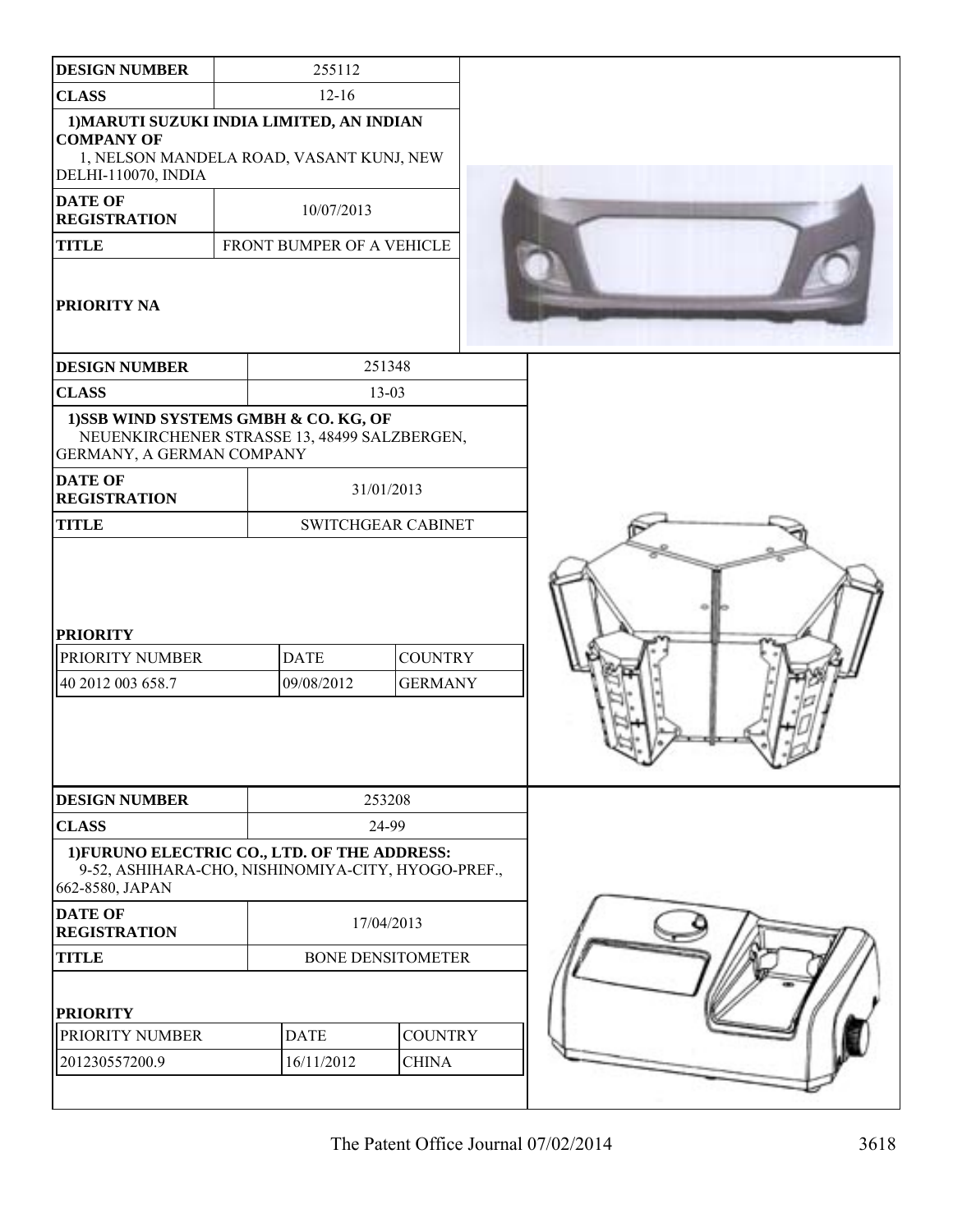| <b>DESIGN NUMBER</b>                                                                                                                                                           | 253278                                                                                                                                                                                              |  |  |
|--------------------------------------------------------------------------------------------------------------------------------------------------------------------------------|-----------------------------------------------------------------------------------------------------------------------------------------------------------------------------------------------------|--|--|
| <b>CLASS</b>                                                                                                                                                                   | $09-03$                                                                                                                                                                                             |  |  |
| <b>CARRYING ON THEIR BUSINESS AT</b>                                                                                                                                           | 1) M/S. KRISH CLOTHING COMPANY, A REGISTERED PARTNERSHIP FIRM,<br>REPRESENTED BY ITS PARTNER VIKAS BHANSALI, INDIAN NATIONAL,<br>OLD NO. 18, RAJA ANNAMALAI ROAD, FIRST FLOOR, CHENNAI-600084 INDIA |  |  |
| <b>DATE OF REGISTRATION</b>                                                                                                                                                    | 22/04/2013                                                                                                                                                                                          |  |  |
| <b>TITLE</b>                                                                                                                                                                   | PACKING BOX                                                                                                                                                                                         |  |  |
| <b>PRIORITY NA</b>                                                                                                                                                             |                                                                                                                                                                                                     |  |  |
| <b>DESIGN NUMBER</b>                                                                                                                                                           | 255293                                                                                                                                                                                              |  |  |
| <b>CLASS</b>                                                                                                                                                                   | $26 - 05$                                                                                                                                                                                           |  |  |
| OF D-174, SECTOR 63, NOIDA, U. P.-201301, INDIA                                                                                                                                | 1) KISH HANDICRAFTS PRIVATE LIMITED, AN INDIAN COMPANY,                                                                                                                                             |  |  |
| <b>DATE OF REGISTRATION</b>                                                                                                                                                    | 17/07/2013                                                                                                                                                                                          |  |  |
| <b>TITLE</b>                                                                                                                                                                   | <b>LAMP STAND</b>                                                                                                                                                                                   |  |  |
| <b>PRIORITY NA</b>                                                                                                                                                             |                                                                                                                                                                                                     |  |  |
| <b>DESIGN NUMBER</b>                                                                                                                                                           | 255327                                                                                                                                                                                              |  |  |
| <b>CLASS</b>                                                                                                                                                                   | $07 - 06$                                                                                                                                                                                           |  |  |
| 1) MA DESIGN INDIA PRIVATE LIMITED, A COMPANY INCORPORATED IN<br><b>INDIA HAVING ITS PRINCIPAL PLACE OF BUSINESS AT</b><br>A-41, SECTOR-80, PHASE-II, NOIDA-201305, U.P. INDIA |                                                                                                                                                                                                     |  |  |
| <b>DATE OF REGISTRATION</b>                                                                                                                                                    | 18/07/2013                                                                                                                                                                                          |  |  |
| <b>TITLE</b>                                                                                                                                                                   | <b>DISH HOLDER</b>                                                                                                                                                                                  |  |  |
| <b>PRIORITY NA</b>                                                                                                                                                             |                                                                                                                                                                                                     |  |  |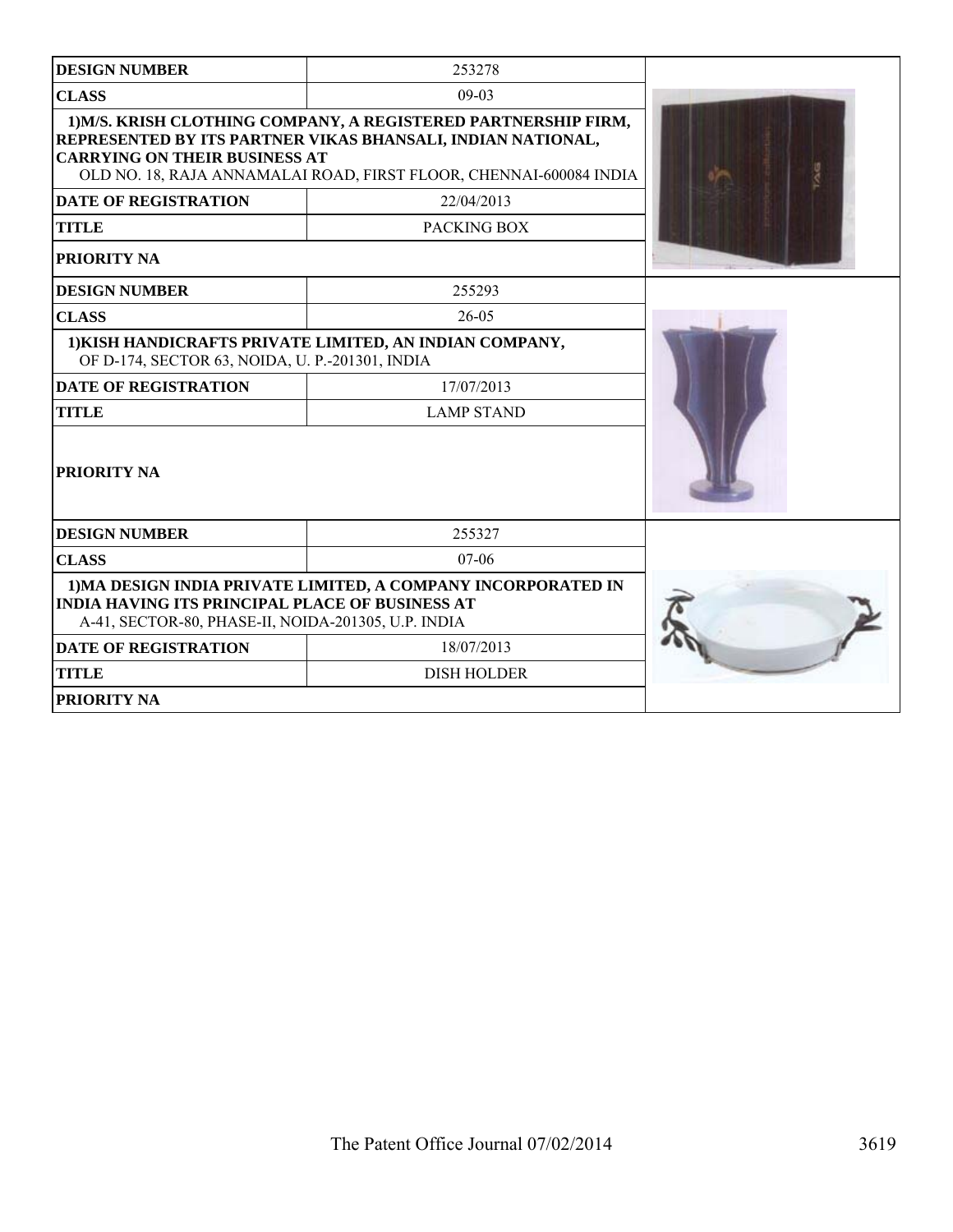| <b>DESIGN NUMBER</b>                                              | 253596                                                                                                                       |  |
|-------------------------------------------------------------------|------------------------------------------------------------------------------------------------------------------------------|--|
| <b>CLASS</b>                                                      | $10-0.5$                                                                                                                     |  |
| AT<br>CODE: 382007, GUJARAT, INDIA                                | 1) PATEL MUKESHKUMAR AMRUTLAL, AN INDIAN NATIONAL, RESIDING<br>PLOT NO.: 310/2, MANGALMURTI PARK, SECTOR-8, GANDHINAGAR, PIN |  |
| <b>DATE OF REGISTRATION</b>                                       | 01/05/2013                                                                                                                   |  |
| <b>TITLE</b>                                                      | <b>SOIL ANALYZER</b>                                                                                                         |  |
| <b>PRIORITY NA</b>                                                |                                                                                                                              |  |
| <b>DESIGN NUMBER</b>                                              | 254297                                                                                                                       |  |
| <b>CLASS</b>                                                      | $12 - 16$                                                                                                                    |  |
| <b>FRANCE,</b><br>OF 99 ROUTE DE LYON, 69800 SAINT PRIEST, FRANCE | 1)RENAULT TRUCKS, A COMPANY ORGANIZED UNDER THE LAWS OF                                                                      |  |
| <b>DATE OF REGISTRATION</b>                                       | 06/06/2013                                                                                                                   |  |
| <b>TITLE</b>                                                      | <b>REARVIEW MIRROR</b>                                                                                                       |  |
| <b>PRIORITY NA</b>                                                |                                                                                                                              |  |
| <b>DESIGN NUMBER</b>                                              | 254348                                                                                                                       |  |
| <b>CLASS</b>                                                      | $12 - 08$                                                                                                                    |  |
| <b>FRANCE,</b><br>OF 99 ROUTE DE LYON, 69800 SAINT PRIEST, FRANCE | 1) RENAULT TRUCKS, A COMPANY ORGANIZED UNDER THE LAWS OF                                                                     |  |
| <b>DATE OF REGISTRATION</b>                                       | 06/06/2013                                                                                                                   |  |
| <b>TITLE</b>                                                      | <b>TRUCK</b>                                                                                                                 |  |
| <b>PRIORITY NA</b>                                                |                                                                                                                              |  |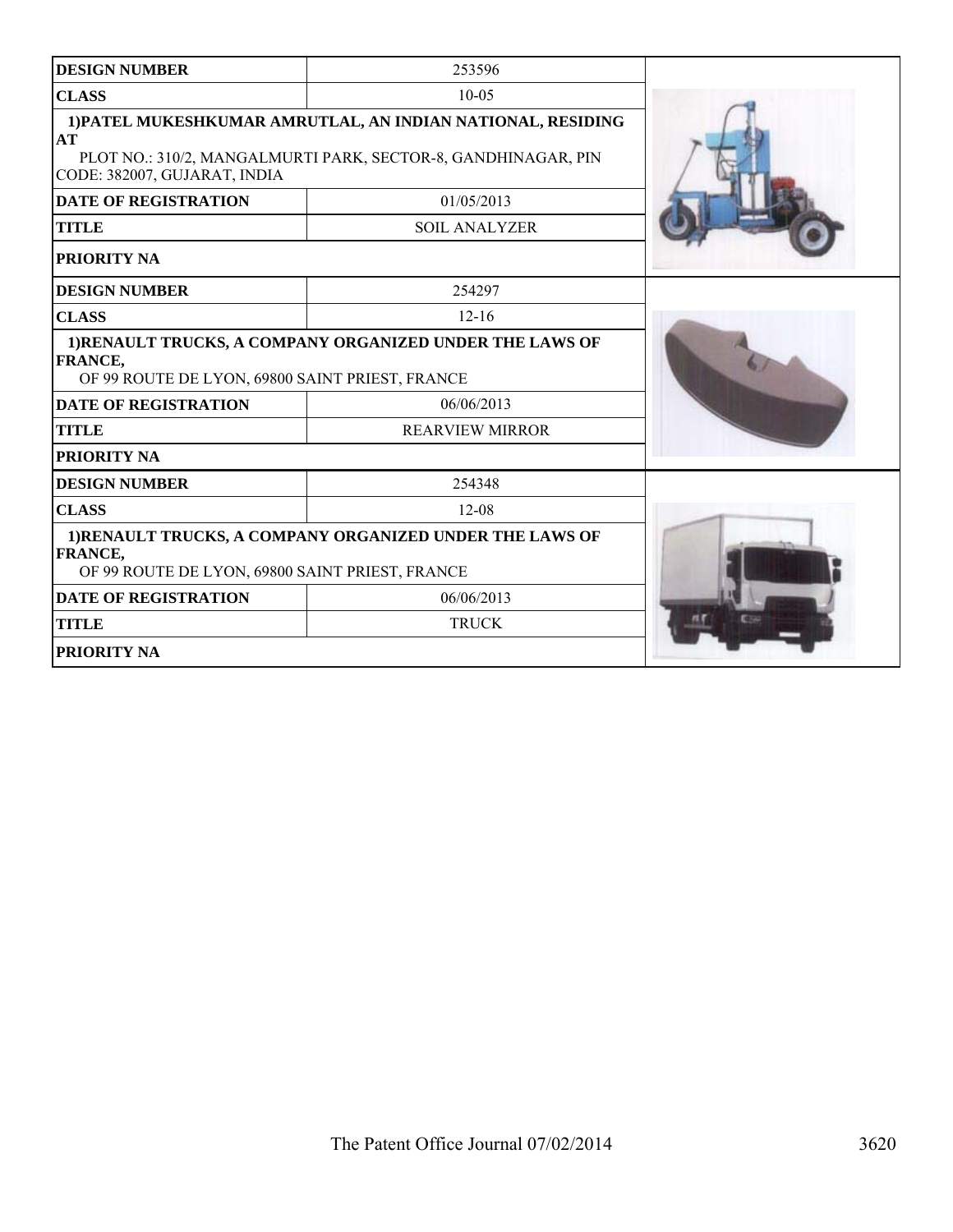| <b>DESIGN NUMBER</b>                                                                                                                                             |                                 | 255821         |  |
|------------------------------------------------------------------------------------------------------------------------------------------------------------------|---------------------------------|----------------|--|
| <b>CLASS</b>                                                                                                                                                     |                                 | $21-02$        |  |
| 1) MIRIK RAJENDRA GOGRI, INDIAN NATIONAL,<br>1401, ANTRIKSH TOWER, MURAR ROAD, MULUND (W), MUMBAI-400 080,<br>MAHARASHTRA, INDIA.                                |                                 |                |  |
| <b>DATE OF REGISTRATION</b>                                                                                                                                      |                                 | 14/08/2013     |  |
| <b>TITLE</b>                                                                                                                                                     |                                 |                |  |
| <b>PRIORITY NA</b>                                                                                                                                               |                                 |                |  |
| <b>DESIGN NUMBER</b>                                                                                                                                             |                                 | 253667         |  |
| <b>CLASS</b>                                                                                                                                                     |                                 | $01 - 01$      |  |
| 1) KRAFT FOODS UK R&D LIMITED,<br>PO BOX 12, BOURNVILLE LANE, BOURNVILLE, BIRMINGHAM, WEST<br>MIDLANDS B30 2LU, UNITED KINGDOM, NATIONALITY: U.K.                |                                 |                |  |
| <b>DATE OF REGISTRATION</b>                                                                                                                                      |                                 | 03/05/2013     |  |
| <b>TITLE</b>                                                                                                                                                     | <b>CHOCOLATE BAR</b>            |                |  |
| <b>PRIORITY</b>                                                                                                                                                  |                                 |                |  |
| PRIORITY NUMBER                                                                                                                                                  | <b>DATE</b>                     | <b>COUNTRY</b> |  |
| 002130641-0002                                                                                                                                                   | 05/11/2012                      | OHIM           |  |
| <b>DESIGN NUMBER</b>                                                                                                                                             |                                 | 253829         |  |
| <b>CLASS</b>                                                                                                                                                     |                                 | 06-08          |  |
| 1) MAINETTI (UK) LIMITED, A COMPANY INCORPORATED IN SCOTLAND<br>OF<br>ANNFIELD ESTATE, OXNAM ROAD, JEDBURGH, ROXBURGHSHIRE,<br>SCOTLAND, TD8 6NN, UNITED KINGDOM |                                 |                |  |
| <b>DATE OF REGISTRATION</b>                                                                                                                                      |                                 | 14/05/2013     |  |
| <b>TITLE</b>                                                                                                                                                     | SIZE MARKER OF A GARMENT HANGER |                |  |
| <b>PRIORITY</b>                                                                                                                                                  |                                 |                |  |
| PRIORITY NUMBER                                                                                                                                                  | <b>COUNTRY</b><br><b>DATE</b>   |                |  |
| 4027484                                                                                                                                                          | 15/11/2012                      | U.K.           |  |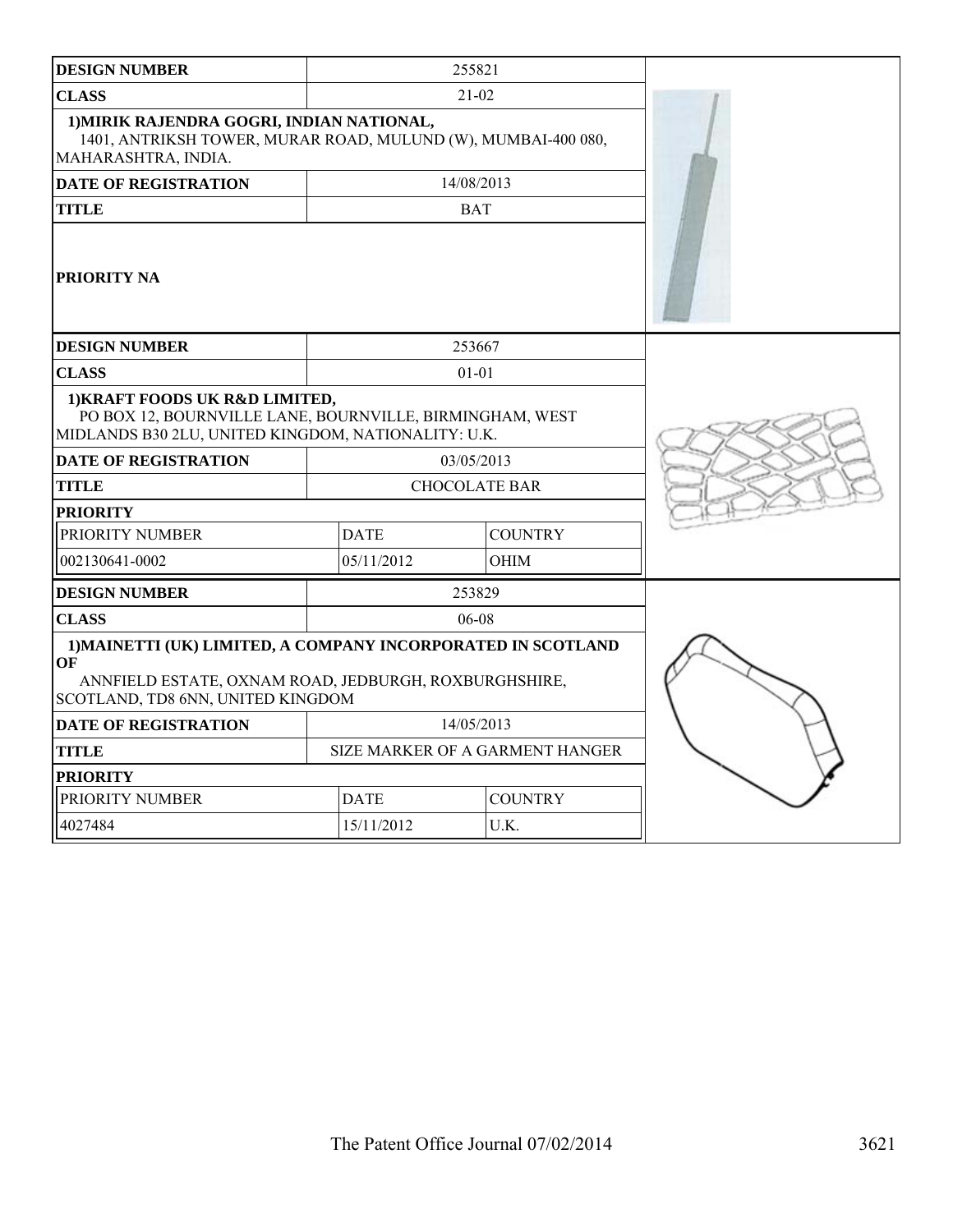| <b>DESIGN NUMBER</b>                                                                                                             | 255999                                                                                                                                                                                                                                                  |  |
|----------------------------------------------------------------------------------------------------------------------------------|---------------------------------------------------------------------------------------------------------------------------------------------------------------------------------------------------------------------------------------------------------|--|
| <b>CLASS</b>                                                                                                                     | $11 - 01$                                                                                                                                                                                                                                               |  |
| JIGNESHBHAI SHAH WHOSE OFFICE IS AT<br>PALACE ROAD, RAJKOT-360001, GUJARAT, INDIA<br><b>DATE OF REGISTRATION</b><br><b>TITLE</b> | 1) R. R. JEWELLERS IS A PARTNERSHIP FIRM REGISTERED<br>UNDER THE PARTNERSHIP ACT, 1932 BETWEEN 1) JIGNESH<br>RAMESHBHAI SHAH 2) TEJAS RAMESHBHAI SHAH AND 3) ALPA<br>3RD FLOOR, "PANNA MANEK, OPP. MAA ASHAPURA TEMPLE,<br>23/08/2013<br><b>EARRING</b> |  |
| <b>PRIORITY NA</b>                                                                                                               |                                                                                                                                                                                                                                                         |  |
| <b>DESIGN NUMBER</b>                                                                                                             | 254152                                                                                                                                                                                                                                                  |  |
| <b>CLASS</b>                                                                                                                     | $23-04$                                                                                                                                                                                                                                                 |  |
| <b>HONG KONG</b><br>ROAD, GURGAON, HARYANA)<br><b>DATE OF REGISTRATION</b><br><b>TITLE</b><br><b>PRIORITY NA</b>                 | PERMANENT RESIDENCE AT 19, MIDDLE LANE, DISCOVERY BAY MIDVALE<br>VILLAGE, MARINE VIEW, 18/F FLAT B & PENTHOUSE B, LANTAU ISLAND NT,<br>(ALSO AT A1/701, PARSAVNATH EXOTICA APARTMENTS, GOLF COURSE<br>29/05/2013<br>AIR COOLER                          |  |
| <b>DESIGN NUMBER</b>                                                                                                             | 251611                                                                                                                                                                                                                                                  |  |
| <b>CLASS</b>                                                                                                                     | 06-04                                                                                                                                                                                                                                                   |  |
| <b>INDUSTRIAL PARK,</b>                                                                                                          | 1) RABIRUN VINIMAY PVT. LTD., PLOT F3, SECTOR F, VIDYASAGAR<br>(KHARAGPUR-WBIDC), VILL./MOUZA-JAPHALA, P.O.-JAKPUR, P.S.-<br>KHARAGPUR (L), DIST.-PASCHIM MEDINIPUR-721301, WEST BENGAL, INDIA                                                          |  |
| <b>DATE OF REGISTRATION</b>                                                                                                      | 13/02/2013                                                                                                                                                                                                                                              |  |
| <b>TITLE</b>                                                                                                                     | <b>KITCHEN CABINETS</b>                                                                                                                                                                                                                                 |  |
| <b>PRIORITY NA</b>                                                                                                               |                                                                                                                                                                                                                                                         |  |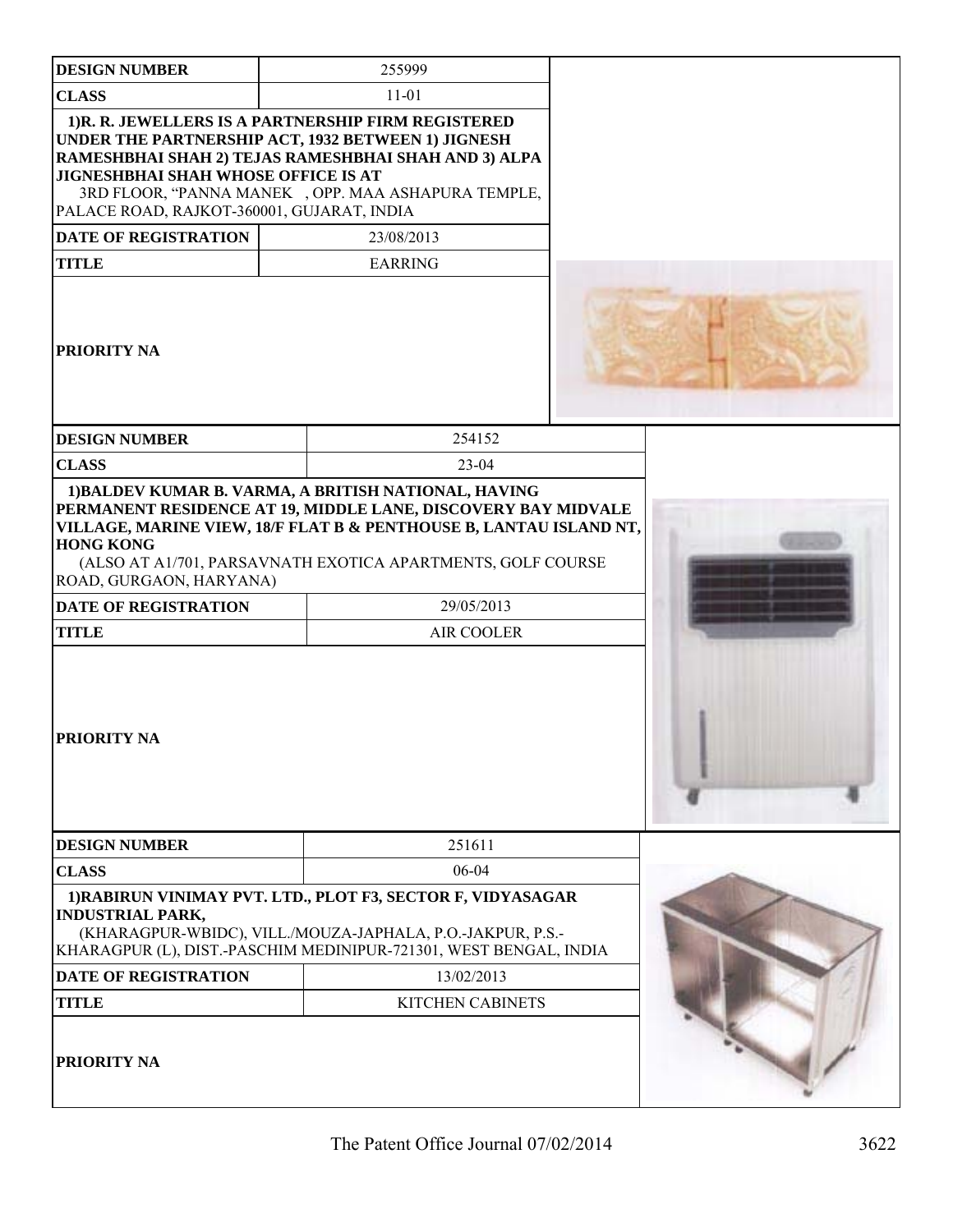| <b>DESIGN NUMBER</b>                                                                                                             | 255391                                                                                                                |                            |
|----------------------------------------------------------------------------------------------------------------------------------|-----------------------------------------------------------------------------------------------------------------------|----------------------------|
| <b>CLASS</b>                                                                                                                     | $15-01$                                                                                                               |                            |
| 1) TRIVENI TURBINE LIMITED, AN INDIAN COMPANY HAVING ITS PLACE<br>OF BUSINESS AT<br>12A, PEENYA INDUSTRIAL AREA, BANGLORE-560058 |                                                                                                                       |                            |
| <b>DATE OF REGISTRATION</b>                                                                                                      | 22/07/2013                                                                                                            |                            |
| <b>TITLE</b>                                                                                                                     | <b>INNER CASING OF A STEAM TURBINE</b>                                                                                |                            |
| PRIORITY NA                                                                                                                      |                                                                                                                       | $\Theta\Phi_{\mathcal{C}}$ |
| <b>DESIGN NUMBER</b>                                                                                                             | 255489                                                                                                                |                            |
| <b>CLASS</b>                                                                                                                     | $02 - 04$                                                                                                             |                            |
| <b>REGISTERED OFFICE AT</b><br>700071, WEST BENGAL, INDIA                                                                        | 1) KHADIM INDIA LIMITED, AN INDIAN COMPANY HAVING ITS<br>KANKARIA ESTATE, 5TH FLOOR, 6, LITTLE RUSSELL STREET KOLKATA |                            |
| <b>DATE OF REGISTRATION</b>                                                                                                      | 24/07/2013                                                                                                            |                            |
| <b>TITLE</b>                                                                                                                     | <b>STRAP OF FOOTWEAR</b>                                                                                              |                            |
| PRIORITY NA                                                                                                                      |                                                                                                                       |                            |
| <b>DESIGN NUMBER</b>                                                                                                             | 255602                                                                                                                |                            |
| <b>CLASS</b>                                                                                                                     | $02 - 01$                                                                                                             |                            |
| MUMBAI-400056, MAHARASHTRA, INDIA                                                                                                | 1) SHREE SIMANDHAR INDUSTRIES IS A PROPRIETORSHIP FIRM<br>OF 21, NEW MANU BHUVAN, BHAGAT SINGH ROAD, VILE PARLE (W)   |                            |
| <b>DATE OF REGISTRATION</b>                                                                                                      | 01/08/2013                                                                                                            |                            |
| <b>TITLE</b>                                                                                                                     | <b>APRON</b>                                                                                                          |                            |
| <b>PRIORITY NA</b>                                                                                                               |                                                                                                                       |                            |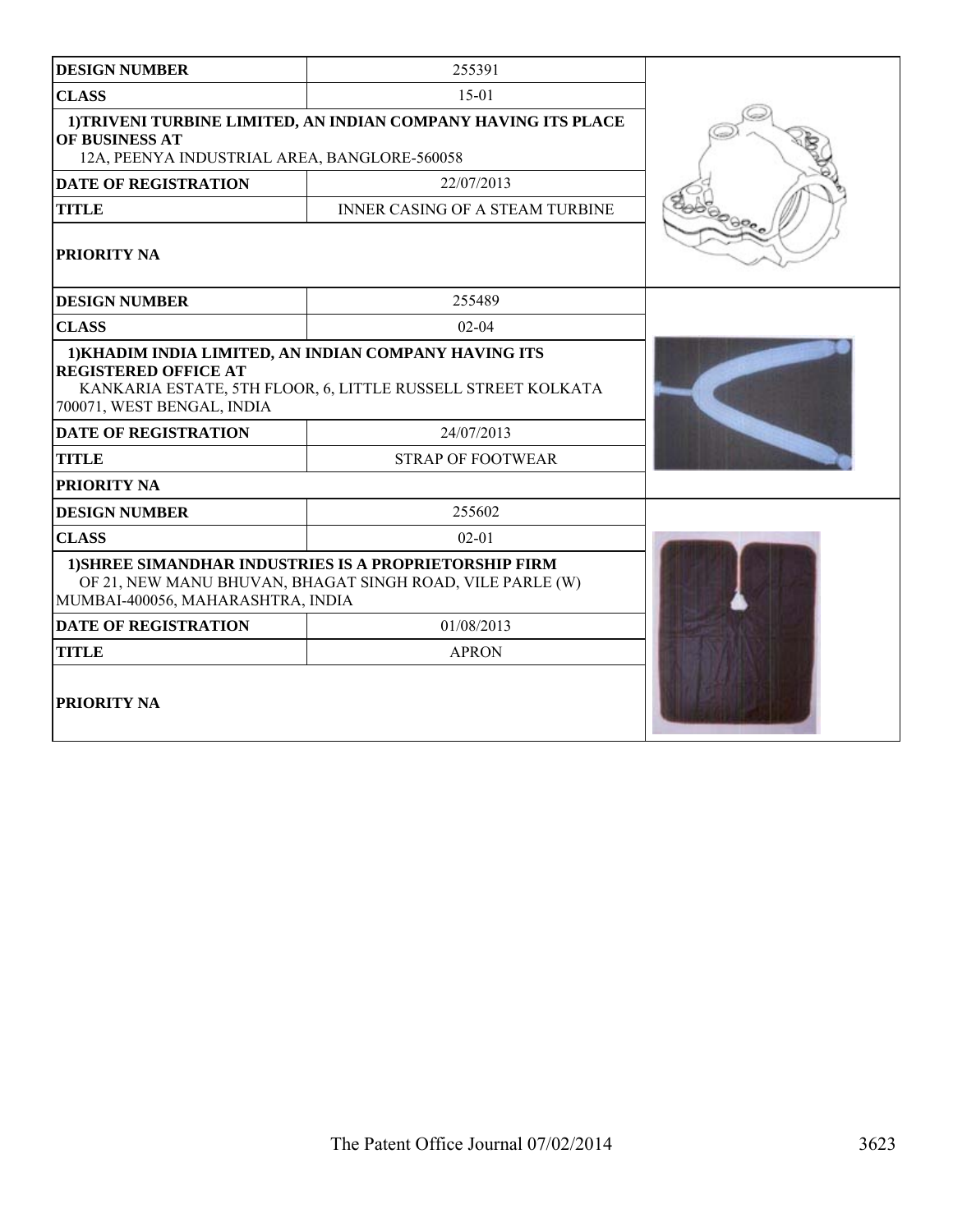| <b>DESIGN NUMBER</b>                                                                                                                           |                                 | 223922               |                       |  |
|------------------------------------------------------------------------------------------------------------------------------------------------|---------------------------------|----------------------|-----------------------|--|
| <b>CLASS</b>                                                                                                                                   | 24-02                           |                      |                       |  |
| 1) DIRECTA AB<br>BOX 723, S-194 27 UPPLANDS VASBY, SWEDEN                                                                                      |                                 |                      |                       |  |
| <b>DATE OF REGISTRATION</b>                                                                                                                    |                                 | 22/07/2009           |                       |  |
| <b>TITLE</b>                                                                                                                                   |                                 |                      | DENTAL INSTRUMENT     |  |
| <b>PRIORITY</b>                                                                                                                                |                                 |                      |                       |  |
| PRIORITY NUMBER                                                                                                                                | <b>DATE</b>                     | <b>COUNTRY</b>       |                       |  |
| 001076533                                                                                                                                      | 27/01/2009                      |                      | <b>EUROPEAN UNION</b> |  |
| <b>DESIGN NUMBER</b>                                                                                                                           |                                 | 254998               |                       |  |
| <b>CLASS</b>                                                                                                                                   |                                 | 24-04                |                       |  |
| 1) 3M INNOVATIVE PROPERTIES COMPANY, A COMPANY INCORPORATED<br>IN THE STATE OF DELAWARE OF<br>3M CENTER, SAINT PAUL, MINNESOTA 55133-3427, USA |                                 |                      |                       |  |
| <b>DATE OF REGISTRATION</b>                                                                                                                    | 04/07/2013                      |                      |                       |  |
| <b>TITLE</b>                                                                                                                                   | <b>ARCH SUPPORT</b>             |                      |                       |  |
| <b>PRIORITY</b>                                                                                                                                |                                 |                      |                       |  |
| PRIORITY NUMBER                                                                                                                                | <b>DATE</b>                     |                      | <b>COUNTRY</b>        |  |
| 29/441,613                                                                                                                                     |                                 | 08/01/2013<br>U.S.A. |                       |  |
| <b>DESIGN NUMBER</b>                                                                                                                           |                                 | 255113               |                       |  |
| <b>CLASS</b>                                                                                                                                   | $12 - 16$                       |                      |                       |  |
| 1) MARUTI SUZUKI INDIA LIMITED, AN INDIAN COMPANY OF<br>1, NELSON MANDELA ROAD, VASANT KUNJ, NEW DELHI-110070, INDIA                           |                                 |                      |                       |  |
| <b>DATE OF REGISTRATION</b>                                                                                                                    | 10/07/2013                      |                      |                       |  |
| <b>TITLE</b>                                                                                                                                   | <b>REAR BUMPER OF A VEHICLE</b> |                      |                       |  |
| PRIORITY NA                                                                                                                                    |                                 |                      |                       |  |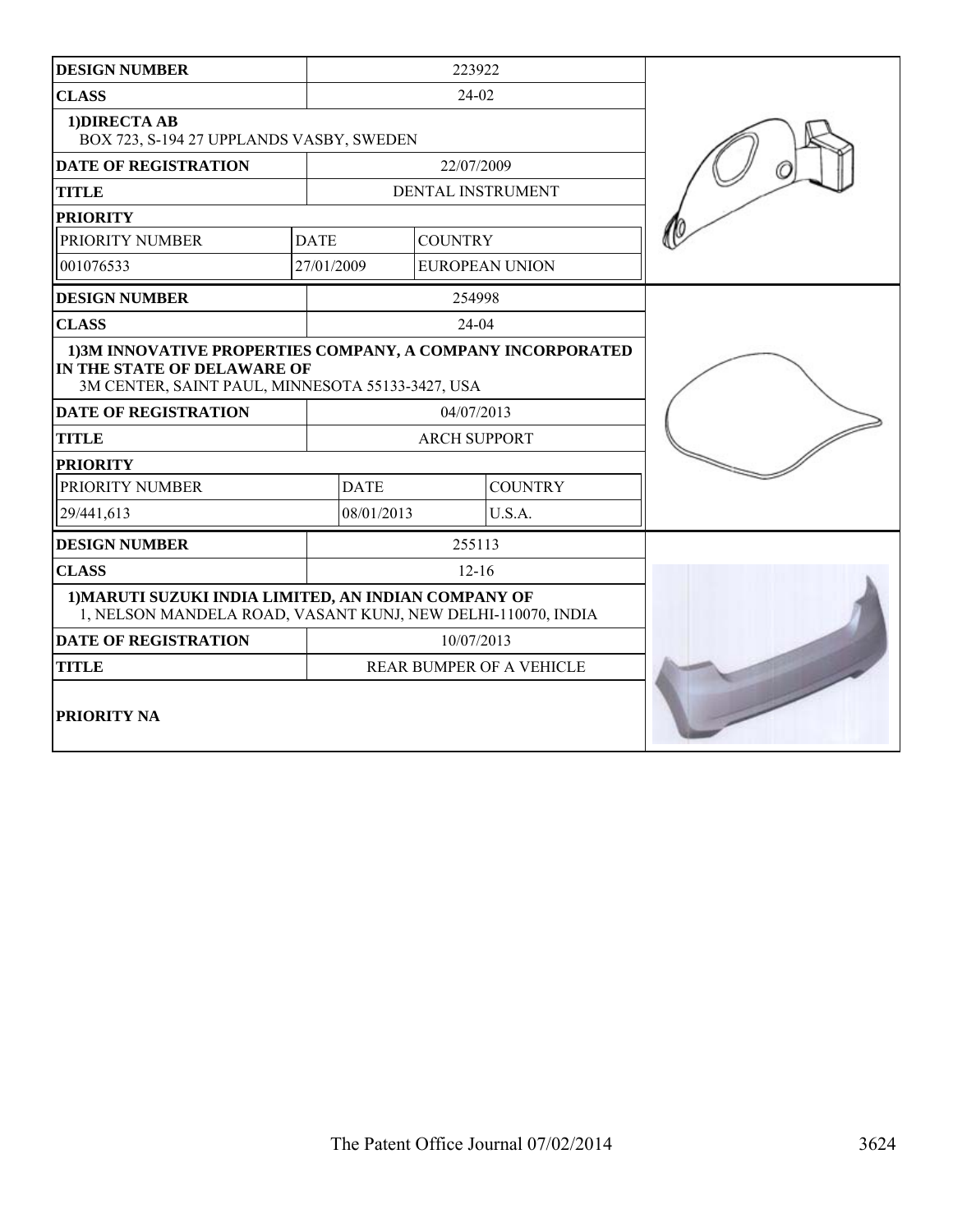| <b>DESIGN NUMBER</b>                                                                                                                                                           |                      | 248957            |  |
|--------------------------------------------------------------------------------------------------------------------------------------------------------------------------------|----------------------|-------------------|--|
| <b>CLASS</b>                                                                                                                                                                   | 09-02                |                   |  |
| 1) DART INDUSTRIES INC., A CORPORATION FOUNDED UNDER THE LAWS<br>OF DELAWARE, U.S.A. OF<br>14901 SOUTH ORANGE BLOSSOM TRAIL, ORLANDO, FLORIDA 32837, USA                       |                      |                   |  |
| <b>DATE OF REGISTRATION</b>                                                                                                                                                    |                      | 23/10/2012        |  |
| <b>TITLE</b>                                                                                                                                                                   |                      | STORAGE CONTAINER |  |
| <b>PRIORITY</b>                                                                                                                                                                |                      |                   |  |
| PRIORITY NUMBER                                                                                                                                                                | <b>DATE</b>          | <b>COUNTRY</b>    |  |
| 29/421,057                                                                                                                                                                     | 11/05/2012           | U.S.A.            |  |
| <b>DESIGN NUMBER</b>                                                                                                                                                           |                      | 255296            |  |
| <b>CLASS</b>                                                                                                                                                                   |                      | $26-05$           |  |
| 1) KISH HANDICRAFTS PRIVATE LIMITED, AN INDIAN COMPANY,<br>OF D-174, SECTOR 63, NOIDA, U. P.-201301, INDIA                                                                     |                      |                   |  |
| <b>DATE OF REGISTRATION</b>                                                                                                                                                    | 17/07/2013           |                   |  |
| <b>TITLE</b>                                                                                                                                                                   | <b>LAMP STAND</b>    |                   |  |
| <b>PRIORITY NA</b>                                                                                                                                                             |                      |                   |  |
| <b>DESIGN NUMBER</b>                                                                                                                                                           |                      | 255309            |  |
| <b>CLASS</b>                                                                                                                                                                   | $07-06$              |                   |  |
| 1) MA DESIGN INDIA PRIVATE LIMITED, A COMPANY INCORPORATED IN<br><b>INDIA HAVING ITS PRINCIPAL PLACE OF BUSINESS AT</b><br>A-41, SECTOR-80, PHASE-II, NOIDA-201305, U.P. INDIA |                      |                   |  |
| <b>DATE OF REGISTRATION</b>                                                                                                                                                    |                      | 18/07/2013        |  |
| <b>TITLE</b>                                                                                                                                                                   | <b>COASTER (SET)</b> |                   |  |
| PRIORITY NA                                                                                                                                                                    |                      |                   |  |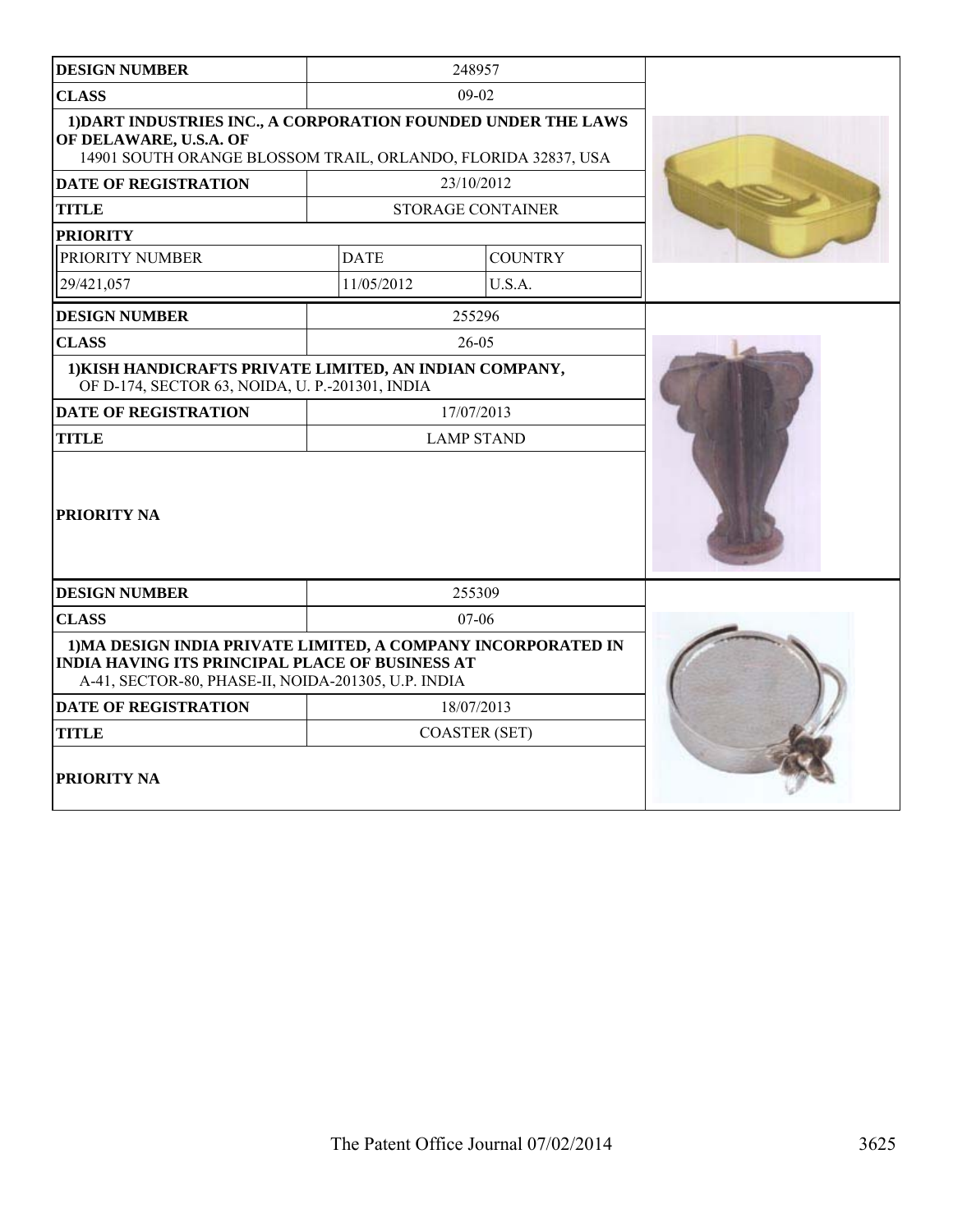| <b>DESIGN NUMBER</b>                                                                                                                                                                                                                            | 255369                                                                                                                                                                                |  |
|-------------------------------------------------------------------------------------------------------------------------------------------------------------------------------------------------------------------------------------------------|---------------------------------------------------------------------------------------------------------------------------------------------------------------------------------------|--|
| <b>CLASS</b>                                                                                                                                                                                                                                    | $07-02$                                                                                                                                                                               |  |
| 1) HAMILTON HOUSEWARES PVT. LTD. AN INDIAN COMPANY<br>INCORPORATED UNDER THE COMPANIES ACT 1956, HAVING<br><b>REGISTERED OFFICE AT</b><br>KAISER-I-HIND BLDG., 3RD FLOOR, CURRIMBHOY ROAD,<br>BALLARD ESTATE, MUMBAI 400001, MAHARASHTRA, INDIA |                                                                                                                                                                                       |  |
| DATE OF REGISTRATION                                                                                                                                                                                                                            | 22/07/2013                                                                                                                                                                            |  |
| <b>TITLE</b>                                                                                                                                                                                                                                    | CASSEROLE                                                                                                                                                                             |  |
| PRIORITY NA                                                                                                                                                                                                                                     |                                                                                                                                                                                       |  |
| <b>DESIGN NUMBER</b>                                                                                                                                                                                                                            | 253567                                                                                                                                                                                |  |
| <b>CLASS</b>                                                                                                                                                                                                                                    | $31 - 00$                                                                                                                                                                             |  |
| 1) HAVELLS INDIA LIMITED HAVING REGISTERED OFFICE AT<br>1, RAJ NARAIN MARG, CIVIL LINES, DELHI-110054.                                                                                                                                          |                                                                                                                                                                                       |  |
| <b>DATE OF REGISTRATION</b>                                                                                                                                                                                                                     | 30/04/2013                                                                                                                                                                            |  |
| <b>TITLE</b>                                                                                                                                                                                                                                    | <b>MIXER GRINDER JAR</b>                                                                                                                                                              |  |
| PRIORITY NA                                                                                                                                                                                                                                     |                                                                                                                                                                                       |  |
| <b>DESIGN NUMBER</b>                                                                                                                                                                                                                            | 254480                                                                                                                                                                                |  |
| <b>CLASS</b>                                                                                                                                                                                                                                    | $02 - 04$                                                                                                                                                                             |  |
| <b>OFFICE AT</b><br><b>KERALA, INDIA</b>                                                                                                                                                                                                        | 1) M/S VEEKESY ELASTOMERS PVT LTD, AN INDIAN COMPANY<br>REGISTERED UNDER COMPANIES ACT, 1956, HAVING ITS REGISTERED<br>DOOR NO. VII/330, NH-17, KOLATHARA P.O, KOZHIKODE, PIN-673655, |  |
| <b>DATE OF REGISTRATION</b>                                                                                                                                                                                                                     | 13/06/2013                                                                                                                                                                            |  |
| <b>TITLE</b>                                                                                                                                                                                                                                    | <b>FOOTWEAR</b>                                                                                                                                                                       |  |
| PRIORITY NA                                                                                                                                                                                                                                     |                                                                                                                                                                                       |  |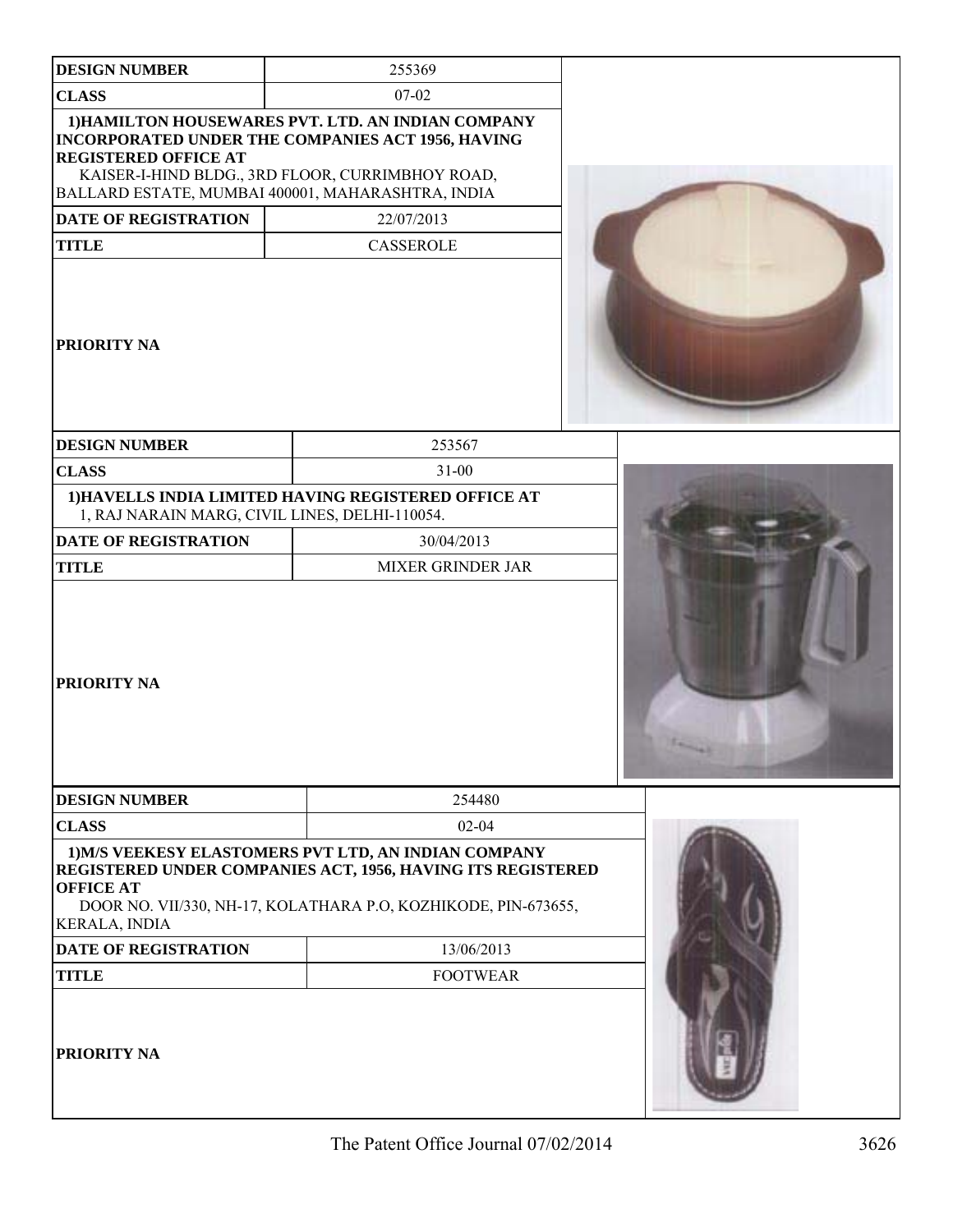| <b>DESIGN NUMBER</b>                                                                                                                                                                 |                                                 | 251138                    |  |
|--------------------------------------------------------------------------------------------------------------------------------------------------------------------------------------|-------------------------------------------------|---------------------------|--|
| <b>CLASS</b>                                                                                                                                                                         | $07-02$                                         |                           |  |
| 1) DART INDUSTRIES INC., A CORPORATION FOUNDED UNDER THE LAWS<br>OF DELAWARE, U.S.A. OF<br>14901 SOUTH ORANGE BLOSSOM TRAIL, ORLANDO, FLORIDA 32837, USA                             |                                                 |                           |  |
| <b>DATE OF REGISTRATION</b>                                                                                                                                                          |                                                 | 23/01/2013                |  |
| TITLE                                                                                                                                                                                |                                                 | <b>CONTAINER FOR FOOD</b> |  |
| <b>PRIORITY</b>                                                                                                                                                                      |                                                 |                           |  |
| PRIORITY NUMBER                                                                                                                                                                      | <b>DATE</b>                                     | <b>COUNTRY</b>            |  |
| 29/421,566                                                                                                                                                                           | 16/08/2012                                      | U.S.A.                    |  |
| <b>DESIGN NUMBER</b>                                                                                                                                                                 |                                                 | 251191                    |  |
|                                                                                                                                                                                      |                                                 | $13 - 03$                 |  |
| <b>CLASS</b>                                                                                                                                                                         |                                                 |                           |  |
| 1) EMERSON ELECTRIC CO., A CORPORATION ORGANIZED UNDER THE<br>LAWS OF THE STATE OF MISSOURI,<br>8000, WEST FLORISSANT, ST. LOUIS, MISSOURI 63136, UNITED STATES OF<br><b>AMERICA</b> |                                                 |                           |  |
| <b>DATE OF REGISTRATION</b>                                                                                                                                                          | 24/01/2013                                      |                           |  |
| TITLE                                                                                                                                                                                |                                                 | HERMETIC TERMINAL         |  |
| <b>PRIORITY</b>                                                                                                                                                                      |                                                 |                           |  |
| PRIORITY NUMBER                                                                                                                                                                      | <b>DATE</b><br><b>COUNTRY</b>                   |                           |  |
| 29/429570                                                                                                                                                                            | 14/08/2012                                      | U.S.A.                    |  |
| <b>DESIGN NUMBER</b>                                                                                                                                                                 |                                                 | 253816                    |  |
| <b>CLASS</b>                                                                                                                                                                         |                                                 | $24-04$                   |  |
| 1) RAY ARBESMAN,<br>OF 42 BURTON ROAD, TORONTO, ONTARIO M5P 1V2, CANADA,<br>NATIONALITY: CANADA                                                                                      |                                                 |                           |  |
| <b>DATE OF REGISTRATION</b>                                                                                                                                                          | 14/05/2013                                      |                           |  |
| <b>TITLE</b>                                                                                                                                                                         | ADHESIVE BRACE FOR BRACING BODY<br><b>PARTS</b> |                           |  |
| <b>PRIORITY</b>                                                                                                                                                                      |                                                 |                           |  |
| PRIORITY NUMBER                                                                                                                                                                      | <b>DATE</b>                                     | <b>COUNTRY</b>            |  |
| 148526                                                                                                                                                                               | 14/11/2012                                      | <b>CANADA</b>             |  |
|                                                                                                                                                                                      |                                                 |                           |  |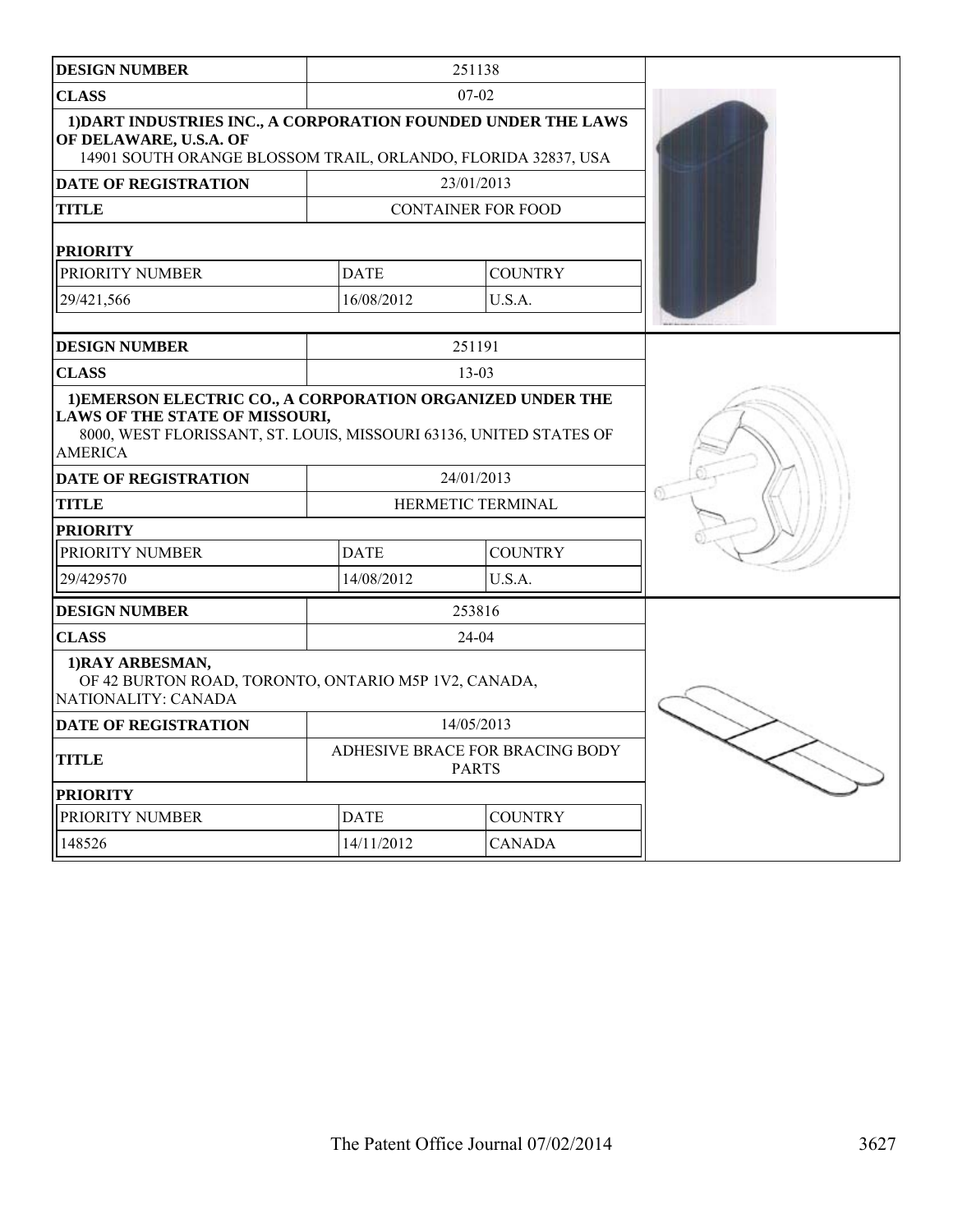| <b>DESIGN NUMBER</b>                                                                                                                                                             |                                                   | 254069           |  |
|----------------------------------------------------------------------------------------------------------------------------------------------------------------------------------|---------------------------------------------------|------------------|--|
| <b>CLASS</b>                                                                                                                                                                     | $07-05$                                           |                  |  |
| 1) MR. D. KARTHIC RAJ AND MR. G. ARUN HAVING ADDRESS AT<br>NO.22, PILLAYAR KOVIL 5TH STREET, EKKADUTHANGAL, CHENNAI-600 032,<br>TAMIL NADU, INDIA                                |                                                   |                  |  |
| <b>DATE OF REGISTRATION</b>                                                                                                                                                      |                                                   | 24/05/2013       |  |
| <b>TITLE</b>                                                                                                                                                                     |                                                   | <b>CLOTH PEG</b> |  |
| PRIORITY NA                                                                                                                                                                      |                                                   |                  |  |
| <b>DESIGN NUMBER</b>                                                                                                                                                             |                                                   | 254164           |  |
| <b>CLASS</b>                                                                                                                                                                     |                                                   | $03 - 01$        |  |
| 1) SANTEN PHARMACEUTICAL CO., LTD., OF<br>9-19, SHIMOSHINJO 3-CHOME, HIGASHIYODOGAWA-KU, OSAKA-SHI, OSAKA<br>5338651, JAPAN                                                      |                                                   |                  |  |
| <b>DATE OF REGISTRATION</b>                                                                                                                                                      |                                                   | 29/05/2013       |  |
| <b>TITLE</b>                                                                                                                                                                     | HOLDER FOR INTRAOCULAR LENS                       |                  |  |
| <b>PRIORITY</b>                                                                                                                                                                  |                                                   |                  |  |
| PRIORITY NUMBER                                                                                                                                                                  | <b>DATE</b>                                       | <b>COUNTRY</b>   |  |
| 29/438503                                                                                                                                                                        | 30/11/2012                                        | U.S.A.           |  |
| <b>DESIGN NUMBER</b>                                                                                                                                                             |                                                   | 251485           |  |
| <b>CLASS</b>                                                                                                                                                                     |                                                   | $15-09$          |  |
| 1) KLAD ON DESIGN PVT LTD, HAVING PLACE OF BUSINESS AT-<br>#5&6, SURVEY NO 38/2, NADAKERAPPA INDUSTRIAL ESTATE, ANDRAHALLI<br>MAIN ROAD, NEAR PEENYA 2ND STAGE, BANGALORE-560091 |                                                   |                  |  |
| <b>DATE OF REGISTRATION</b>                                                                                                                                                      |                                                   | 07/02/2013       |  |
| <b>TITLE</b>                                                                                                                                                                     | MACHINE ENCLOSURE FOR PRECISION<br><b>MACHINE</b> |                  |  |
| PRIORITY NA                                                                                                                                                                      |                                                   |                  |  |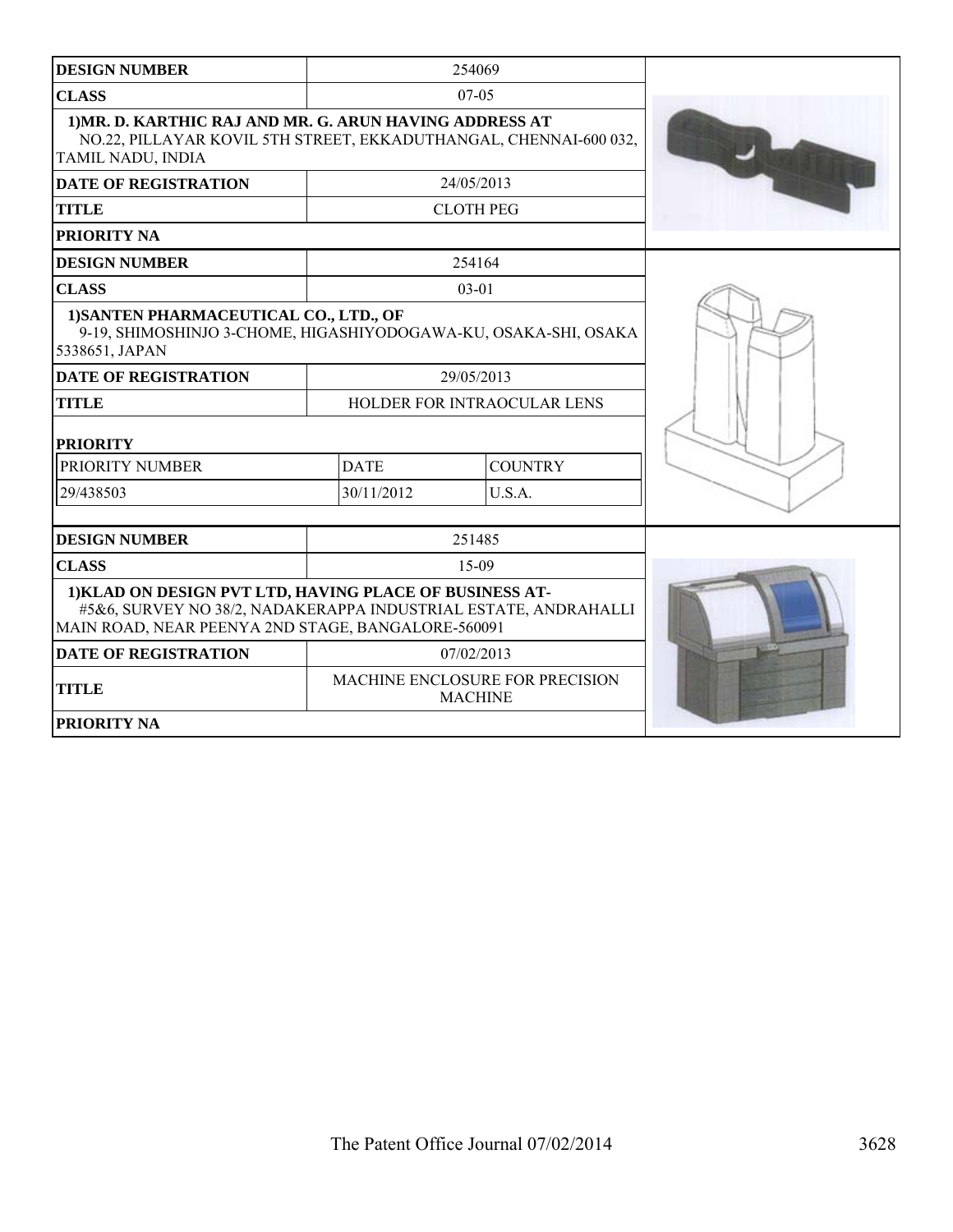| <b>DESIGN NUMBER</b>                                                                                                                                                                                             |                               | 253897                 |  |
|------------------------------------------------------------------------------------------------------------------------------------------------------------------------------------------------------------------|-------------------------------|------------------------|--|
| <b>CLASS</b>                                                                                                                                                                                                     |                               | $09-03$                |  |
| 1) SHRI MAA DISTRIBUTIONS INDIA PVT. LTD., AN INDIAN COMPANY<br>INCORPORATED UNDER THE INDIAN COMPANIES ACT, 1956, HAVING ITS<br><b>ADDRESS AT</b><br>1107, HEMKUNT HOUSE, 6 RAJENDRA PLACE, DELHI-110008, INDIA |                               |                        |  |
| <b>DATE OF REGISTRATION</b>                                                                                                                                                                                      |                               | 16/05/2013             |  |
| <b>TITLE</b>                                                                                                                                                                                                     | <b>PACKAGING</b>              |                        |  |
| <b>PRIORITY NA</b>                                                                                                                                                                                               |                               |                        |  |
| <b>DESIGN NUMBER</b>                                                                                                                                                                                             |                               | 255108                 |  |
| <b>CLASS</b>                                                                                                                                                                                                     |                               | 26-06                  |  |
| 1) MARUTI SUZUKI INDIA LIMITED, AN INDIAN COMPANY OF<br>1, NELSON MANDELA ROAD, VASANT KUNJ, NEW DELHI-110070, INDIA                                                                                             |                               |                        |  |
| <b>DATE OF REGISTRATION</b>                                                                                                                                                                                      |                               | 10/07/2013             |  |
| <b>TITLE</b>                                                                                                                                                                                                     |                               | REAR LAMP OF A VEHICLE |  |
| <b>PRIORITY NA</b>                                                                                                                                                                                               |                               |                        |  |
| <b>DESIGN NUMBER</b>                                                                                                                                                                                             |                               | 255230                 |  |
| <b>CLASS</b>                                                                                                                                                                                                     | $26 - 05$                     |                        |  |
| 1)ZUMTOBEL LIGHTING GMBH<br>OF GREVENMARSCHSTRAβE 74-78, 32657 LEMGO GERMANY; NATIONALITY:<br><b>GERMAN</b>                                                                                                      |                               |                        |  |
| <b>DATE OF REGISTRATION</b>                                                                                                                                                                                      |                               | 15/07/2013             |  |
| <b>TITLE</b>                                                                                                                                                                                                     | REFLECTOR FOR LUMINAIRE       |                        |  |
| <b>PRIORITY</b>                                                                                                                                                                                                  |                               |                        |  |
| PRIORITY NUMBER                                                                                                                                                                                                  | <b>COUNTRY</b><br><b>DATE</b> |                        |  |
| 001 364 624                                                                                                                                                                                                      | 20/03/2013                    | OHIM                   |  |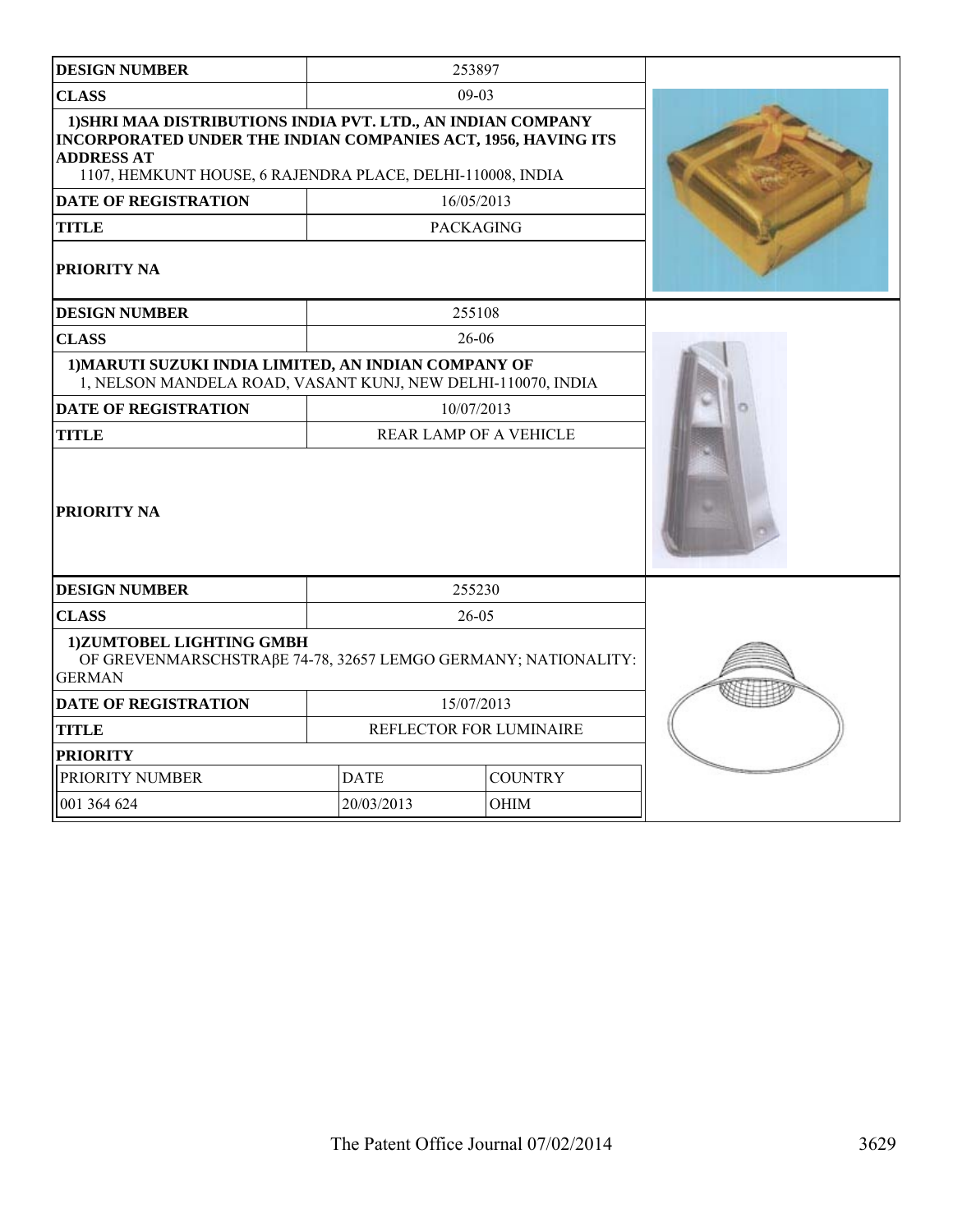| <b>DESIGN NUMBER</b>                                                                                                                                                              | 255295                                                        |  |
|-----------------------------------------------------------------------------------------------------------------------------------------------------------------------------------|---------------------------------------------------------------|--|
| <b>CLASS</b>                                                                                                                                                                      | 26-05                                                         |  |
| OF D-174, SECTOR 63, NOIDA, U. P.-201301, INDIA                                                                                                                                   | 1) KISH HANDICRAFTS PRIVATE LIMITED, AN INDIAN COMPANY,       |  |
| <b>DATE OF REGISTRATION</b>                                                                                                                                                       | 17/07/2013                                                    |  |
| <b>TITLE</b>                                                                                                                                                                      | <b>LAMP STAND</b>                                             |  |
| <b>PRIORITY NA</b>                                                                                                                                                                |                                                               |  |
| <b>DESIGN NUMBER</b>                                                                                                                                                              | 255308                                                        |  |
| <b>CLASS</b>                                                                                                                                                                      | $26 - 01$                                                     |  |
| <b>INDIA HAVING ITS PRINCIPAL PLACE OF BUSINESS AT</b><br>A-41, SECTOR-80, PHASE-II, NOIDA-201305, U.P. INDIA                                                                     | 1) MA DESIGN INDIA PRIVATE LIMITED, A COMPANY INCORPORATED IN |  |
| <b>DATE OF REGISTRATION</b>                                                                                                                                                       | 18/07/2013                                                    |  |
| <b>TITLE</b>                                                                                                                                                                      | <b>CANDLE HOLDER</b>                                          |  |
| <b>PRIORITY NA</b>                                                                                                                                                                |                                                               |  |
| <b>DESIGN NUMBER</b>                                                                                                                                                              | 255330                                                        |  |
| <b>CLASS</b>                                                                                                                                                                      | 07-06                                                         |  |
| 1) MA DESIGN INDIA PRIVATE LIMITED, A COMPANY<br>INCORPORATED IN INDIA HAVING ITS PRINCIPAL PLACE OF<br><b>BUSINESS AT</b><br>A-41, SECTOR-80, PHASE-II, NOIDA-201305, U.P. INDIA |                                                               |  |
| <b>DATE OF REGISTRATION</b>                                                                                                                                                       | 18/07/2013                                                    |  |
| <b>TITLE</b>                                                                                                                                                                      | <b>DISH HOLDER</b>                                            |  |
| PRIORITY NA                                                                                                                                                                       |                                                               |  |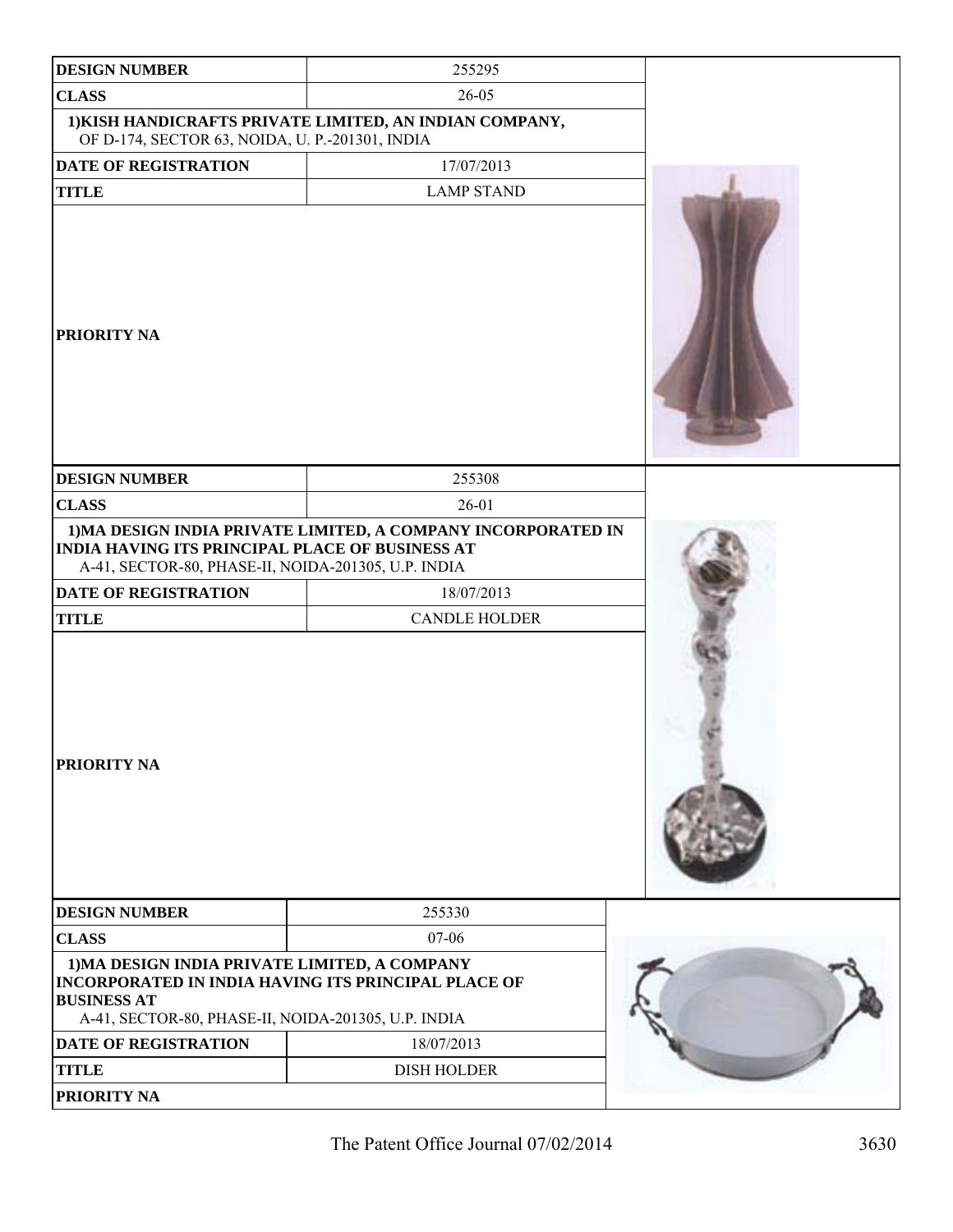| <b>DESIGN NUMBER</b>                                                                                                          | 253566                                                                                                                                                                                                      |  |
|-------------------------------------------------------------------------------------------------------------------------------|-------------------------------------------------------------------------------------------------------------------------------------------------------------------------------------------------------------|--|
| <b>CLASS</b>                                                                                                                  | $31-00$                                                                                                                                                                                                     |  |
| 1) HAVELLS INDIA LIMITED HAVING REGISTERED OFFICE AT<br>1, RAJ NARAIN MARG, CIVIL LINES, DELHI-110054.                        |                                                                                                                                                                                                             |  |
| <b>DATE OF REGISTRATION</b>                                                                                                   | 30/04/2013                                                                                                                                                                                                  |  |
| <b>TITLE</b>                                                                                                                  | <b>MIXER GRINDER JAR</b>                                                                                                                                                                                    |  |
| <b>PRIORITY NA</b>                                                                                                            |                                                                                                                                                                                                             |  |
| <b>DESIGN NUMBER</b>                                                                                                          | 254299                                                                                                                                                                                                      |  |
| <b>CLASS</b>                                                                                                                  | $12 - 16$                                                                                                                                                                                                   |  |
| 1) RENAULT TRUCKS, A COMPANY ORGANIZED UNDER THE LAWS OF<br><b>FRANCE,</b><br>OF 99 ROUTE DE LYON, 69800 SAINT PRIEST, FRANCE |                                                                                                                                                                                                             |  |
| <b>DATE OF REGISTRATION</b>                                                                                                   | 06/06/2013                                                                                                                                                                                                  |  |
| <b>TITLE</b>                                                                                                                  | <b>BUMPER FOR VEHICLE</b>                                                                                                                                                                                   |  |
| PRIORITY NA                                                                                                                   |                                                                                                                                                                                                             |  |
| <b>DESIGN NUMBER</b>                                                                                                          | 255801                                                                                                                                                                                                      |  |
| <b>CLASS</b>                                                                                                                  | $07-02$                                                                                                                                                                                                     |  |
| HOME PRODUCTS, HAVING ITS REGISTERED OFFICE AT<br><b>ABOVE ADDRESS</b>                                                        | 1) HEMANT M. JAIN, PROPRIETOR- INDIAN NATIONAL, TRADING AS HAPPY<br>BLDG. NO.2, GALA NO. 14 & 15, PARAM INDUSTRIAL ESTATE, NAIK PADA,<br>VALIV, VASAI (EAST), THANE-401208, STATE OF MAHARASHTRA, INDIA, OF |  |
| <b>DATE OF REGISTRATION</b>                                                                                                   | 13/08/2013                                                                                                                                                                                                  |  |
| <b>TITLE</b>                                                                                                                  | LUNCH BOX                                                                                                                                                                                                   |  |
| <b>PRIORITY NA</b>                                                                                                            |                                                                                                                                                                                                             |  |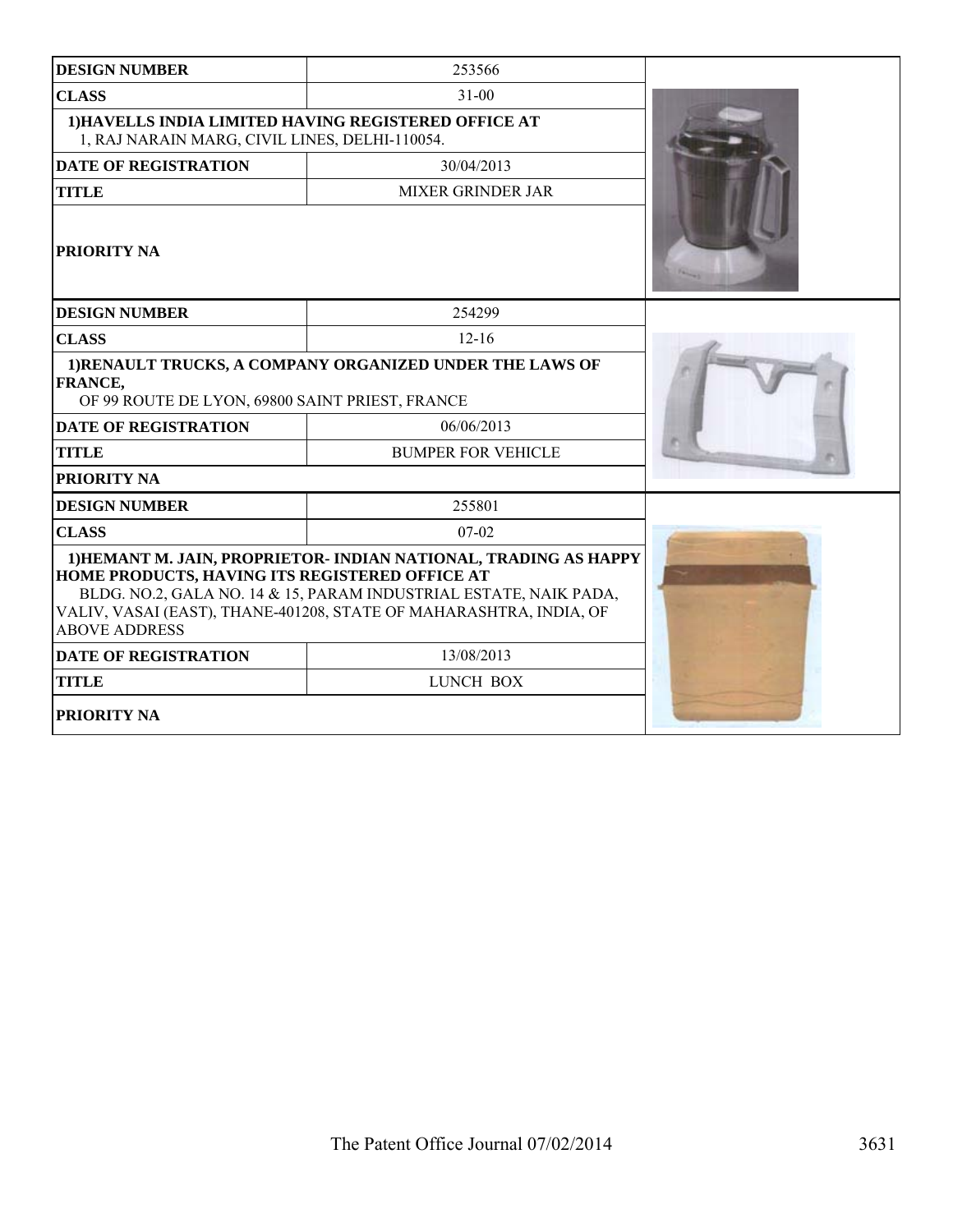| <b>DESIGN NUMBER</b>                                                                                                                                                                                                                                                                                                                                                                                                                                                                       |                               | 253670            |  |
|--------------------------------------------------------------------------------------------------------------------------------------------------------------------------------------------------------------------------------------------------------------------------------------------------------------------------------------------------------------------------------------------------------------------------------------------------------------------------------------------|-------------------------------|-------------------|--|
| <b>CLASS</b>                                                                                                                                                                                                                                                                                                                                                                                                                                                                               |                               | $09 - 01$         |  |
| 1) MR. GHISULAL RATHOD, MR. PRADEEP RATHOD, MR. PANKAJ RATHOD,<br>MR. PANNALAL SHARMA, MR. JAYANTILAL JAIN, MRS. SANGEETA RATHOD<br>AND MRS. BABITA RATHOD, ALL INDIAN NATIONALS TRADING UNDER THE<br>NAME AND STYLE OF M/S. CELLO PLASTOTECH, A PARTNERSHIP FIRM<br>REGISTERED UNDER THE PROVISION OF INDIAN PARTNERSHIP ACT, 1932,<br><b>HAVING OFFICE ADDRESS AT</b><br>5 CORPORATE AVENUE, 'B' WING, CELLO HOUSE, SONAWALA ROAD,<br>GOREGAON (EAST), MUMBAI-400063, MAHARASHTRA, INDIA |                               |                   |  |
| <b>DATE OF REGISTRATION</b>                                                                                                                                                                                                                                                                                                                                                                                                                                                                |                               | 03/05/2013        |  |
| <b>TITLE</b>                                                                                                                                                                                                                                                                                                                                                                                                                                                                               |                               | <b>BOTTLE</b>     |  |
| PRIORITY NA                                                                                                                                                                                                                                                                                                                                                                                                                                                                                |                               |                   |  |
| <b>DESIGN NUMBER</b>                                                                                                                                                                                                                                                                                                                                                                                                                                                                       |                               | 253764            |  |
| <b>CLASS</b>                                                                                                                                                                                                                                                                                                                                                                                                                                                                               |                               | $14 - 03$         |  |
| 1) VIDEOCON INDUSTRIES LIMITED. A COMPANY INCORPORATED UNDER<br>THE INDIAN COMPANIES ACT, AT<br>14 KMS. STONE, AURANGABAD-PAITHAN ROAD, CHITEGAON, TO.PAITHAN,<br>DIST. AURANGABAD-431105, MAHARASHTRA, INDIA                                                                                                                                                                                                                                                                              |                               |                   |  |
| <b>DATE OF REGISTRATION</b>                                                                                                                                                                                                                                                                                                                                                                                                                                                                |                               | 10/05/2013        |  |
| <b>TITLE</b>                                                                                                                                                                                                                                                                                                                                                                                                                                                                               |                               | <b>TELEVISION</b> |  |
| PRIORITY NA                                                                                                                                                                                                                                                                                                                                                                                                                                                                                |                               |                   |  |
| <b>DESIGN NUMBER</b>                                                                                                                                                                                                                                                                                                                                                                                                                                                                       |                               | 254068            |  |
| <b>CLASS</b>                                                                                                                                                                                                                                                                                                                                                                                                                                                                               | 28-03                         |                   |  |
| 1) KONINKLIJKE PHILIPS N.V., A COMPANY ORGANIZED AND EXISTING<br>UNDER THE LAWS OF THE KINGDOM OF THE NETHERLANDS, RESIDING AT<br>EINDHOVEN,<br>WHOSE POST-OFFICE ADDRESS IS HIGH TECH CAMPUS 5, 5656 AE<br>EINDHOVEN, THE NETHERLANDS                                                                                                                                                                                                                                                     |                               |                   |  |
| <b>DATE OF REGISTRATION</b>                                                                                                                                                                                                                                                                                                                                                                                                                                                                | 24/05/2013                    |                   |  |
| <b>TITLE</b>                                                                                                                                                                                                                                                                                                                                                                                                                                                                               | <b>FLASH LAMP EPILATOR</b>    |                   |  |
| <b>PRIORITY</b>                                                                                                                                                                                                                                                                                                                                                                                                                                                                            |                               |                   |  |
| PRIORITY NUMBER                                                                                                                                                                                                                                                                                                                                                                                                                                                                            | <b>DATE</b><br><b>COUNTRY</b> |                   |  |
| 002142737-0001                                                                                                                                                                                                                                                                                                                                                                                                                                                                             | 27/11/2012<br><b>OHIM</b>     |                   |  |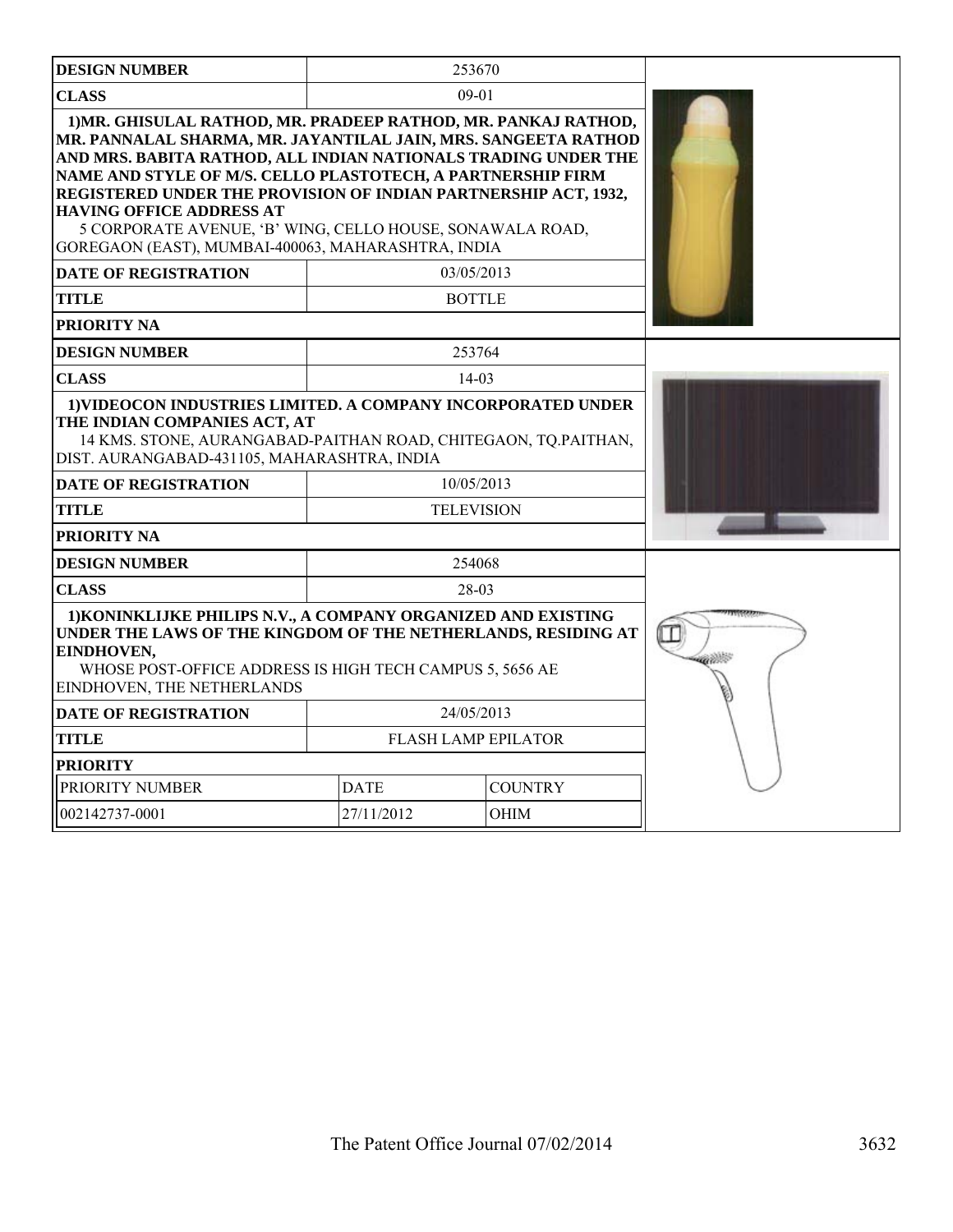| <b>DESIGN NUMBER</b>                                                                                | 254155                                                                                                                                                                                                |  |
|-----------------------------------------------------------------------------------------------------|-------------------------------------------------------------------------------------------------------------------------------------------------------------------------------------------------------|--|
| <b>CLASS</b>                                                                                        | $07 - 02$                                                                                                                                                                                             |  |
| OF BUSINESS AT<br>(INDIA)                                                                           | 1) SHILPA VIJAYBHAI VANPARIYA, INDIAN NATIONAL, HAVING ITS PLACE<br>"VENKATESHWAR INDUSTRIES , UPTO GONDAL ROAD OCTROI NAKA, B/H.<br>ROLEX BEARING, KOTHARIYA SURVEY NO. 150, RAJKOT-360004 (GUJARAT) |  |
| <b>DATE OF REGISTRATION</b>                                                                         | 29/05/2013                                                                                                                                                                                            |  |
| <b>TITLE</b>                                                                                        | HANDLE OF COOKING UTENSIL                                                                                                                                                                             |  |
| <b>PRIORITY NA</b>                                                                                  |                                                                                                                                                                                                       |  |
| <b>DESIGN NUMBER</b>                                                                                | 255056                                                                                                                                                                                                |  |
| <b>CLASS</b>                                                                                        | 26-05                                                                                                                                                                                                 |  |
| <b>COMPANIES ACT, 1956) HAVING OFFICE AT</b><br><b>ABOVE ADDRESS</b><br><b>DATE OF REGISTRATION</b> | PLOT NO. 121/3, EASTERN PART, PHASE II, SECTOR-I, LANE-9, IDA<br>CHERLAPALLY, HYDERABAD-500051 (A.P.), INDIA, INDIAN COMPANY AT THE<br>08/07/2013                                                     |  |
| <b>TITLE</b>                                                                                        | <b>LAMP</b>                                                                                                                                                                                           |  |
| PRIORITY NA                                                                                         |                                                                                                                                                                                                       |  |
| <b>DESIGN NUMBER</b>                                                                                | 253337                                                                                                                                                                                                |  |
| <b>CLASS</b>                                                                                        | $19-06$                                                                                                                                                                                               |  |
| <b>MAHARASHTRA INDIA, /</b><br>COMPANIES ACT., ABOVE ADDRESS                                        | 1) ANCHOR ENTERPRISES PVT. LTD INNOVA 'C WING, MARATHON<br>NEXTGEN, OFF.G.K.MARG, LOWER PAREL (W), MUMBAI-400013 STATE OF<br>A PRIVATE LIMITED COMPANY INCORPORATED UNDER INDIAN                      |  |
| <b>DATE OF REGISTRATION</b>                                                                         | 23/04/2013                                                                                                                                                                                            |  |
| <b>TITLE</b>                                                                                        | <b>BALL POINT PEN</b>                                                                                                                                                                                 |  |
| PRIORITY NA                                                                                         |                                                                                                                                                                                                       |  |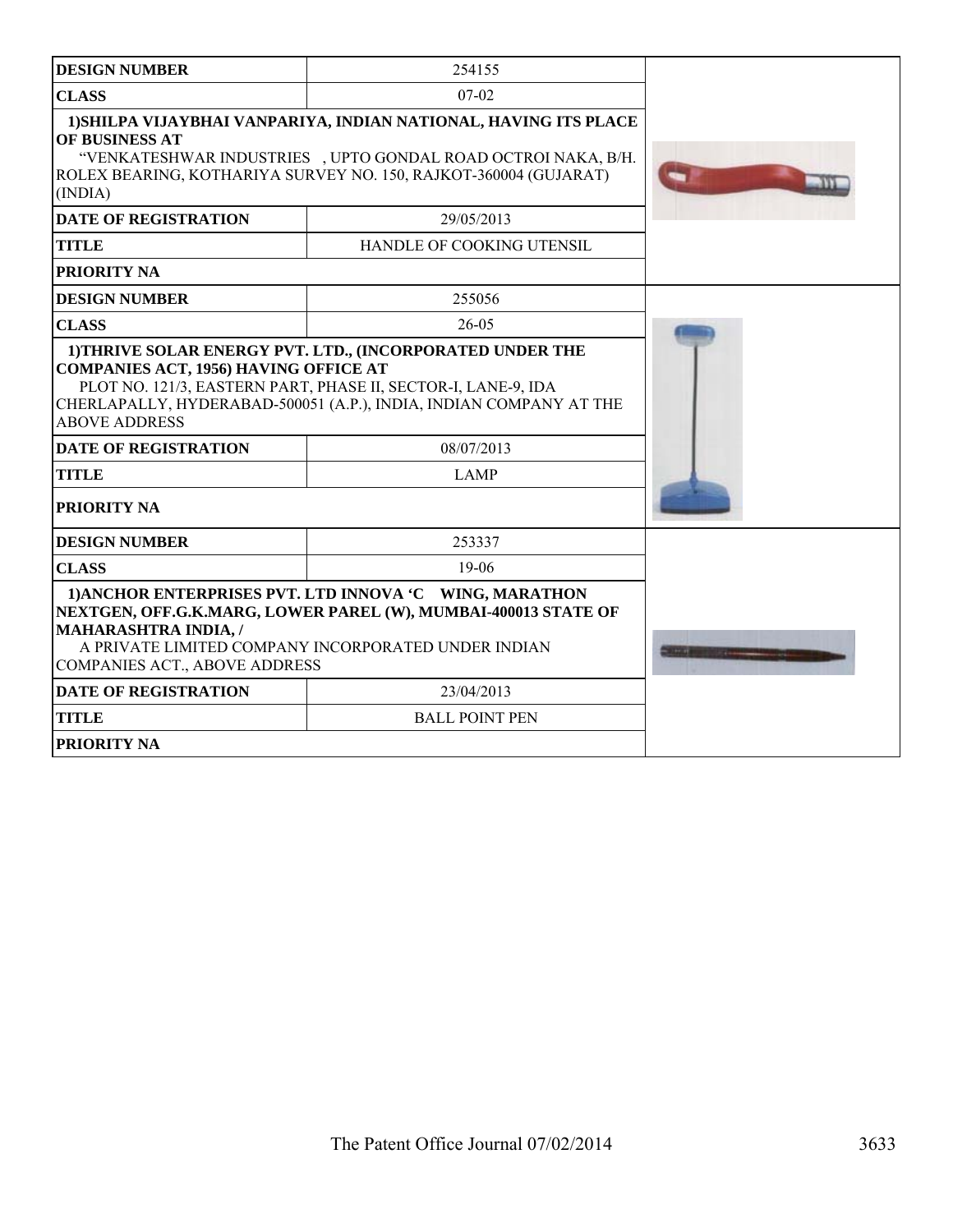| <b>DESIGN NUMBER</b>                                                                                                       | 254789                                                                                                                                                                                 |  |
|----------------------------------------------------------------------------------------------------------------------------|----------------------------------------------------------------------------------------------------------------------------------------------------------------------------------------|--|
| <b>CLASS</b>                                                                                                               | 08-06                                                                                                                                                                                  |  |
| COMPANIES ACT., ABOVE ADDRESS                                                                                              | 1) ITALIK METALWARE PVT. LTD., G: 212-215, LODHIKA, G.I.D.C.,<br>KALAWAD ROAD, METODA, RAJKOT-360003, STATE OF GUJARAT INDIA,<br>/ A PRIVATE LIMITED COMPANY INCORPORATED UNDER INDIAN |  |
| DATE OF REGISTRATION                                                                                                       | 25/06/2013                                                                                                                                                                             |  |
| <b>TITLE</b>                                                                                                               | <b>HANDLE</b>                                                                                                                                                                          |  |
| PRIORITY NA                                                                                                                |                                                                                                                                                                                        |  |
| <b>DESIGN NUMBER</b>                                                                                                       | 255294                                                                                                                                                                                 |  |
| <b>CLASS</b>                                                                                                               | 26-05                                                                                                                                                                                  |  |
| OF D-174, SECTOR 63, NOIDA, U. P.-201301, INDIA                                                                            | 1) KISH HANDICRAFTS PRIVATE LIMITED, AN INDIAN COMPANY,                                                                                                                                |  |
| <b>DATE OF REGISTRATION</b>                                                                                                | 17/07/2013                                                                                                                                                                             |  |
| <b>TITLE</b>                                                                                                               | <b>LAMP STAND</b>                                                                                                                                                                      |  |
| PRIORITY NA                                                                                                                |                                                                                                                                                                                        |  |
| <b>DESIGN NUMBER</b>                                                                                                       | 255307                                                                                                                                                                                 |  |
| <b>CLASS</b>                                                                                                               | $07 - 01$                                                                                                                                                                              |  |
| 1) MA DESIGN INDIA PRIVATE LIMITED, A COMPANY<br><b>BUSINESS AT</b><br>A-41, SECTOR-80, PHASE-II, NOIDA-201305, U.P. INDIA | <b>INCORPORATED IN INDIA HAVING ITS PRINCIPAL PLACE OF</b>                                                                                                                             |  |
| DATE OF REGISTRATION                                                                                                       | 18/07/2013                                                                                                                                                                             |  |
| <b>TITLE</b>                                                                                                               | CHEESEBOARD                                                                                                                                                                            |  |
| PRIORITY NA                                                                                                                |                                                                                                                                                                                        |  |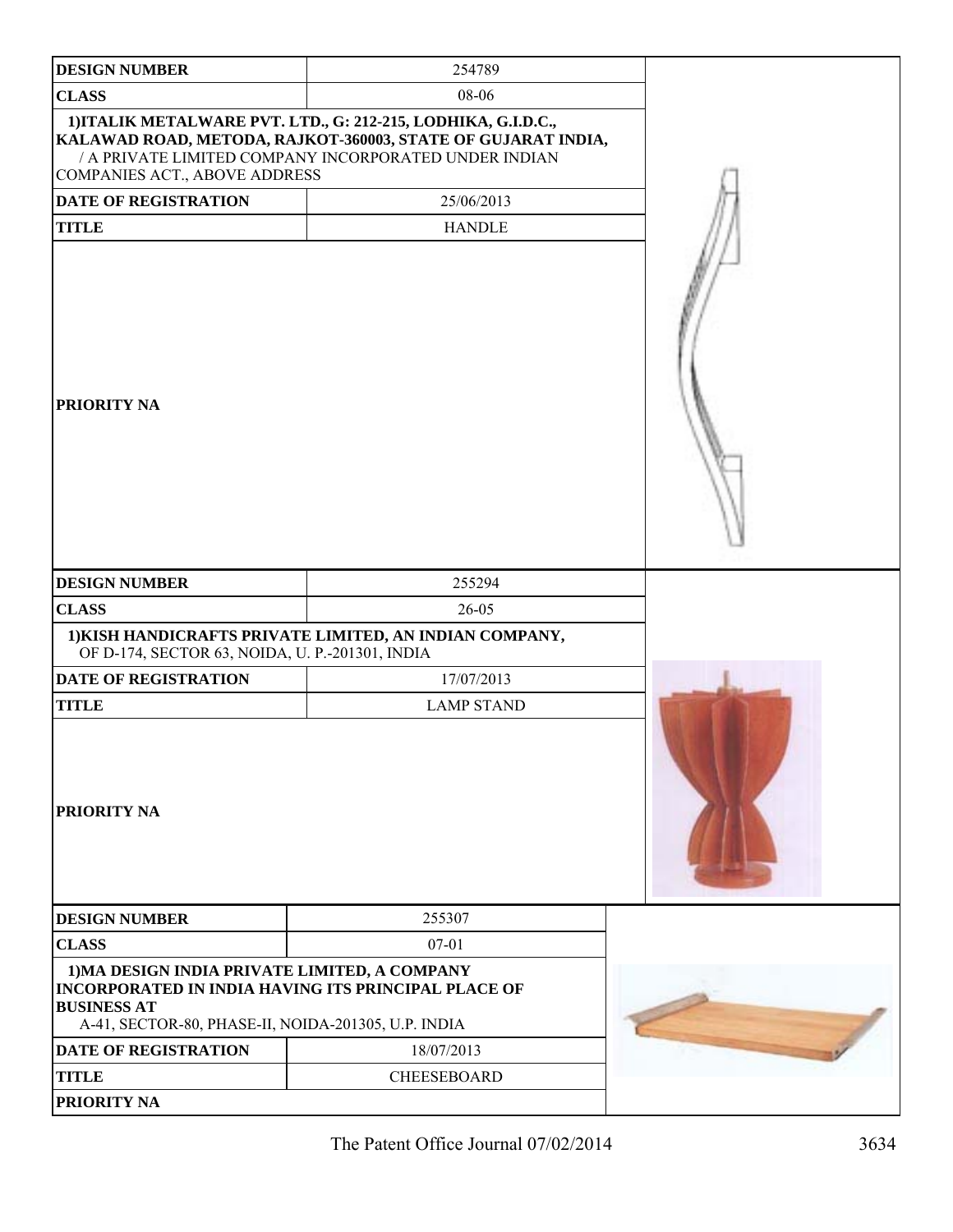| <b>DESIGN NUMBER</b>                                                                                                                                              | 253506               |                |  |
|-------------------------------------------------------------------------------------------------------------------------------------------------------------------|----------------------|----------------|--|
| <b>CLASS</b>                                                                                                                                                      | $01 - 01$            |                |  |
| 1) KRAFT FOODS UK R&D LIMITED,<br>PO BOX 12, BOURNVILLE LANE, BOURNVILLE, BIRMINGHAM, WEST<br>MIDLANDS B30 2LU, UNITED KINGDOM, NATIONALITY: U.K.                 |                      |                |  |
| <b>DATE OF REGISTRATION</b>                                                                                                                                       | 29/04/2013           |                |  |
| <b>TITLE</b>                                                                                                                                                      | <b>CHOCOLATE BAR</b> |                |  |
| <b>PRIORITY</b>                                                                                                                                                   |                      |                |  |
| PRIORITY NUMBER                                                                                                                                                   | <b>DATE</b>          | <b>COUNTRY</b> |  |
| 002130641-0001                                                                                                                                                    | 05/11/2012           | <b>OHIM</b>    |  |
| <b>DESIGN NUMBER</b>                                                                                                                                              | 250275               |                |  |
| <b>CLASS</b>                                                                                                                                                      | $23-04$              |                |  |
| 1) KHAITAN (INDIA) LIMITED, AN INDIAN COMPANY HAVING ITS<br><b>REGISTERED OFFICE AT</b><br>46C, JAWAHAR LAL NEHRU ROAD, KOLKATA 700071, WEST BENGAL, INDIA.       |                      |                |  |
| <b>DATE OF REGISTRATION</b>                                                                                                                                       | 18/12/2012           |                |  |
| <b>TITLE</b>                                                                                                                                                      | AIR COOLER           |                |  |
| <b>PRIORITY NA</b>                                                                                                                                                |                      |                |  |
| <b>DESIGN NUMBER</b>                                                                                                                                              | 255743               |                |  |
| <b>CLASS</b>                                                                                                                                                      | $06 - 01$            |                |  |
| 1) THE SUPREME INDUSTRIES LTD., (AN INDIAN PUBLIC LIMITED<br>COMPANY),<br>601 CENTRAL PLAZA, 2/6, SARAT BOSE ROAD, KOLKATA - 700020, WEST<br><b>BENGAL, INDIA</b> |                      |                |  |
| <b>DATE OF REGISTRATION</b>                                                                                                                                       | 12/08/2013           |                |  |
| <b>TITLE</b>                                                                                                                                                      | <b>CHAIR</b>         |                |  |
| <b>PRIORITY NA</b>                                                                                                                                                |                      |                |  |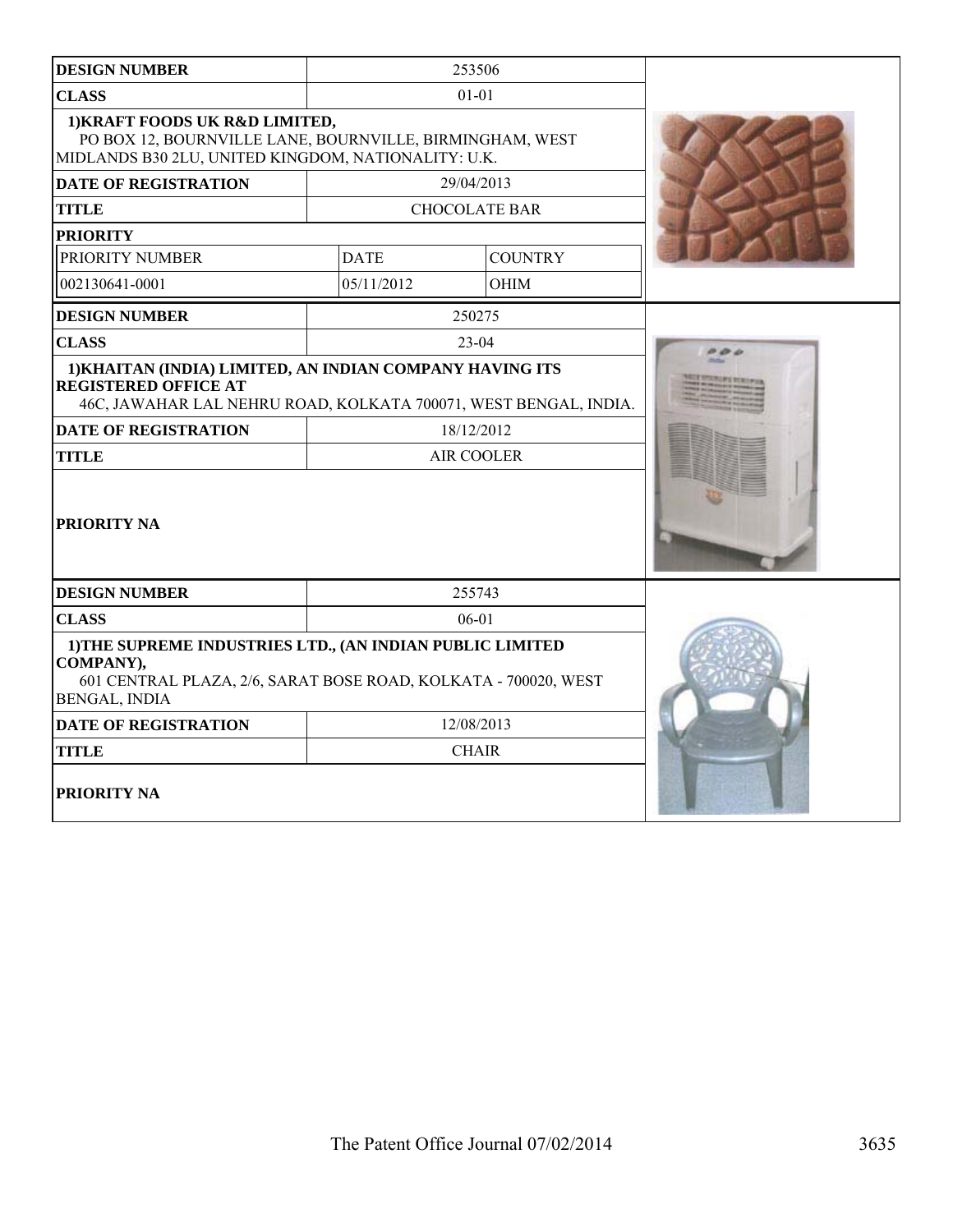| <b>DESIGN NUMBER</b>                                                                                                                                                                                                  |             | 253624         |  |
|-----------------------------------------------------------------------------------------------------------------------------------------------------------------------------------------------------------------------|-------------|----------------|--|
| <b>CLASS</b>                                                                                                                                                                                                          | $23-03$     |                |  |
| 1) MR. DHITI TOWIWAT A CITIZEN OF THAILAND OF THE ADDRESS:<br>163/71, PHAHONYOTHIN 32, KHWAENG LAT YAO, KHET CHATUCHAK,<br><b>BANGKOK, THAILAND</b>                                                                   |             |                |  |
| <b>DATE OF REGISTRATION</b>                                                                                                                                                                                           |             | 02/05/2013     |  |
| <b>TITLE</b>                                                                                                                                                                                                          |             | HEAT EXCHANGER |  |
| <b>PRIORITY</b>                                                                                                                                                                                                       |             |                |  |
| PRIORITY NUMBER                                                                                                                                                                                                       | <b>DATE</b> | <b>COUNTRY</b> |  |
| 1202002951                                                                                                                                                                                                            | 08/11/2012  | THAILAND       |  |
| <b>DESIGN NUMBER</b>                                                                                                                                                                                                  |             | 253669         |  |
| <b>CLASS</b>                                                                                                                                                                                                          |             | $09-01$        |  |
| REGISTERED UNDER THE PROVISION OF INDIAN PARTNERSHIP ACT, 1932,<br><b>HAVING OFFICE ADDRESS AT</b><br>5 CORPORATE AVENUE, 'B' WING, CELLO HOUSE, SONAWALA ROAD,<br>GOREGAON (EAST), MUMBAI-400063, MAHARASHTRA, INDIA |             |                |  |
| <b>DATE OF REGISTRATION</b>                                                                                                                                                                                           |             | 03/05/2013     |  |
| <b>TITLE</b>                                                                                                                                                                                                          |             | <b>BOTTLE</b>  |  |
| PRIORITY NA                                                                                                                                                                                                           |             |                |  |
| <b>DESIGN NUMBER</b>                                                                                                                                                                                                  | 253677      |                |  |
| <b>CLASS</b>                                                                                                                                                                                                          |             | $09-01$        |  |
| 1) DABUR INDIA LIMITED CORPORATE OFFICE<br>KAUSHAMBI, SAHIBABAD-201010, DISTT. GHAZIABAD (U.P.) INDIA, AN<br><b>INDIAN COMPANY</b>                                                                                    |             |                |  |
| <b>DATE OF REGISTRATION</b>                                                                                                                                                                                           |             | 06/05/2013     |  |
| TITLE                                                                                                                                                                                                                 |             | <b>BOTTLE</b>  |  |
| <b>PRIORITY NA</b>                                                                                                                                                                                                    |             |                |  |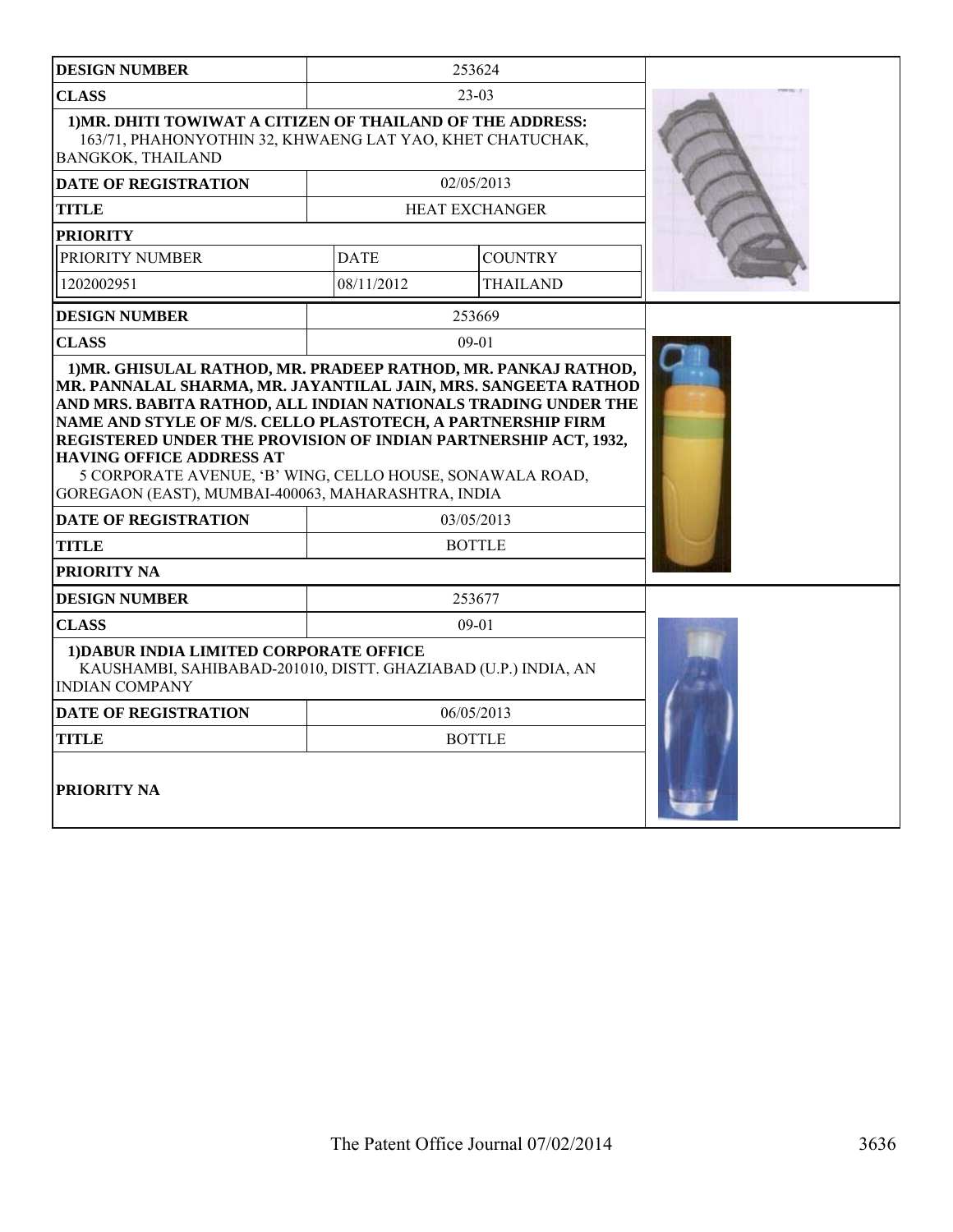| <b>DESIGN NUMBER</b>                                                                                                                                         |                                                                                     | 253731         |       |
|--------------------------------------------------------------------------------------------------------------------------------------------------------------|-------------------------------------------------------------------------------------|----------------|-------|
| <b>CLASS</b>                                                                                                                                                 |                                                                                     | 24-02          |       |
| 1) KARL STORZ GMBH & CO. KG, A GERMAN COMPANY OF<br>MITTELSTRASSE 8, D-78532 TUTTLINGEN, GERMANY                                                             |                                                                                     |                |       |
| <b>DATE OF REGISTRATION</b>                                                                                                                                  |                                                                                     | 06/05/2013     |       |
| <b>TITLE</b>                                                                                                                                                 | VIDEO SWITCHER AND DISTRIBUTION<br>AMPLIFIER FOR USE IN MEDICAL<br><b>ENDOSCOPY</b> |                |       |
| <b>PRIORITY</b>                                                                                                                                              |                                                                                     |                |       |
| PRIORITY NUMBER                                                                                                                                              | <b>DATE</b>                                                                         | <b>COUNTRY</b> |       |
| 002132084-0010                                                                                                                                               | 07/11/2012                                                                          | <b>OHIM</b>    |       |
| <b>DESIGN NUMBER</b>                                                                                                                                         |                                                                                     | 256095         |       |
| <b>CLASS</b>                                                                                                                                                 |                                                                                     | $12 - 11$      |       |
| 1)S. UPINDER SINGH OF<br>HOUSE NO. 186-B, BHAI RANDHIR SINGH NAGAR, LUDHIANA-141002<br>(PUNJAB), INDIA, INDIAN NATIONAL                                      |                                                                                     |                |       |
| <b>DATE OF REGISTRATION</b>                                                                                                                                  | 28/08/2013                                                                          |                |       |
| <b>TITLE</b>                                                                                                                                                 | <b>BICYCLE CRANK</b>                                                                |                |       |
| PRIORITY NA                                                                                                                                                  |                                                                                     |                |       |
| <b>DESIGN NUMBER</b>                                                                                                                                         | 254154                                                                              |                |       |
| <b>CLASS</b>                                                                                                                                                 | $23 - 04$                                                                           |                |       |
| 1) BALDEV SINGH, AN INDIAN CITIZEN, WITH ITS ADDRESS AT<br>B. S. ENTERPRISES, OPP. GOVT. GIRL SCHOOL, CITY: KURALI, PIN CODE:<br>140103, STATE: PUNJAB INDIA |                                                                                     |                |       |
| <b>DATE OF REGISTRATION</b>                                                                                                                                  | 29/05/2013                                                                          |                |       |
| <b>TITLE</b>                                                                                                                                                 | <b>COOLER</b>                                                                       |                |       |
| <b>PRIORITY NA</b>                                                                                                                                           |                                                                                     |                | (BSR) |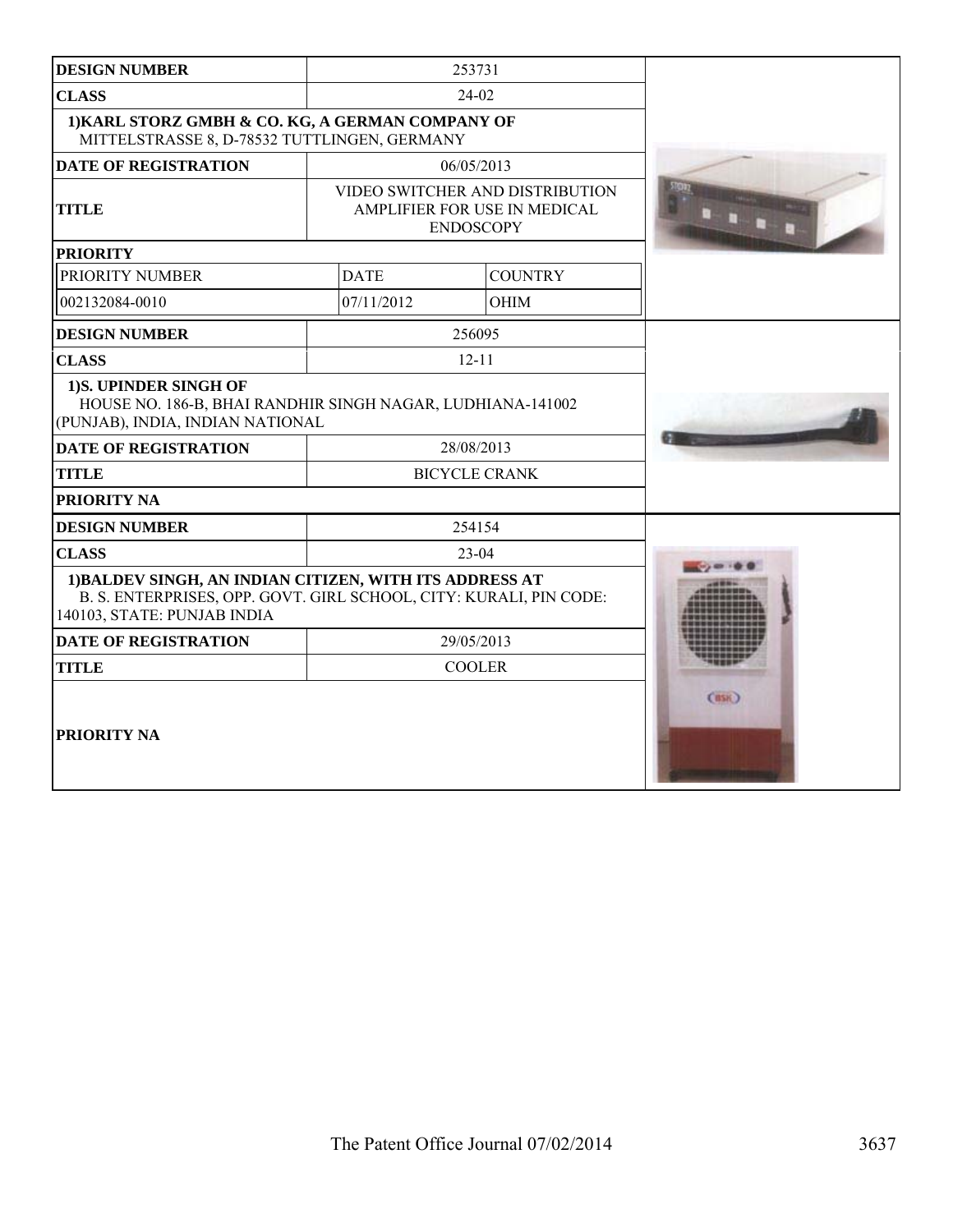| <b>DESIGN NUMBER</b>                                                                                     | 251613                                                                                                                                                               |  |
|----------------------------------------------------------------------------------------------------------|----------------------------------------------------------------------------------------------------------------------------------------------------------------------|--|
| <b>CLASS</b>                                                                                             | 06-04                                                                                                                                                                |  |
| VIDYASAGAR INDUSTRIAL PARK,<br>BENGAL, INDIA                                                             | 1) RABIRUN VINIMAY PVT. LTD., PLOT F3, SECTOR F,<br>(KHARAGPUR-WBIDC), VILL./MOUZA-JAPHALA, P.O.-JAKPUR,<br>P.S.-KHARAGPUR (L), DIST.-PASCHIM MEDINIPUR-721301, WEST |  |
| DATE OF REGISTRATION                                                                                     | 13/02/2013                                                                                                                                                           |  |
| <b>TITLE</b>                                                                                             | KITCHEN CORNER CABINET                                                                                                                                               |  |
| PRIORITY NA                                                                                              |                                                                                                                                                                      |  |
| <b>DESIGN NUMBER</b>                                                                                     | 253011                                                                                                                                                               |  |
| <b>CLASS</b>                                                                                             | 23-04                                                                                                                                                                |  |
| 1) RAJ MAHAJAN,                                                                                          | H. NO. 4939, MOHAN NAGAR, NEAR POST OFFICE, SULTANWIND<br>RAOD, AMRITSAR (PUNJAB), INDIA, AN INDIAN NATIONAL                                                         |  |
| <b>DATE OF REGISTRATION</b>                                                                              | 11/04/2013                                                                                                                                                           |  |
| <b>TITLE</b>                                                                                             | STAND FOR PEDESTAL FAN                                                                                                                                               |  |
| PRIORITY NA                                                                                              |                                                                                                                                                                      |  |
| <b>DESIGN NUMBER</b>                                                                                     | 255604                                                                                                                                                               |  |
| <b>CLASS</b>                                                                                             | $07 - 01$                                                                                                                                                            |  |
| 1) SHREE SIMANDHAR INDUSTRIES IS A<br>PROPRIETORSHIP FIRM<br>PARLE (W) MUMBAI-400056, MAHARASHTRA, INDIA | OF 21, NEW MANU BHUVAN, BHAGAT SINGH ROAD, VILE                                                                                                                      |  |
| <b>DATE OF</b><br><b>REGISTRATION</b>                                                                    | 01/08/2013                                                                                                                                                           |  |
| <b>TITLE</b>                                                                                             | <b>BOWL</b>                                                                                                                                                          |  |
| PRIORITY NA                                                                                              |                                                                                                                                                                      |  |

The Patent Office Journal 07/02/2014 3638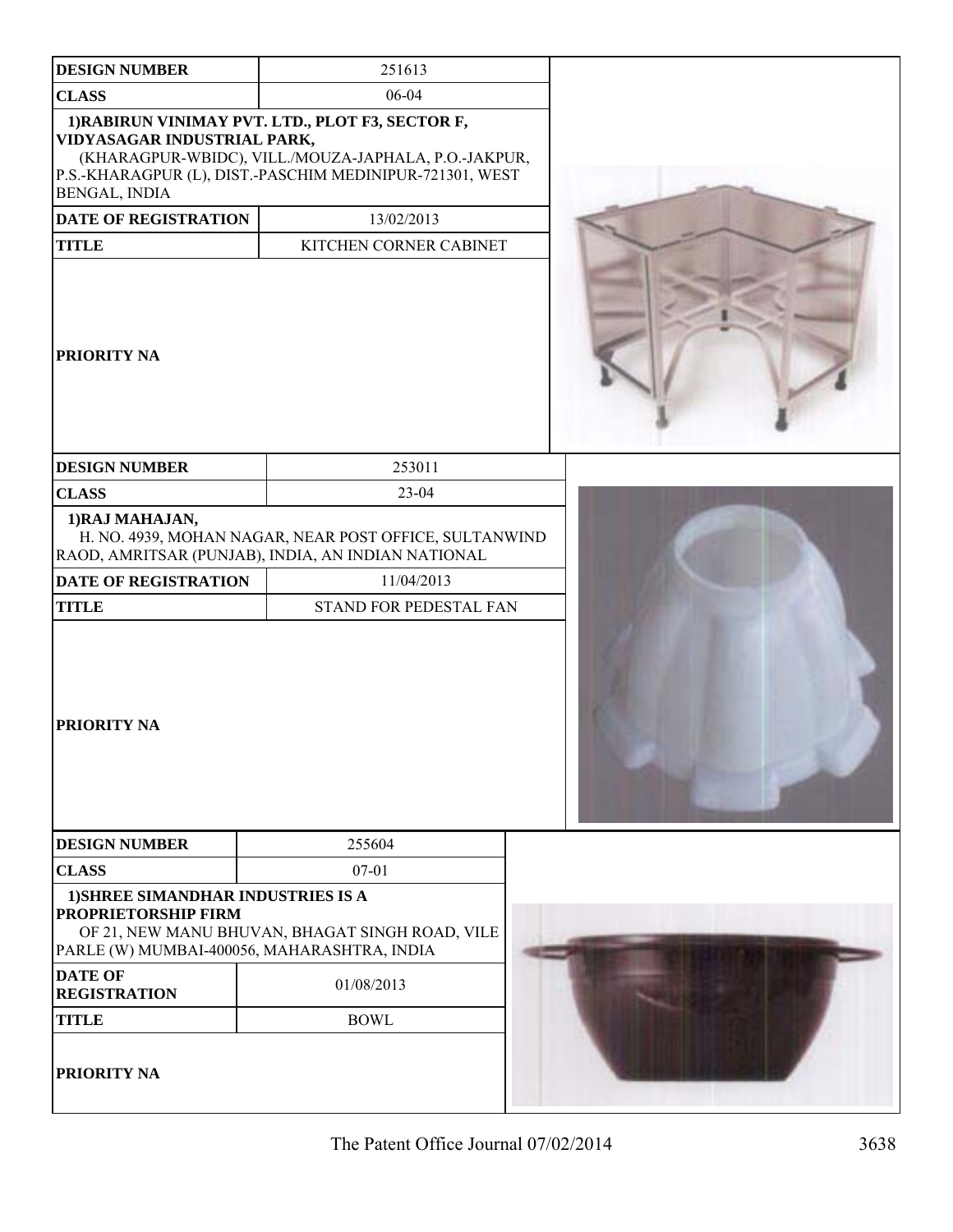| <b>DESIGN NUMBER</b>                                                                                                                                                                                                                                                                  | 255043                                             |                |  |
|---------------------------------------------------------------------------------------------------------------------------------------------------------------------------------------------------------------------------------------------------------------------------------------|----------------------------------------------------|----------------|--|
| <b>CLASS</b>                                                                                                                                                                                                                                                                          | $12 - 08$                                          |                |  |
| 1) BAYERISCHE MOTOREN WERKE AKTIENGESELLSCHAFT,<br>OF PETUELRING 130, 80809, MUNICH, GERMANY, A GERMAN COMPANY                                                                                                                                                                        |                                                    |                |  |
| <b>DATE OF REGISTRATION</b>                                                                                                                                                                                                                                                           |                                                    | 05/07/2013     |  |
| <b>TITLE</b>                                                                                                                                                                                                                                                                          |                                                    | CAR            |  |
| <b>PRIORITY</b>                                                                                                                                                                                                                                                                       |                                                    |                |  |
| PRIORITY NUMBER                                                                                                                                                                                                                                                                       | <b>DATE</b>                                        | <b>COUNTRY</b> |  |
| DE 402013100033.3                                                                                                                                                                                                                                                                     | 10/01/2013                                         | <b>GERMANY</b> |  |
| <b>DESIGN NUMBER</b>                                                                                                                                                                                                                                                                  |                                                    | 255055         |  |
| <b>CLASS</b>                                                                                                                                                                                                                                                                          |                                                    | 26-05          |  |
| 1) THRIVE SOLAR ENERGY PVT. LTD., (INCORPORATED UNDER THE<br><b>COMPANIES ACT, 1956) HAVING OFFICE AT</b><br>PLOT NO. 121/3, EASTERN PART, PHASE II, SECTOR-I, LANE-9, IDA<br>CHERLAPALLY, HYDERABAD-500051 (A.P.), INDIA, INDIAN COMPANY AT THE<br><b>ABOVE ADDRESS</b>              |                                                    |                |  |
| <b>DATE OF REGISTRATION</b>                                                                                                                                                                                                                                                           | 08/07/2013                                         |                |  |
| <b>TITLE</b>                                                                                                                                                                                                                                                                          | <b>LAMP</b>                                        |                |  |
| PRIORITY NA                                                                                                                                                                                                                                                                           |                                                    |                |  |
| <b>DESIGN NUMBER</b>                                                                                                                                                                                                                                                                  | 251273                                             |                |  |
| <b>CLASS</b>                                                                                                                                                                                                                                                                          | 23-04                                              |                |  |
| 1) S.C. JOHNSON & SON, INC., A CORPORATION ORGANIZED AND EXISTING<br>UNDER THE LAWS OF THE STATE OF WISCONSIN, UNITED STATES OF<br>AMERICA WHO ARE AMERICAN BY NATIONALITY AND WHOSE ADDRESS IS<br>1525 HOWE STREET, RACINE, WISCONSIN 53403-2236, UNITED STATES OF<br><b>AMERICA</b> |                                                    |                |  |
| <b>DATE OF REGISTRATION</b>                                                                                                                                                                                                                                                           | 29/01/2013                                         |                |  |
| <b>TITLE</b>                                                                                                                                                                                                                                                                          | REMOVABLE INSERT FOR A DISPENSING<br><b>DEVICE</b> |                |  |
| <b>PRIORITY</b>                                                                                                                                                                                                                                                                       |                                                    |                |  |
| PRIORITY NUMBER                                                                                                                                                                                                                                                                       | <b>DATE</b><br><b>COUNTRY</b>                      |                |  |
| 29/428,492                                                                                                                                                                                                                                                                            | 31/07/2012<br>U.S.A.                               |                |  |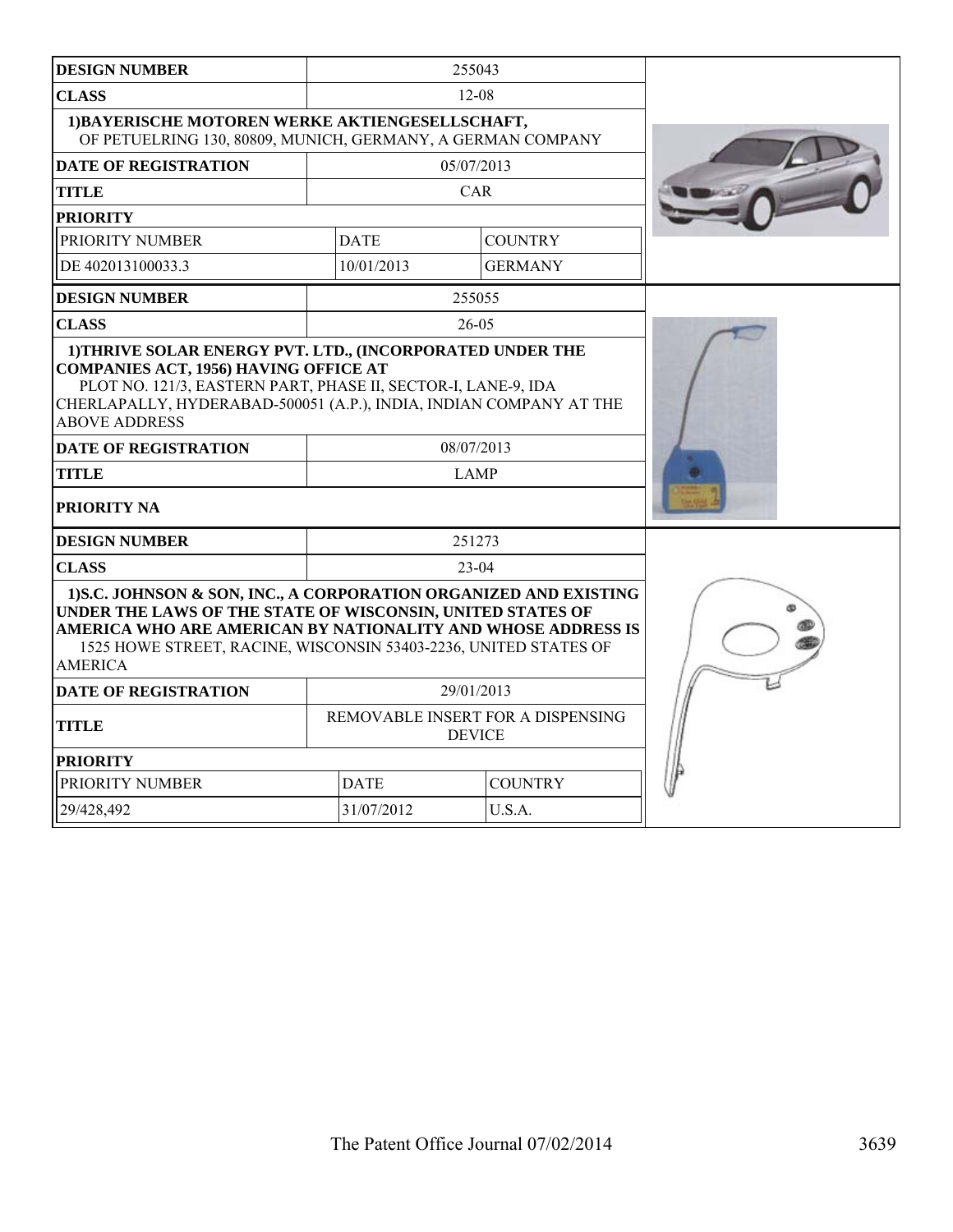| <b>DESIGN NUMBER</b>                                                                                                                                     |                               | 253231                       |  |
|----------------------------------------------------------------------------------------------------------------------------------------------------------|-------------------------------|------------------------------|--|
| <b>CLASS</b>                                                                                                                                             |                               | $13 - 03$                    |  |
| 1) SCHNEIDER ELECTRIC INDUSTRIES SAS, A FRENCH COMPANY OF<br>35, RUE JOSEPH MONIER, F-92500 RUEIL-MALMAISON, FRANCE                                      |                               |                              |  |
| <b>DATE OF REGISTRATION</b>                                                                                                                              |                               | 18/04/2013                   |  |
| <b>TITLE</b>                                                                                                                                             |                               | ELECTRICAL EQUIPMENT HOUSING |  |
| <b>PRIORITY NA</b>                                                                                                                                       |                               |                              |  |
| <b>DESIGN NUMBER</b>                                                                                                                                     |                               | 248958                       |  |
| <b>CLASS</b>                                                                                                                                             |                               | $09-02$                      |  |
| 1) DART INDUSTRIES INC., A CORPORATION FOUNDED UNDER THE LAWS<br>OF DELAWARE, U.S.A. OF<br>14901 SOUTH ORANGE BLOSSOM TRAIL, ORLANDO, FLORIDA 32837, USA |                               |                              |  |
| <b>DATE OF REGISTRATION</b>                                                                                                                              | 23/10/2012                    |                              |  |
| <b>TITLE</b>                                                                                                                                             | <b>STORAGE CONTAINER</b>      |                              |  |
| <b>PRIORITY</b>                                                                                                                                          |                               |                              |  |
| PRIORITY NUMBER                                                                                                                                          | <b>DATE</b><br><b>COUNTRY</b> |                              |  |
| 29/421,059                                                                                                                                               | 11/05/2012                    | U.S.A.                       |  |
| <b>DESIGN NUMBER</b>                                                                                                                                     |                               | 255172                       |  |
| <b>CLASS</b>                                                                                                                                             |                               | 26-06                        |  |
| 1) VOLVO TRUCK CORPORATION,<br>OF 405 08 GÖTEBORG, SWEDEN                                                                                                |                               |                              |  |
| <b>DATE OF REGISTRATION</b>                                                                                                                              | 11/07/2013                    |                              |  |
| <b>TITLE</b>                                                                                                                                             | <b>LIGHTS FOR VEHICLES</b>    |                              |  |
| <b>PRIORITY</b>                                                                                                                                          |                               |                              |  |
| PRIORITY NUMBER                                                                                                                                          | <b>DATE</b>                   | <b>COUNTRY</b>               |  |
| 002179564-0006                                                                                                                                           | 06/02/2013                    | <b>OHIM</b>                  |  |
|                                                                                                                                                          |                               |                              |  |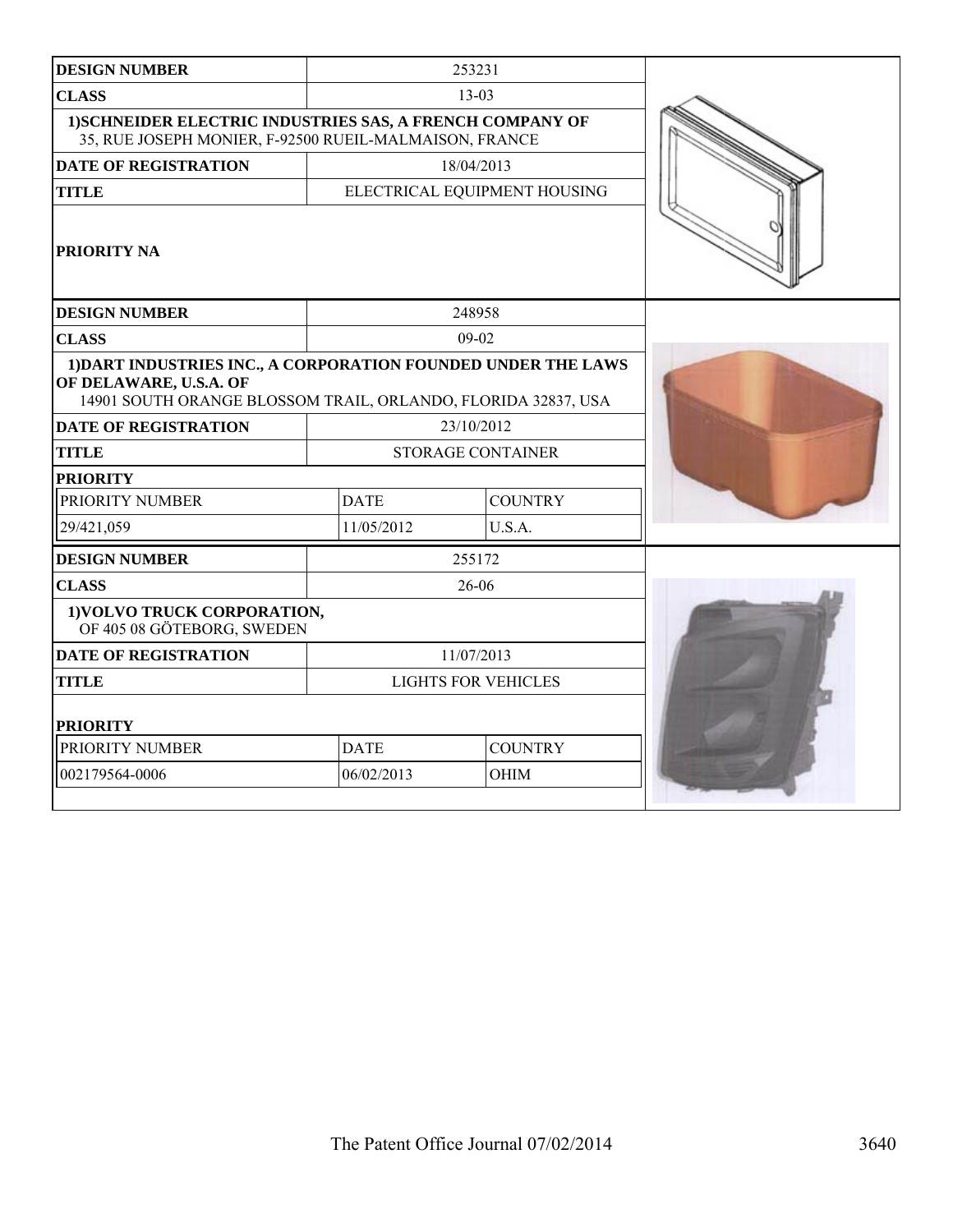| <b>DESIGN NUMBER</b>                                                                                                                                                                                     |             | 255204                    |  |
|----------------------------------------------------------------------------------------------------------------------------------------------------------------------------------------------------------|-------------|---------------------------|--|
| <b>CLASS</b>                                                                                                                                                                                             | 18-02       |                           |  |
| 1) CMET INC., A CORPORATION ORGANIZED AND EXISTING UNDER THE<br><b>LAWS OF JAPAN,</b><br>OF 5-5, SHIN-YOKOHAMA 2-CHOME, KOHOKU-KU, YOKOHAMA-SHI,<br>KANAGAWA 222-0033, JAPAN                             |             |                           |  |
| <b>DATE OF REGISTRATION</b>                                                                                                                                                                              |             | 12/07/2013                |  |
| <b>TITLE</b>                                                                                                                                                                                             |             | STEREOLITHOGRAPHY MACHINE |  |
| <b>PRIORITY</b>                                                                                                                                                                                          |             |                           |  |
| PRIORITY NUMBER                                                                                                                                                                                          | <b>DATE</b> | <b>COUNTRY</b>            |  |
| 2013-000504                                                                                                                                                                                              | 15/01/2013  | <b>JAPAN</b>              |  |
| <b>DESIGN NUMBER</b>                                                                                                                                                                                     |             | 255288                    |  |
| <b>CLASS</b>                                                                                                                                                                                             |             | $08-06$                   |  |
| SALES CORPORATION AN INDIAN PARTNERSHIP FIRM HAVING ITS<br>PRINCIPAL PLACE OF BUSINESS AT<br>SANSKAR SOCIETY, STREET NO. 1, PLOT NO. 28, NEAR BALAJI INDUSTRIES,<br>AJI RING ROAD, RAJKOT, GUJARAT-INDIA |             |                           |  |
| <b>DATE OF REGISTRATION</b>                                                                                                                                                                              |             | 17/07/2013                |  |
| <b>TITLE</b>                                                                                                                                                                                             |             | <b>HANDLE</b>             |  |
| PRIORITY NA                                                                                                                                                                                              |             |                           |  |
| <b>DESIGN NUMBER</b>                                                                                                                                                                                     |             | 255332                    |  |
| <b>CLASS</b>                                                                                                                                                                                             |             | $26-01$                   |  |
| 1) MA DESIGN INDIA PRIVATE LIMITED, A COMPANY INCORPORATED IN<br><b>INDIA HAVING ITS PRINCIPAL PLACE OF BUSINESS AT</b><br>A-41, SECTOR-80, PHASE-II, NOIDA-201305, U.P. INDIA                           |             |                           |  |
| <b>DATE OF REGISTRATION</b>                                                                                                                                                                              |             | 18/07/2013                |  |
| <b>TITLE</b>                                                                                                                                                                                             |             | <b>CANDLE HOLDER</b>      |  |
| <b>PRIORITY NA</b>                                                                                                                                                                                       |             |                           |  |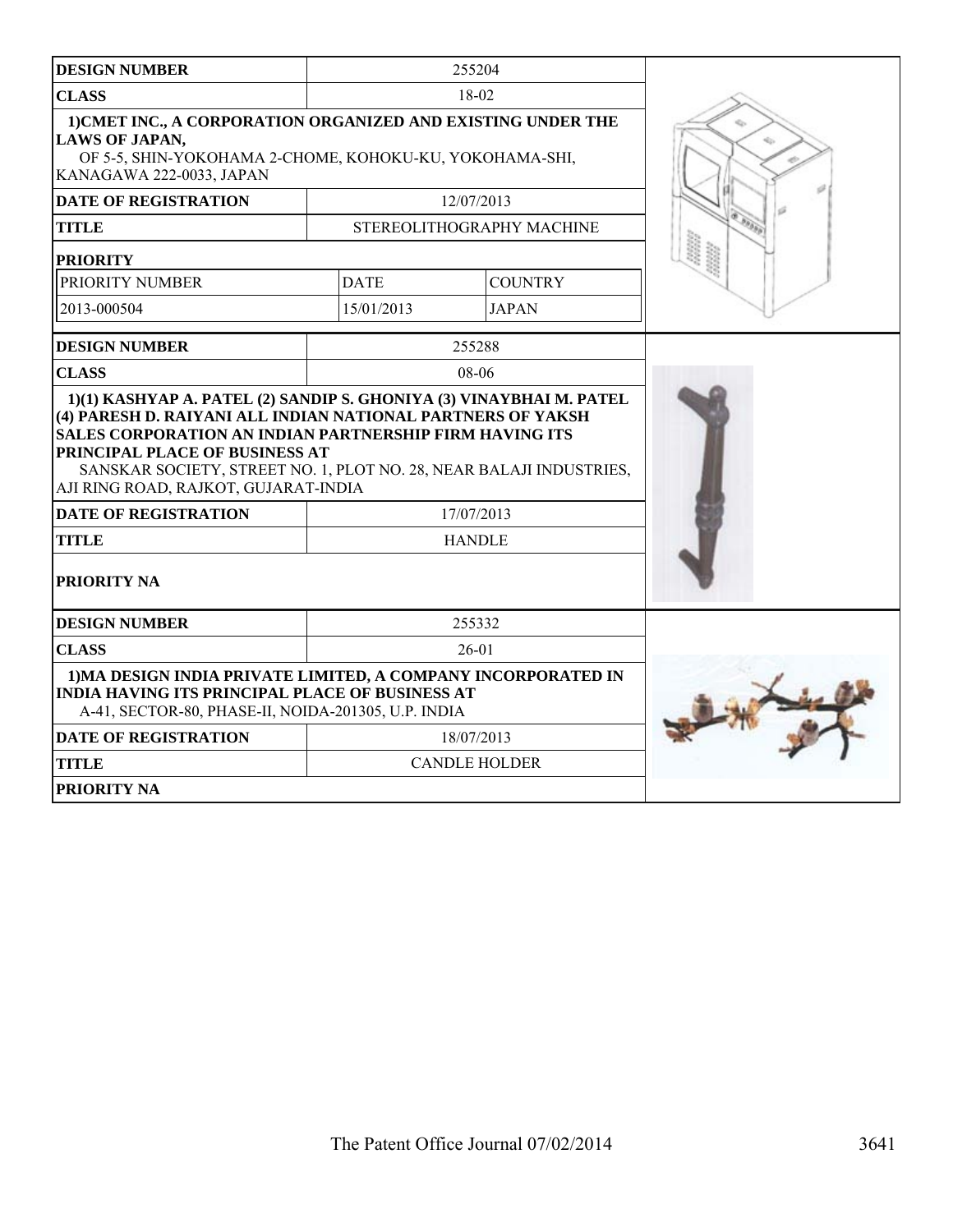| <b>DESIGN NUMBER</b>                           | 253568                                                                                                                                                                |  |
|------------------------------------------------|-----------------------------------------------------------------------------------------------------------------------------------------------------------------------|--|
| <b>CLASS</b>                                   | $31 - 00$                                                                                                                                                             |  |
| 1, RAJ NARAIN MARG, CIVIL LINES, DELHI-110054. | 1) HAVELLS INDIA LIMITED HAVING REGISTERED OFFICE AT                                                                                                                  |  |
| <b>DATE OF REGISTRATION</b>                    | 30/04/2013                                                                                                                                                            |  |
| <b>TITLE</b>                                   | MIXER GRINDER JAR                                                                                                                                                     |  |
| PRIORITY NA                                    |                                                                                                                                                                       |  |
| <b>DESIGN NUMBER</b>                           | 254301                                                                                                                                                                |  |
| <b>CLASS</b>                                   | $12 - 16$                                                                                                                                                             |  |
| <b>LAWS OF FRANCE,</b>                         | 1) RENAULT TRUCKS, A COMPANY ORGANIZED UNDER THE<br>OF 99 ROUTE DE LYON, 69800 SAINT PRIEST, FRANCE                                                                   |  |
| DATE OF REGISTRATION                           | 06/06/2013                                                                                                                                                            |  |
| <b>TITLE</b>                                   | FRAME COMPONENT FOR VEHICLE<br><b>HEADLIGHT</b>                                                                                                                       |  |
| PRIORITY NA                                    |                                                                                                                                                                       |  |
| <b>DESIGN NUMBER</b>                           | 251104                                                                                                                                                                |  |
| <b>CLASS</b>                                   | $06-11$                                                                                                                                                               |  |
| <b>ADDRESS AT</b><br>688012                    | 1) WILLIAM GOODACRE & SONS INDIA PVT. LTD., A COMPANY<br>DULY REGISTERED UNDER THE COMPANIES ACT, 1956, HAVING<br>XVIII/1146 REVI KARUNAKARAN ROAD, ALLEPPEY, KERALA- |  |
| <b>DATE OF REGISTRATION</b>                    | 22/01/2013                                                                                                                                                            |  |
| <b>TITLE</b>                                   | <b>FLOOR MAT</b>                                                                                                                                                      |  |
| PRIORITY NA                                    |                                                                                                                                                                       |  |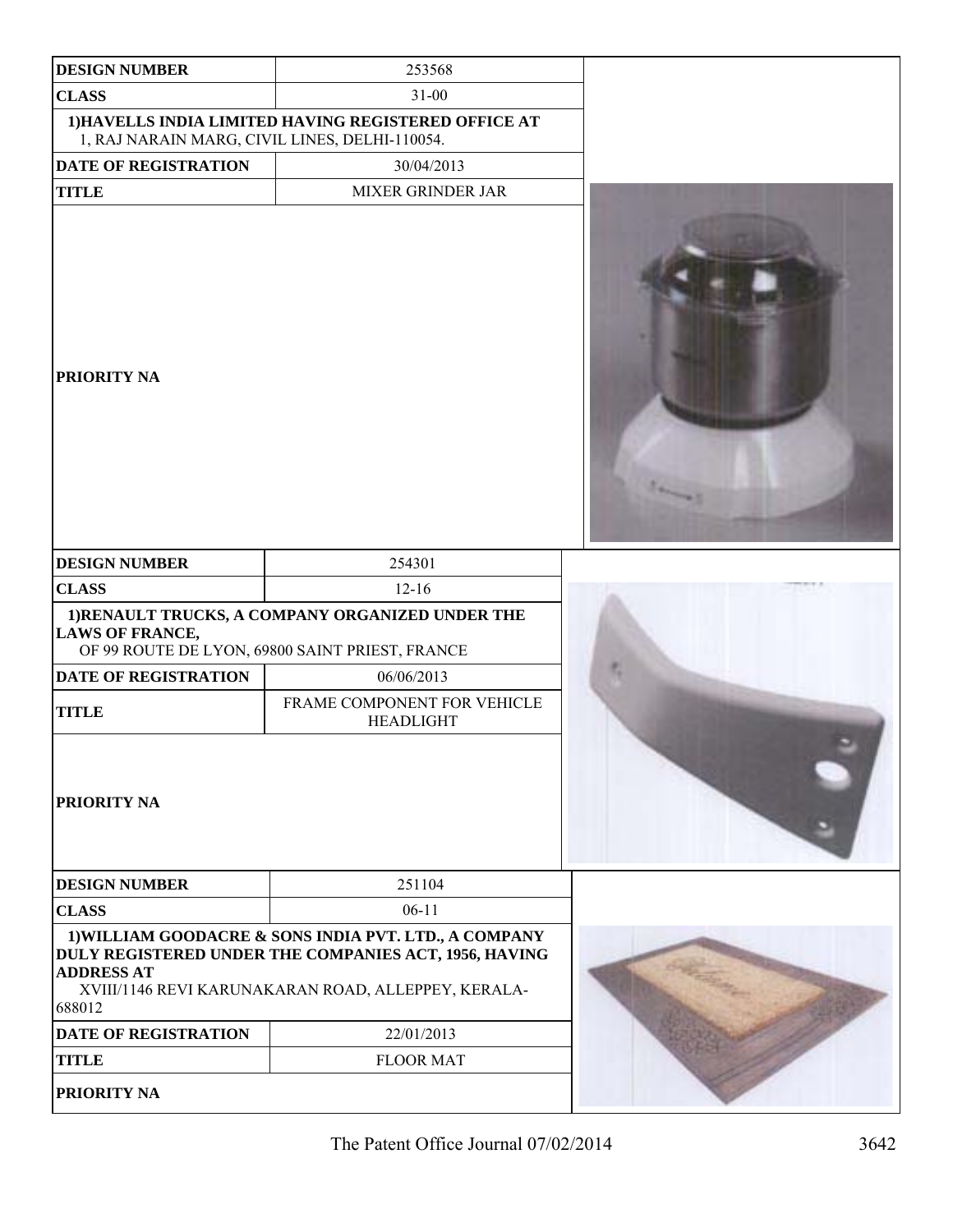| <b>DESIGN NUMBER</b>                                                                                                                                                                                                                                  |                                                       | 251194                    |  |
|-------------------------------------------------------------------------------------------------------------------------------------------------------------------------------------------------------------------------------------------------------|-------------------------------------------------------|---------------------------|--|
| <b>CLASS</b>                                                                                                                                                                                                                                          | $13 - 03$                                             |                           |  |
| 1) EMERSON ELECTRIC CO., A CORPORATION ORGANIZED UNDER THE<br>LAWS OF THE STATE OF MISSOURI,<br>8000, WEST FLORISSANT, ST. LOUIS, MISSOURI 63136, UNITED STATES OF<br><b>AMERICA</b>                                                                  |                                                       |                           |  |
| <b>DATE OF REGISTRATION</b>                                                                                                                                                                                                                           |                                                       | 24/01/2013                |  |
| <b>TITLE</b>                                                                                                                                                                                                                                          |                                                       | HERMETIC TERMINAL         |  |
| <b>PRIORITY</b>                                                                                                                                                                                                                                       |                                                       |                           |  |
| PRIORITY NUMBER                                                                                                                                                                                                                                       | <b>DATE</b>                                           | <b>COUNTRY</b>            |  |
| 29/429570                                                                                                                                                                                                                                             | 14/08/2012                                            | U.S.A.                    |  |
| <b>DESIGN NUMBER</b>                                                                                                                                                                                                                                  |                                                       | 253632                    |  |
| <b>CLASS</b>                                                                                                                                                                                                                                          |                                                       | $15 - 03$                 |  |
| UNDER THE INDIAN COMPANIES ACT, HAVING ITS REGISTERED OFFICE AT<br>SHAKTIMAN, SURVEY NO. 108/1, PLOT NO B, AT: BHUNAVA, NEAR<br>GOVARDHAN GINNING,<br>NATIONAL HIGHWAY NO 8B, AFTER BHARUDI TOLL PLAZA, TAL: GONDAL,<br>RAJKOT 360311, GUJARAT, INDIA |                                                       |                           |  |
| <b>DATE OF REGISTRATION</b>                                                                                                                                                                                                                           | 03/05/2013                                            |                           |  |
| <b>TITLE</b>                                                                                                                                                                                                                                          | SELF PREPELLED PLATFORM FOR<br><b>AGRICULTURE USE</b> |                           |  |
| <b>PRIORITY NA</b>                                                                                                                                                                                                                                    |                                                       |                           |  |
| <b>DESIGN NUMBER</b>                                                                                                                                                                                                                                  | 253690                                                |                           |  |
| <b>CLASS</b>                                                                                                                                                                                                                                          | 24-02                                                 |                           |  |
| 1) POLY MEDICURE LIMITED, AN INDIAN COMPANY, OF<br>PLOT NO. 105, SECTOR 59, HSIIDC INDUSTRIAL AREA, FARIDABAD,<br>HARYANA-121004, INDIA                                                                                                               |                                                       |                           |  |
| <b>DATE OF REGISTRATION</b>                                                                                                                                                                                                                           |                                                       | 06/05/2013                |  |
| <b>TITLE</b>                                                                                                                                                                                                                                          |                                                       | <b>FISTULA NEEDLE SET</b> |  |
| PRIORITY NA                                                                                                                                                                                                                                           |                                                       |                           |  |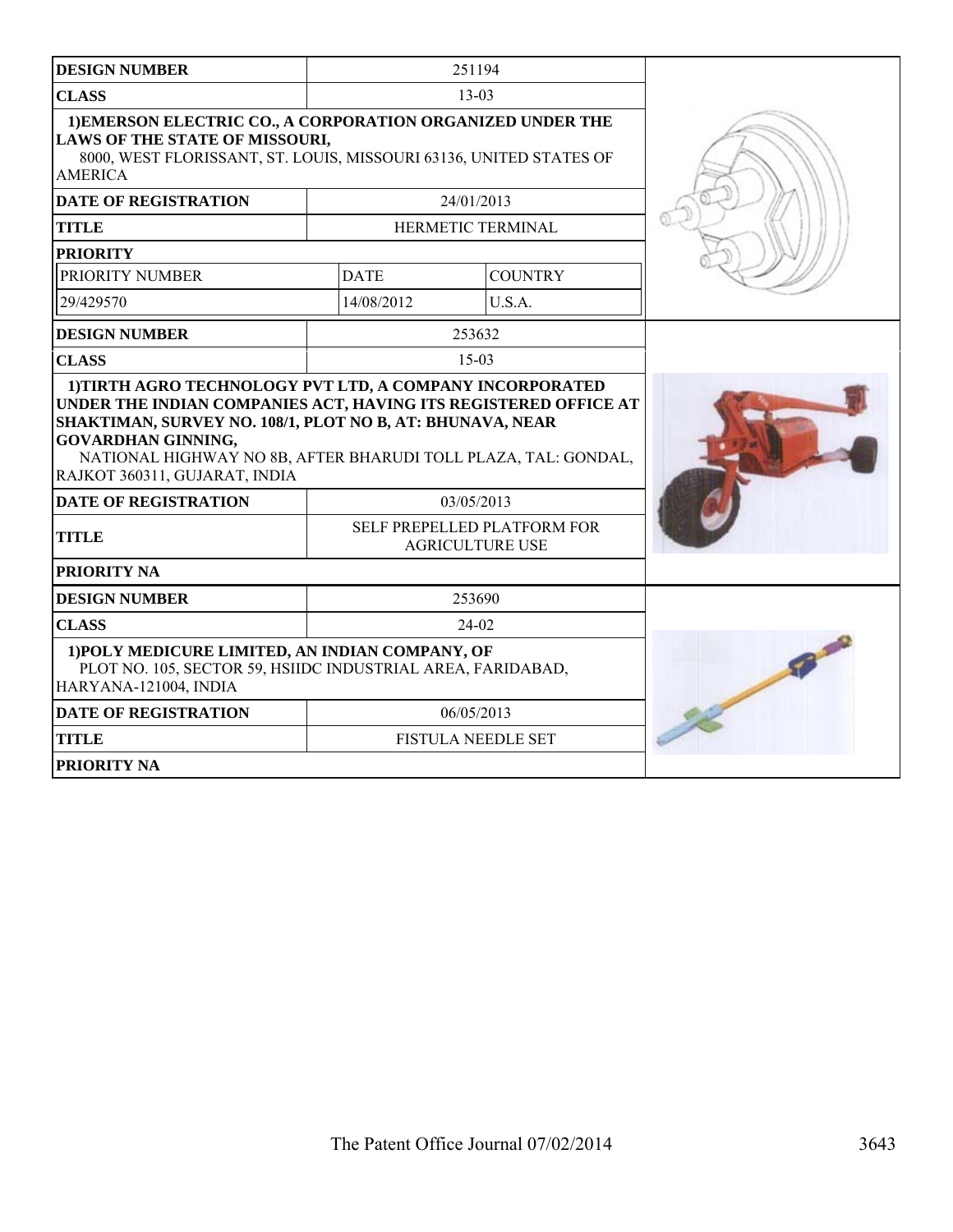| <b>DESIGN NUMBER</b>                                                                                                                                                                                                          | 253735                                           |                |  |
|-------------------------------------------------------------------------------------------------------------------------------------------------------------------------------------------------------------------------------|--------------------------------------------------|----------------|--|
| <b>CLASS</b>                                                                                                                                                                                                                  | $02 - 01$                                        |                |  |
| 1) UNICHARM CORPORATION, OF<br>182, SHIMOBUN, KINSEI-CHO, SHIKOKUCHUO-SHI, EHIME 799-0111, JAPAN;<br>NATIONALITY: JAPAN                                                                                                       |                                                  |                |  |
| <b>DATE OF REGISTRATION</b>                                                                                                                                                                                                   | 09/05/2013                                       |                |  |
| TITLE                                                                                                                                                                                                                         | <b>DISPOSABLE DIAPER</b>                         |                |  |
| <b>PRIORITY</b>                                                                                                                                                                                                               |                                                  |                |  |
| PRIORITY NUMBER                                                                                                                                                                                                               | <b>DATE</b>                                      | <b>COUNTRY</b> |  |
| 2012-027501                                                                                                                                                                                                                   | 11/11/2012                                       | <b>JAPAN</b>   |  |
| <b>DESIGN NUMBER</b>                                                                                                                                                                                                          | 250544                                           |                |  |
| <b>CLASS</b>                                                                                                                                                                                                                  | $23-03$                                          |                |  |
| 1) M/S V-GUARD INDUSTRIES LTD., AN INDIAN COMPANY INCORPORATED<br>UNDER THE COMPANIES ACT OF 1956 WHOSE ADDRESS IS<br>33/2905 F, VENNALA HIGH SCHOOL ROAD, VENNALA, KOCHI-682028,<br><b>KERALA STATE, INDIA</b><br>31/12/2012 |                                                  |                |  |
| <b>DATE OF REGISTRATION</b><br><b>TITLE</b>                                                                                                                                                                                   | <b>WATER HEATER</b>                              |                |  |
| PRIORITY NA                                                                                                                                                                                                                   |                                                  |                |  |
| <b>DESIGN NUMBER</b>                                                                                                                                                                                                          | 254129                                           |                |  |
| <b>CLASS</b>                                                                                                                                                                                                                  | $15-03$                                          |                |  |
| 1) NAME: PATEL PRAFULBHAI RAMANBHAI, NATIONALITY: AN INDIAN,<br>ADDRESS: RAMAN FARM, NR. WATER CANAL, N.H.NO. 8, VASAD-388306,<br><b>GUJARAT, INDIA</b>                                                                       |                                                  |                |  |
| <b>DATE OF REGISTRATION</b>                                                                                                                                                                                                   | 28/05/2013                                       |                |  |
| <b>TITLE</b>                                                                                                                                                                                                                  | MULCHING AND DRIP PIPES LAYING<br><b>MACHINE</b> |                |  |
| PRIORITY NA                                                                                                                                                                                                                   |                                                  |                |  |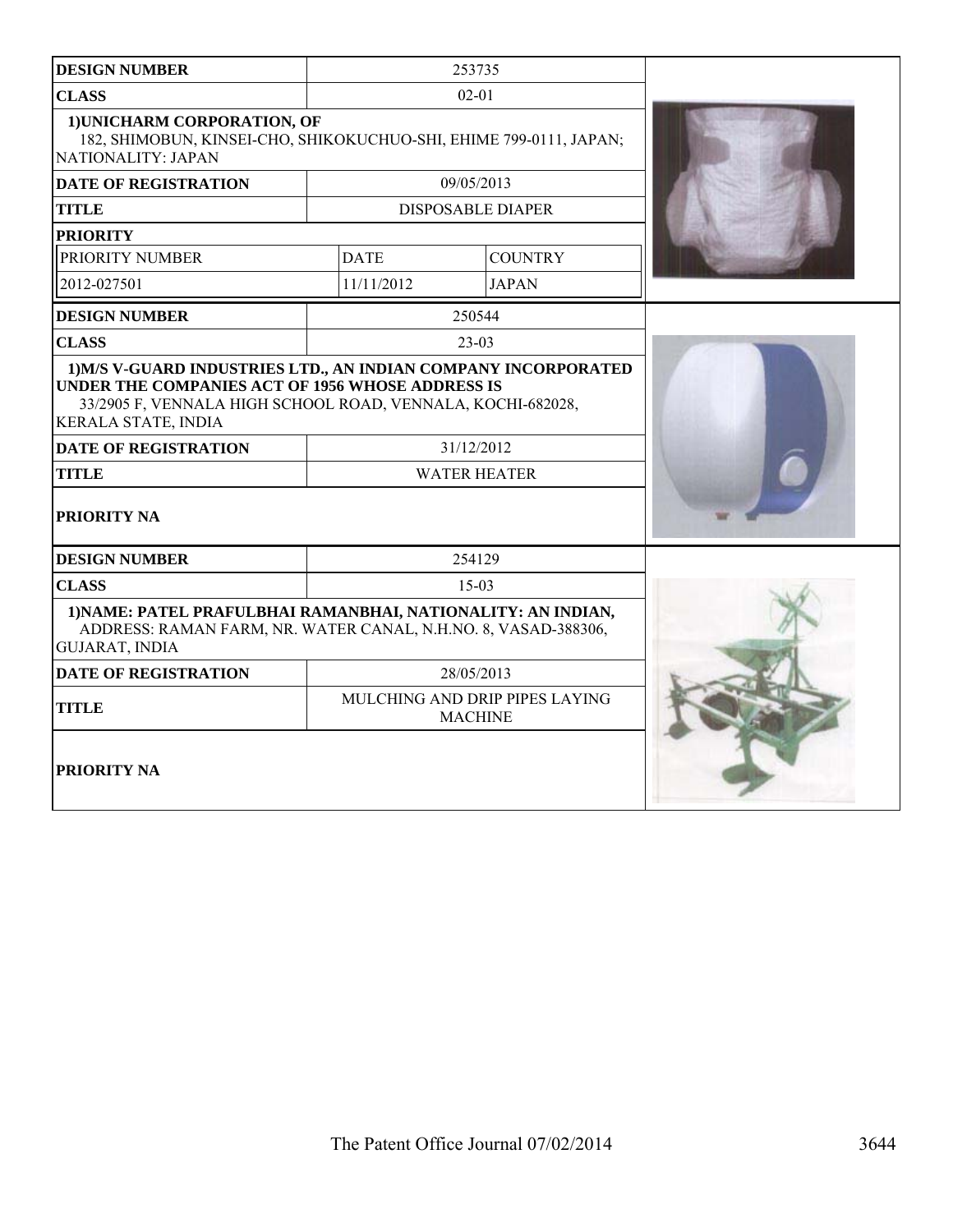| <b>DESIGN NUMBER</b>                                                         | 251489                                                                                                                                                                                     |  |
|------------------------------------------------------------------------------|--------------------------------------------------------------------------------------------------------------------------------------------------------------------------------------------|--|
| <b>CLASS</b>                                                                 | 15-09                                                                                                                                                                                      |  |
| MAIN ROAD, NEAR PEENYA 2ND STAGE, BANGALORE-560091                           | 1) KLAD ON DESIGN PVT LTD, HAVING ITS PLACE OF BUSINESS AT-<br>#5&6, SURVEY NO 38/2, NADAKERAPPA INDUSTRIAL ESTATE, ANDRAHALLI                                                             |  |
| <b>DATE OF REGISTRATION</b>                                                  | 07/02/2013                                                                                                                                                                                 |  |
| <b>TITLE</b>                                                                 | MACHINE ENCLOSURE FOR STRIP TESTING<br><b>MACHINE</b>                                                                                                                                      |  |
| PRIORITY NA                                                                  |                                                                                                                                                                                            |  |
| <b>DESIGN NUMBER</b>                                                         | 255399                                                                                                                                                                                     |  |
| <b>CLASS</b>                                                                 | 08-06                                                                                                                                                                                      |  |
| PRINCIPAL PLACE OF BUSINESS AT<br>KOTHARIYA MAIN ROAD, RAJKOT, GUJARAT-INDIA | "SHRI KRUSHNA KUNJ , 5-GOKUL NAGAR, B/H. PUNIT SOCIETY,                                                                                                                                    |  |
| <b>DATE OF REGISTRATION</b>                                                  | 25/07/2013                                                                                                                                                                                 |  |
| <b>TITLE</b>                                                                 | <b>HANDLE</b>                                                                                                                                                                              |  |
| PRIORITY NA                                                                  |                                                                                                                                                                                            |  |
| <b>DESIGN NUMBER</b>                                                         | 255609                                                                                                                                                                                     |  |
| <b>CLASS</b>                                                                 | $01 - 01$                                                                                                                                                                                  |  |
| <b>IS</b><br><b>BENGAL, INDIA</b>                                            | 1) MOHAN BAKERS PRIVATE LIMITED, A COMPANY DULY REGISTERED<br>UNDER THE PROVISIONS OF THE COMPANIES ACT, 1956, WHOSE ADDRESS<br>305 MANGALAM, 24 HEMANTA BASU SARANI, KOLKATA-700001, WEST |  |
| <b>DATE OF REGISTRATION</b>                                                  | 01/08/2013                                                                                                                                                                                 |  |
| <b>TITLE</b>                                                                 | <b>BISCUIT</b>                                                                                                                                                                             |  |
| <b>PRIORITY NA</b>                                                           |                                                                                                                                                                                            |  |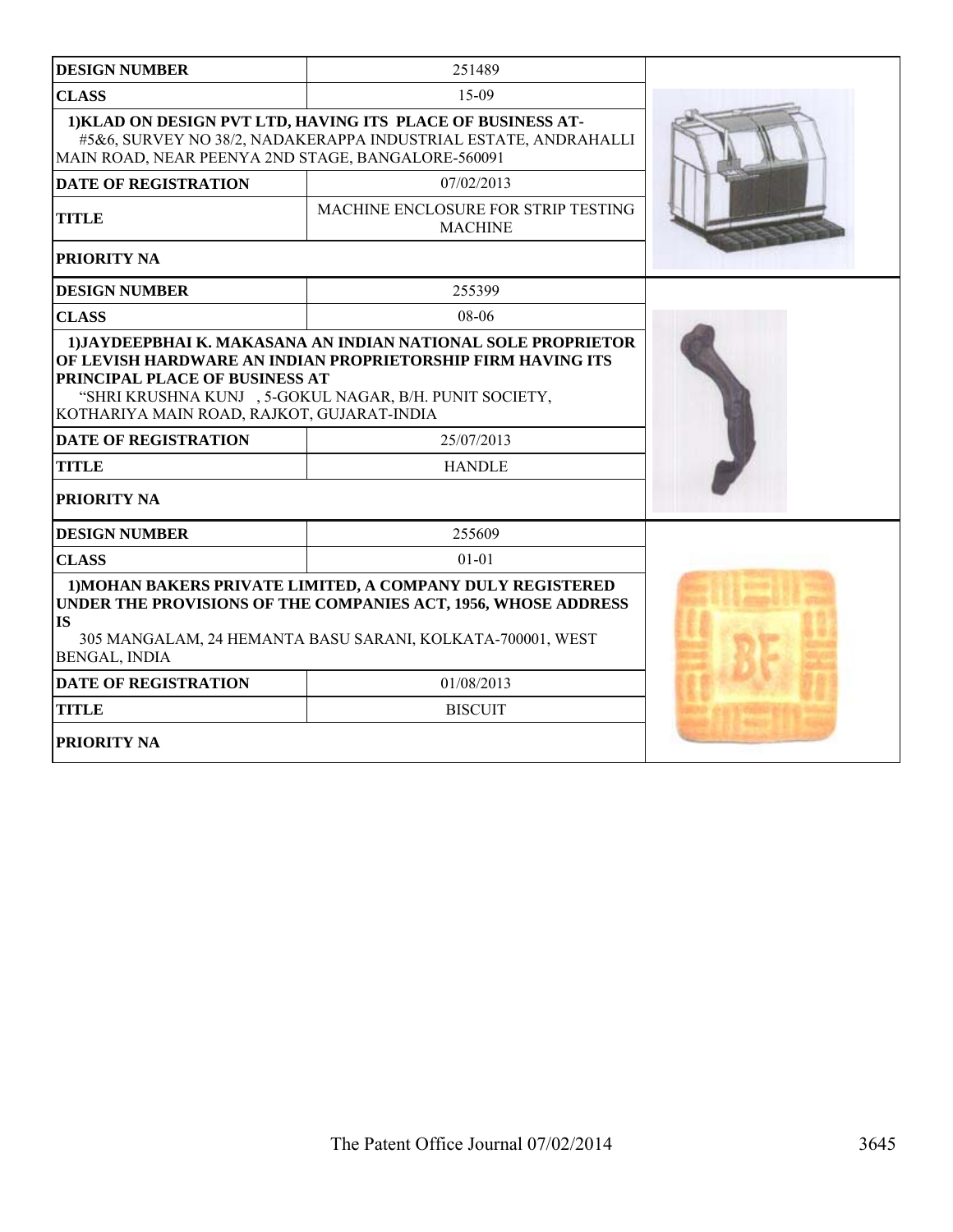| <b>DESIGN NUMBER</b>                     | 254988                                                                                                   |  |
|------------------------------------------|----------------------------------------------------------------------------------------------------------|--|
| <b>CLASS</b>                             | $15 - 01$                                                                                                |  |
| PLACE OF BUSINESS AT                     | 1) TRIVENI TURBINE LIMITED, AN INDIAN COMPANY HAVING ITS<br>12A, PEENYA INDUSTRIAL AREA, BANGLORE-560058 |  |
| DATE OF REGISTRATION                     | 04/07/2013                                                                                               |  |
| <b>TITLE</b>                             | STEAM CASING OF A BACK PRESSURE<br><b>TURBINE</b>                                                        |  |
| <b>PRIORITY NA</b>                       |                                                                                                          |  |
| <b>DESIGN NUMBER</b>                     | 255109                                                                                                   |  |
| <b>CLASS</b>                             | 26-06                                                                                                    |  |
| <b>COMPANY OF</b><br>DELHI-110070, INDIA | 1) MARUTI SUZUKI INDIA LIMITED, AN INDIAN<br>1, NELSON MANDELA ROAD, VASANT KUNJ, NEW                    |  |
| <b>DATE OF</b><br><b>REGISTRATION</b>    | 10/07/2013                                                                                               |  |
| <b>TITLE</b>                             | HEAD LAMP OF A VEHICLE                                                                                   |  |
| <b>PRIORITY NA</b>                       |                                                                                                          |  |
| <b>DESIGN NUMBER</b>                     | 253200                                                                                                   |  |
| <b>CLASS</b>                             | $21 - 01$                                                                                                |  |
| 1) DEEPAK TIWARI,<br>AN INDIAN NATIONAL  | 195-A, SAMARTH PARK COLONY, UMARIA, MHOW,<br>DIST. INDORE, MADHYA PRADESH, PIN-452333, INDIA,            |  |
| <b>DATE OF</b><br><b>REGISTRATION</b>    | 17/04/2013                                                                                               |  |
| <b>TITLE</b>                             | <b>CHESS BOARD GAME</b>                                                                                  |  |
| <b>PRIORITY NA</b>                       |                                                                                                          |  |

The Patent Office Journal 07/02/2014 3646